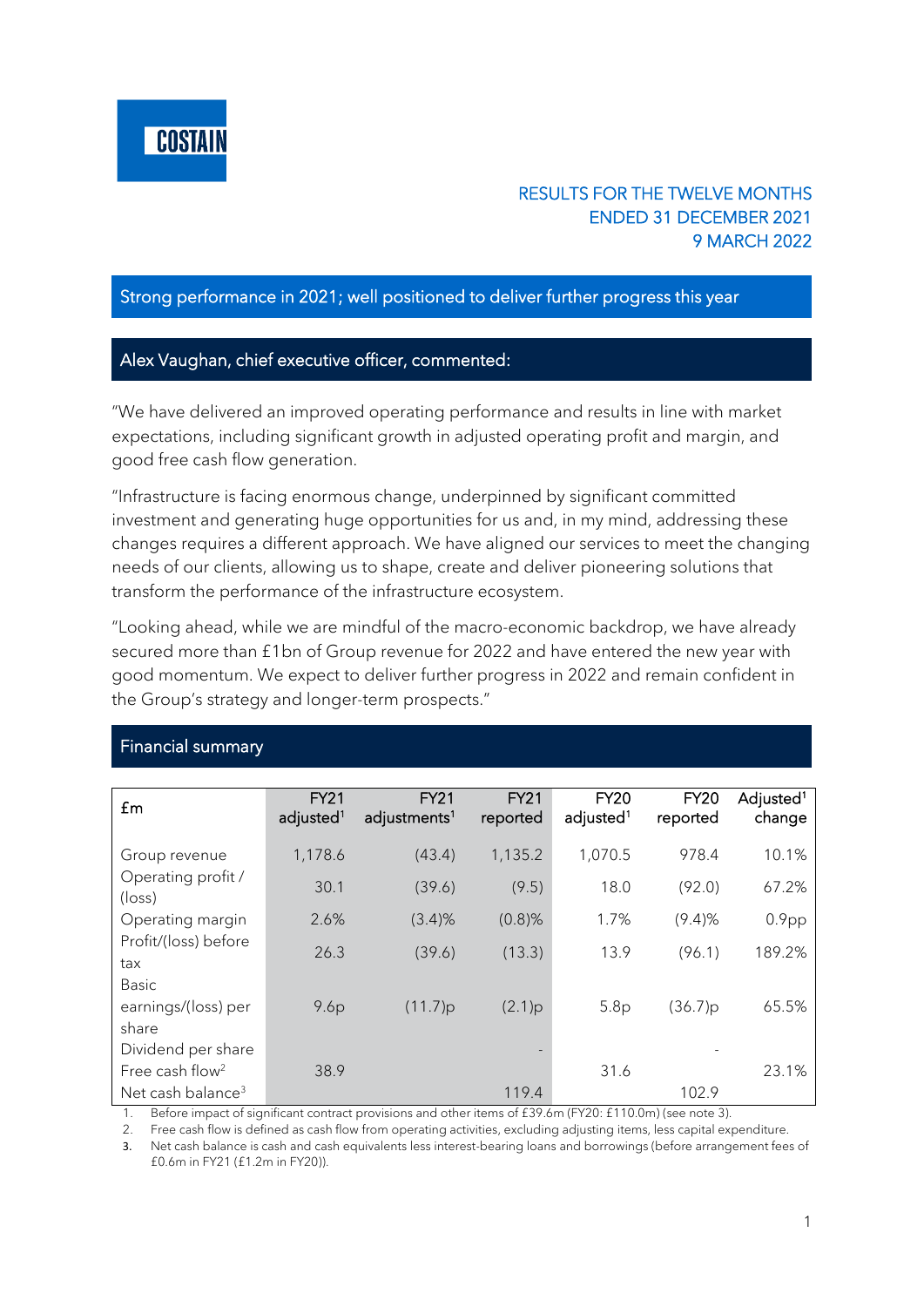# **Highlights**

### Financial performance

- Adjusted<sup>1</sup> Group revenue up 10% reflecting strong growth in Transportation from National Highways and HS2.
- Improved profitability with adjusted operating profit<sup>1</sup> up 67% to £30.1m and an adjusted operating margin of 2.6%. Reported operating loss of £9.5m (FY20: £92.0m), the difference to FY21 adjusted profits reflecting £39.6m of adjusting items mainly related to legacy contract issues.
- Strong cash generation with a year end net cash position of £119.4m and £38.9m free cash flow, driven by strong cash collection.
- The Board does not consider it appropriate to recommend a final dividend this year.

## Operating performance

- Strong safety performance with LTIR of 0.15 in line with pre-COVID levels.
- **Transportation building good momentum** with a strong pipeline and £764m of revenue secured for FY22.
- Natural Resources impacted by slower than expected investment in water and energy in H1. Trading improved in H2 and we expect this momentum to continue into FY22.
- Good visibility for FY22 with more than  $f$ 1 bn of Group revenue already secured<sup>2</sup> for 2022 at year end, incorporating our broadening mix of construction, consulting and digital services.
- Solid order book<sup>2</sup> position:
	- o £3.4bn at end of FY21 (FY20: £4.3bn), reflecting the market cycles.
	- o Preferred bidder book of £0.9bn (FY20: £1.2bn).
	- o Around 50 further frameworks for higher margin consulting and digital services that will yield meaningful revenues in the year.
- Pipeline remains strong driven by significant committed infrastructure investment and structural growth drivers from Levelling Up, net zero, climate resilience and customer service needs and underpinned by our secured framework positions.
- Peterborough & Huntington (P&H) contract settlement concluded post year end, impacting reported operating profitability in FY21, with cash payment made in FY22.

<sup>1.</sup> Before impact of significant contract provisions and other items of £39.6m (FY20: £110.0m) (see financial statements note 3).

<sup>2.</sup> Order book and secured revenue includes revenue from contracts which are partially or fully unsatisfied and probable revenue from water frameworks included at allocated volume.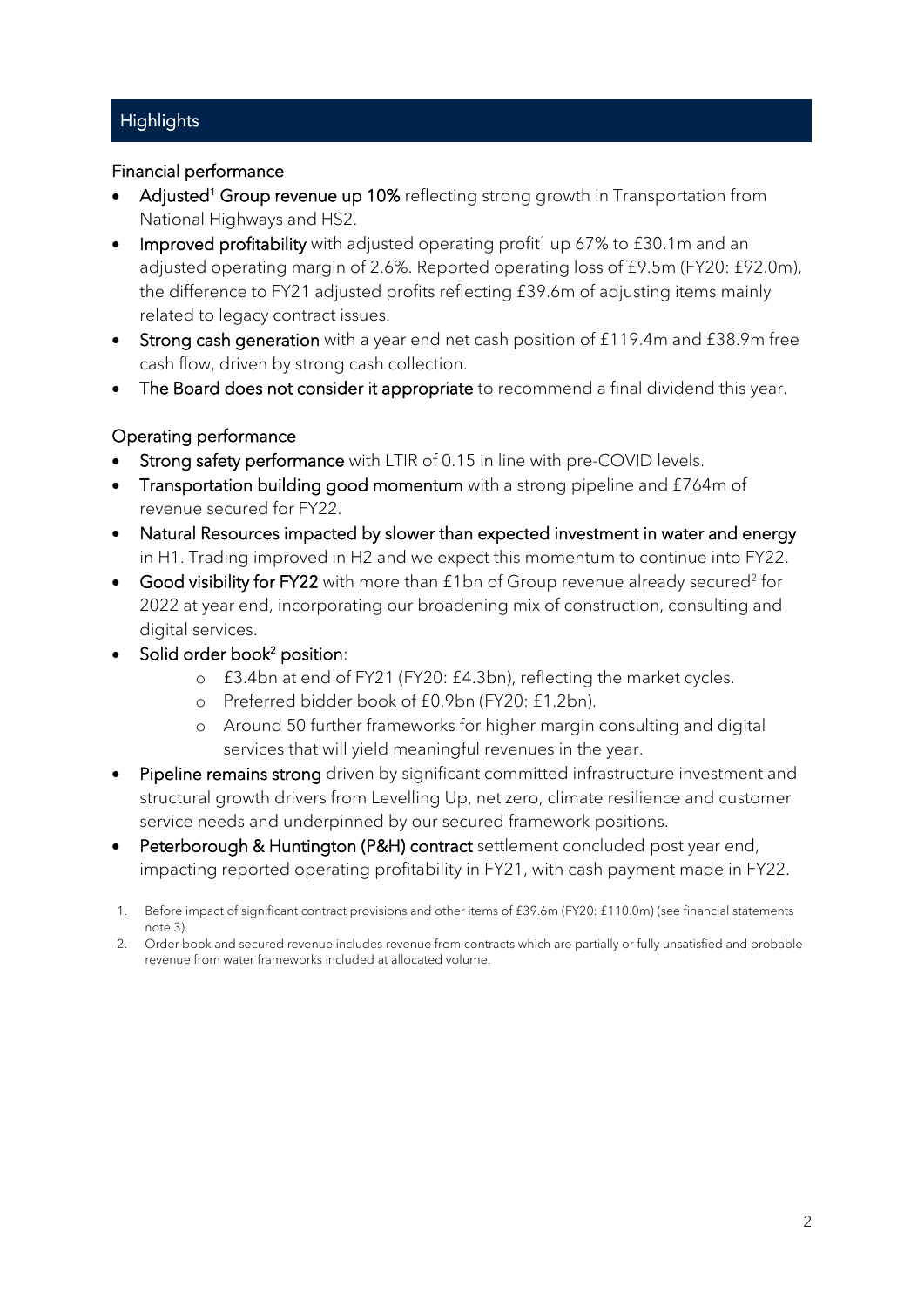#### Additional business information

|                                                          | <b>FY21</b> | <b>FY20</b> | Change   |
|----------------------------------------------------------|-------------|-------------|----------|
| Transportation adjusted <sup>1</sup> revenue (£m)        | 864.2       | 724.2       | 19.3%    |
| Road                                                     | 408.9       | 315.2       | 29.7%    |
| Rail                                                     | 356.4       | 306.3       | 16.3%    |
| Integrated transport                                     | 99.0        | 102.6       | $-3.6\%$ |
|                                                          |             |             |          |
| Natural Resources adjusted <sup>1</sup> revenue (£m)     | 314.4       | 345.1       | -8.9%    |
| Water                                                    | 200.0       | 223.0       | $-10.3%$ |
| Energy                                                   | 72.0        | 87.5        | $-17.7%$ |
| Defence                                                  | 42.4        | 34.6        | 22.3%    |
|                                                          |             |             |          |
| Non-financial                                            |             |             |          |
| Order book <sup>2</sup> at 31 December (£bn)             | 3.4         | 4.3         | $-20.9%$ |
| Revenue secured <sup>2</sup> for following year ( $fm$ ) | 1,034       | 1,039       | $-0.5%$  |
| Lost time injury rate (LTIR)                             | 0.15        | 0.09        | 0.06     |
| Community investment (£k)                                | 200         | 211         | $-5.2%$  |
| Absolute GHG emissions (scope 1-3) tCO <sub>2</sub> e    | 49,000      | 32,165      | 52%      |
|                                                          |             |             |          |

 $\frac{1}{1}$ Before impact of significant contract provisions and other items of £39.6m (FY20: £110.0m) (see financial statements note 3). <sup>2</sup>Order book and secured revenue includes revenue from contracts which are partially or fully unsatisfied and probable revenue from water frameworks included at allocated volume.

## **Enquiries**

Investors and analysts Louise Bryant, Costain +44 7813 210 809

Financial media – MHP [Costain@mhpc.com](mailto:Costain@mhpc.com)<br>
Tim Rowntree<br>
Tim Rowntree Peter Hewer +44 7709 326 261

+44 203 128 8147

## Analyst & investor presentation

A presentation of our results by Alex Vaughan (CEO) and Helen Willis (CFO) will be at 10.00am.

Please go to <https://webcasting.brrmedia.co.uk/broadcast/6203df0c636d105baf47a75d> to register for the event.

To register a question please call 0800 279 6877 or +44 (0)330 336 9601 with confirmation code: 7995124.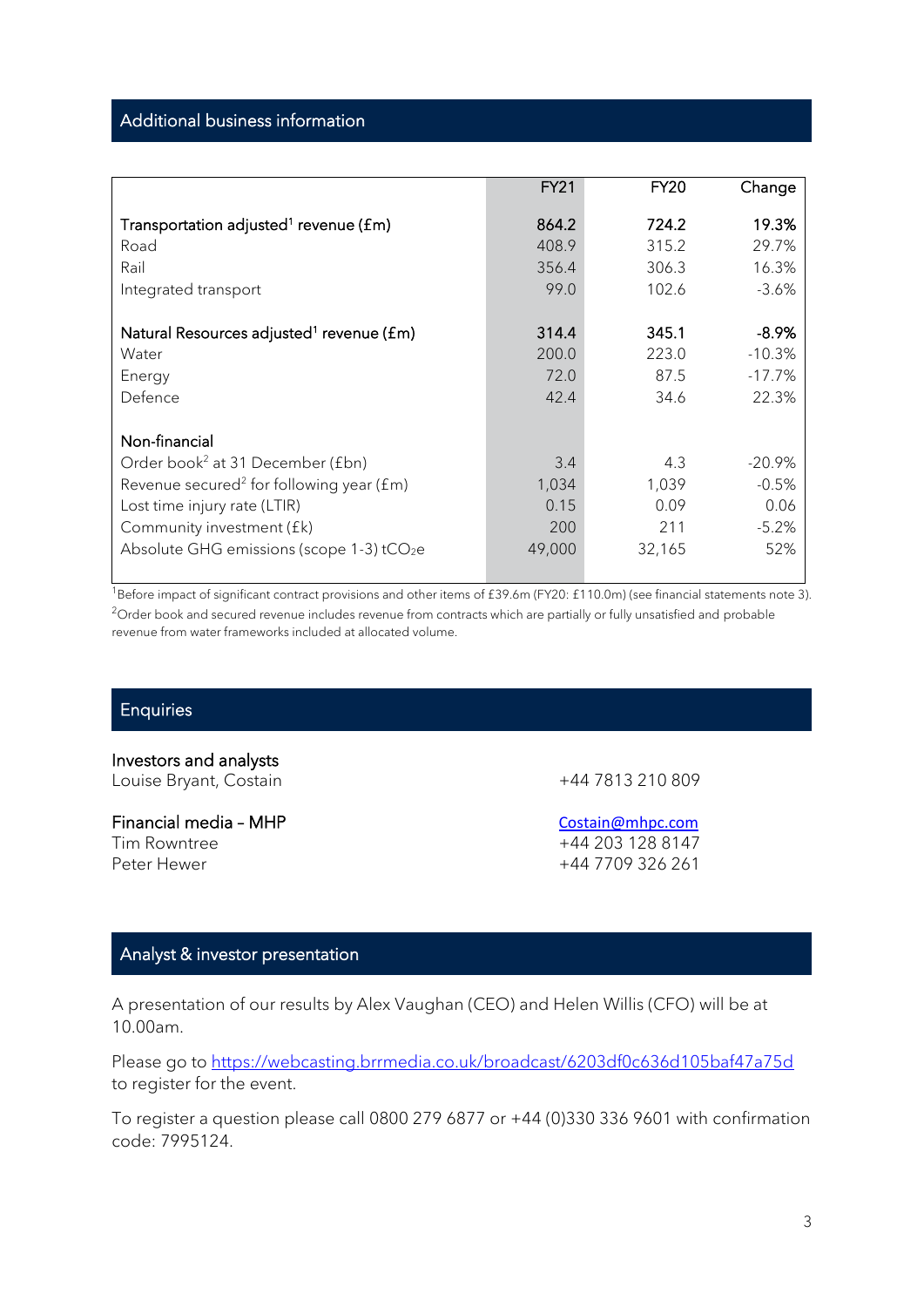#### Board changes

Tony Quinlan joined the Board as a non-executive director on 1 February 2021. Jane Lodge, who was senior independent director and chair of the audit committee, stepped down from the Board after nine years' service on 6 May 2021. Alison Wood became senior independent director and Tony Quinlan was appointed chair of the audit committee on 6 May 2021. Neil Crockett joined the Board as a non-executive director on 6 October 2021.

On 12 January 2022, Tony Quinlan also became the Company's senior independent director and Jacqueline de Rojas became remuneration committee chair on an interim basis, following the announcement that Alison Wood would step down as a non-executive director. A search for an additional non-executive director to become Remuneration Committee chair on appointment is well advanced and we will update the market in due course.

As announced separately today, Paul Golby has indicated his intention to step down as chair and from the Board within the next 12 months. Paul joined the Board as chair and non-executive director in 2016. The Nomination Committee, led by Tony Quinlan as senior independent director, will begin a search for Paul's successor.

#### Use of alternative performance measures

Throughout this release we use a number of 'adjusted' measures to provide users with a clearer picture of the underlying performance of the business. To aid understanding of the underlying and overall performance of the Group, certain amounts that the Board considers to be material or non-recurring in size or nature, or related to the accounting treatment of acquisitions, are adjusted because they are not long term in nature and will not reflect the long-term performance of the Group. This is in line with how management monitors and manages the business on a day-to-day basis. These adjustments are discussed in further detail in Note 1 on page 24.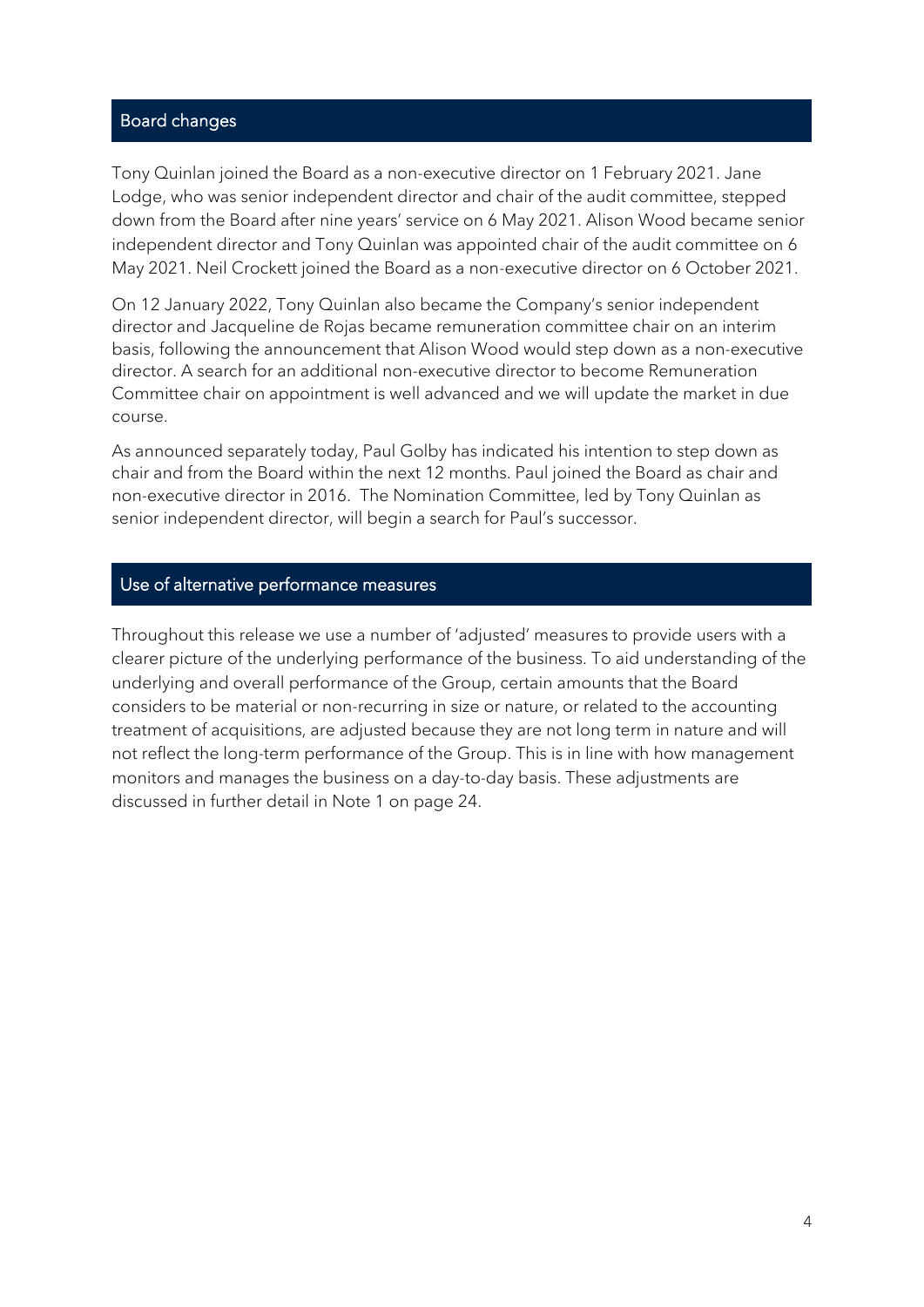### GROUP TRADING PERFORMANCE

We report both our statutory results, 'reported', and results excluding adjusting items, 'adjusted'. Key adjusting items for FY21 include the Peterborough & Huntingdon settlement payment, partially offset by a provision release relating to the A465 contract. Reported Group revenue was up 16.0%, while the reported operating loss reduced significantly from £92.0m to £9.5m.

Adjusted group revenue was up 10.1% to £1,178.6m (FY20: £1,070.5m). This was driven by Transportation where additional work from National Highways and HS2 resulted in divisional revenue growth of 19.3%. This more than offset an 8.9% decline in Natural Resources revenue, reflecting delays in AMP7 water investment and slower than anticipated investment in the energy market, particularly in H1.

Group adjusted operating profit grew strongly, up 67.2% to £30.1m (FY20: £18.0m), in line with market expectations. The adjusted operating margin was 2.6% (FY20: 1.7%), driven by improvements across Transportation, partly offset by the weaker performance in Natural Resources. The improvement reflects the conclusion of lower margin work and an increased proportion of consulting and digital services.

Adjusted profit before tax was up 189.2% to £26.3m (FY20: £13.9m), while adjusted basic earnings per share (EPS) was up 65.5% to 9.6p (FY20: 5.8p), due to improved profitability, partially offset by the annualised impact on the weighted average number of shares due to the equity raise in FY20. Reported loss before tax was £13.3m (FY20: £96.1m loss) and diluted basic loss per share (EPS) was 2.1p (FY20: 36.7p loss).

Our secured revenue for FY22 at year-end is more than £1bn. Our order book stood at £3.4bn at the year-end (FY20: £4.3bn), reflecting our clients five year investment programmes, greater discipline in contract selection and the shorter lead time of consulting and digital work. The order book evolves as contracts wind down and new contracts are added, therefore it does not provide a complete picture of potential future revenue. In addition to the contracted order book, we have a further £0.9bn of contracts where we are preferred bidder and around 50 further secured frameworks for higher margin consulting and digital services that will yield meaningful revenue each year.

### Adjustments to reported items

A significant contract provision was made in the year, with the net charge to the income statement amounting to £39.2m. Within this, £43.4m was taken in relation to the settlement of the Peterborough & Huntingdon contract, which was offset by other movements including a provision release in relation to the A465 contract. Payment of £43.4m in settlement of the Peterborough & Huntingdon contract was made after the financial year-end, please see below for more details.

### Cashflow and liquidity

Cash generated from operations was £29.5m (FY20: £47.0m outflow) driven by an improvement in operating profit and efficient working capital management. This has resulted in a £38.9m free cash inflow for the year (FY20: £31.6m). Net cash at the year-end was £119.4m (FY20: £102.9m).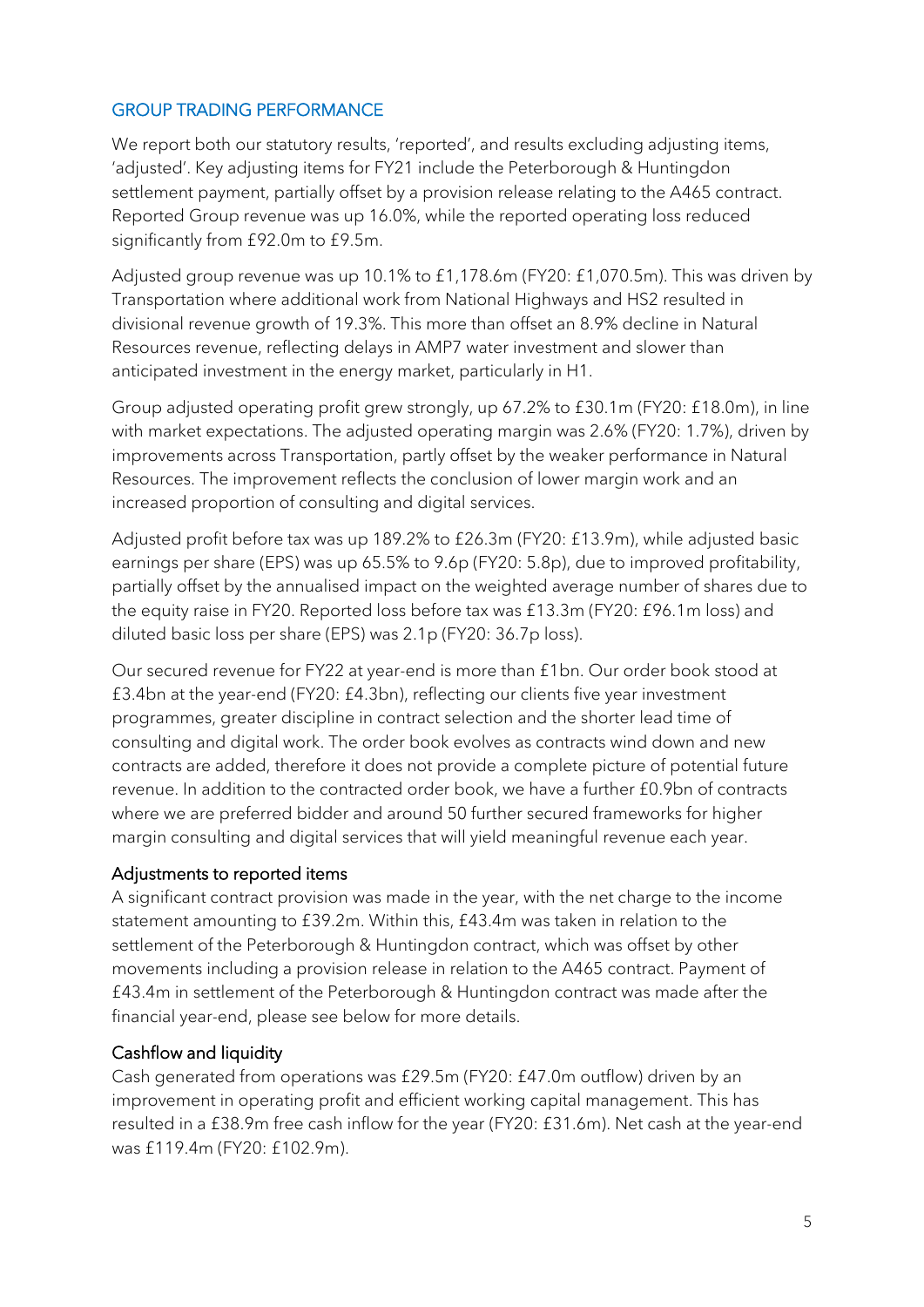Payment in respect of the settlement of the Peterborough & Huntingdon contract was made after the FY21 year-end and amounted to £43.4m.

The Group continues to maintain sufficient committed facilities to meet its funding requirements over the medium term and, as at 31 December 2021, these committed facilities totalled £310m in contract bonding and bank bonding facilities.

### Capital structure and dividends

The objective of our strategy is to deliver long-term value to shareholders while maintaining a strong balance sheet that underpins our financial position. Costain has targeted a dividend cover of around three times adjusted earnings, taking into account the free cash flow generated in the period.

It is important that we maintain a strong balance sheet that will support investment in the business to drive growth. Given the final settlement payment made after the close of the financial year in respect of the Peterborough & Huntingdon contract, the Board does not consider it appropriate to recommend a final dividend this year, despite the Group's improved operating and adjusted cash performance.

We recognise the importance of dividends to shareholders and will continue to review the timing of the reinstatement of future dividends in the light of the Group's performance, cash flow requirements and the importance of maintaining a strong balance sheet.

## **Outlook**

Looking ahead, we have already secured more than £1bn of Group revenue for 2022 and have entered the new year with good momentum. We are mindful of the macro-economic and geopolitical backdrop, and we continue to monitor and work to mitigate headwinds in commodity and energy costs, as well as challenges in the supply chain. We expect to deliver further progress in 2022 and remain confident in the Group's strategy and longerterm prospects.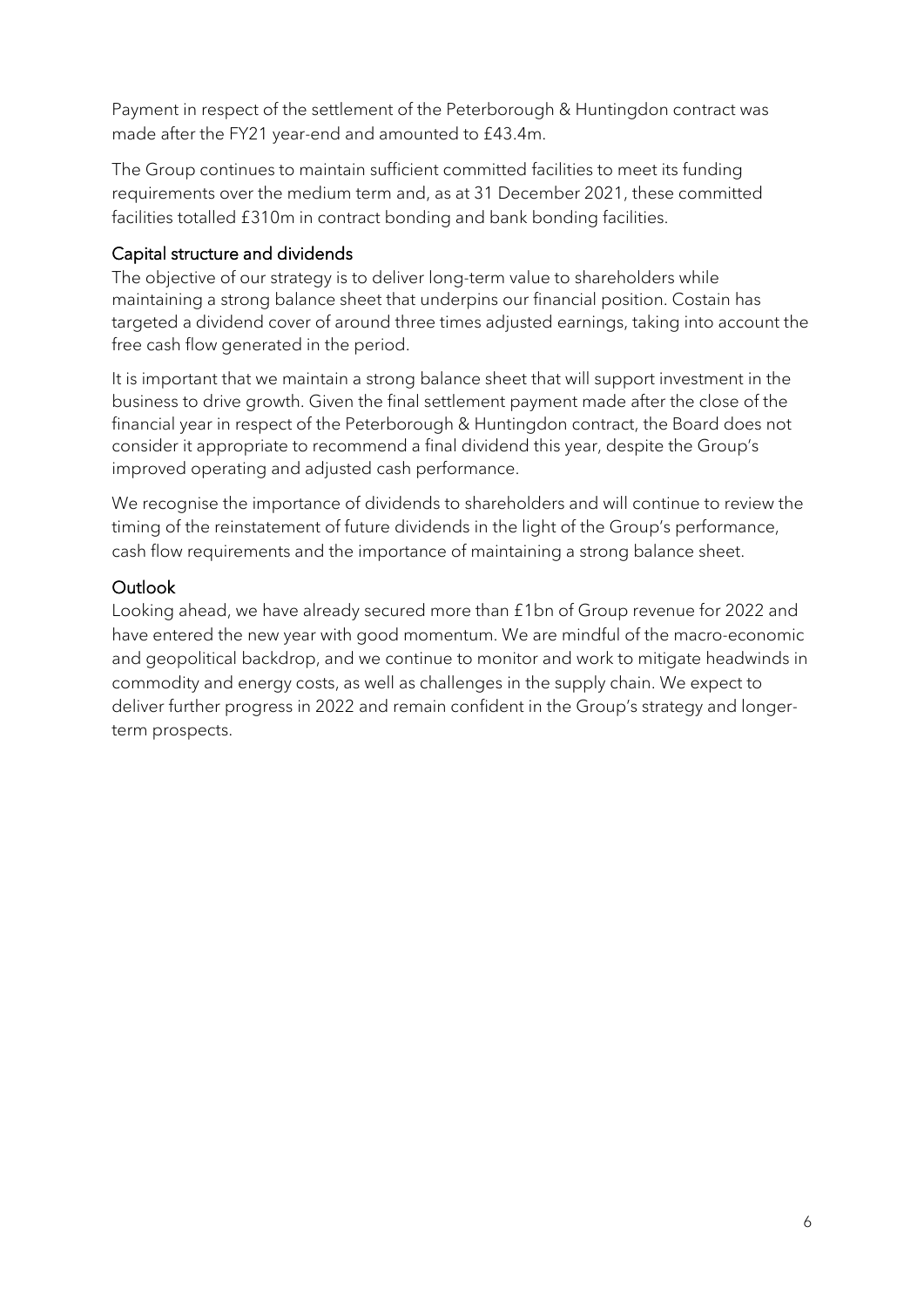## STRATEGY UPDATE

Infrastructure is facing enormous change with challenges such as climate change, resource scarcity, increasing performance obligations and our economic and environmental resilience are more urgent than ever. At the start of 2021, we completed a comprehensive strategy update that tested the size and scale of our addressable markets in Transport, Water, Energy and Defence, and which confirmed the significant growth opportunity for the Group. There is £650bn of infrastructure investment planned over the next 10 years, underpinned by legislative and regulatory commitments, as the government addresses issues such as inequality and decarbonisation.

We believe that our strategic positioning in our four chosen markets, combined with our differentiated offering, is well aligned with these long-term investment plans, giving us significant opportunities for growth. Our core strengths are in transport, water, defence, and energy, all of which have major planned investment programmes, with investment cycles of between four to fifteen years. These programmes include:

| Transport                | Water                | Energy                    | Defence                     |
|--------------------------|----------------------|---------------------------|-----------------------------|
| $\bullet$ £27bn RIS2     | $\bullet$ £51bn AMP7 | · £30bn RIIO-2            | • £42bn defence             |
| investment in            | Ofwat                | investment in clean       | budget                      |
| strategic road           | approved             | energy                    | $\bullet$ £17bn increase in |
| network                  | investment           | • £12bn 10-point plan for | defence spending            |
| $\bullet$ £72bn+ for HS2 |                      | a green industrial        |                             |
| • £96bn Integrated       |                      | revolution                |                             |
| Rail Plan                |                      | $\bullet$ £42bn private   |                             |
| • £20bn Devolved         |                      | investment stimulated     |                             |
| and local authority      |                      | by the green industrial   |                             |
| investment               |                      | revolution                |                             |
| • £53bn CP6 rail         |                      |                           |                             |
| investment               |                      |                           |                             |
|                          |                      |                           |                             |

Clients are looking for partners to help them deliver their investment programmes and navigate the challenges to doing so, and we believe that our differentiated and unique approach positions us strongly to support them. Our expertise and focus on key sectors allows us to understand the broad needs of our clients across their strategy, and operational and capital expenditure requirements, and by broadening our offer, we will be able to address more of the market going forwards. We work as construction, consulting and digital partners, solving problems and delivering engineered solutions across the full client ecosystem. Our vision is to create connected, sustainable infrastructure to help people and the planet thrive.

We are focused on three strategic priorities that will drive our strategic ambition.

### People

In delivering our vision, we are increasingly building high-performing, diverse teams and are continually focused on upskilling our people and enhancing our leadership capability. In the year, to deliver on our ambitions and take advantage of the market opportunities, we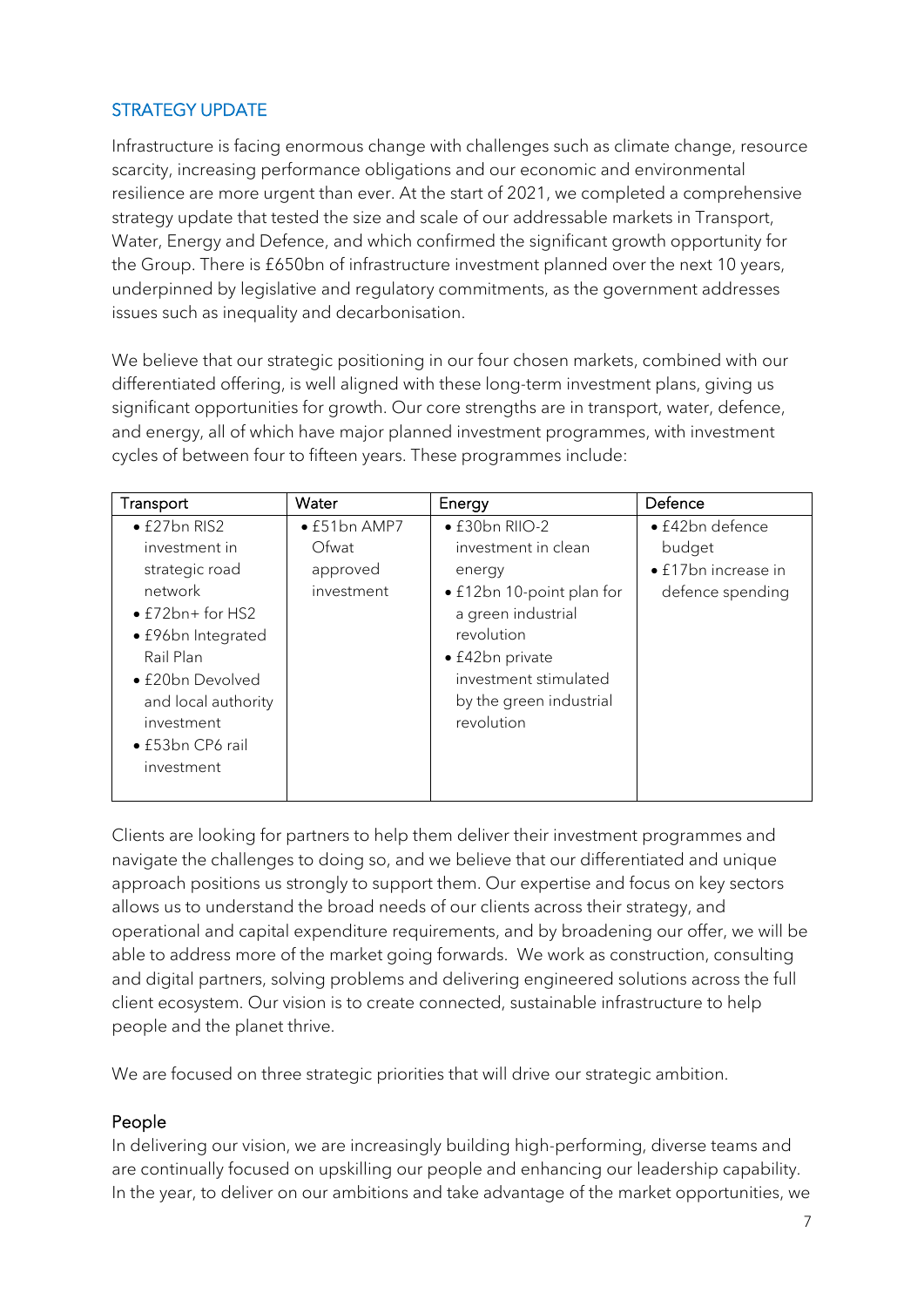have further strengthened our Executive leadership team with Sam White joining from Babcock as Managing Director for Natural Resources, Matthew Higham joining from Microsoft UK as Chief Digital Officer, and Louise Bryant joining as Group Communications and Investor Relations Director. These additions have now enhanced the expertise and diversity of our executive management team, supporting the delivery of our strategy.

The safety of our people and our stakeholders is a core value for Costain and it has been our long-term strategy to improve our performance. In FY21, our Lost Time Injury Rate (LTIR) was 0.15, in line with the pre-COVID level, the best comparator given the reduced number of people on site and strict control measures in place during the pandemic. The long-term strategies we have been implementing since 2016 have seen LTIR halve and we expect to deliver further improvements and maintain our industry leading performance in FY22.

We have continued to operate effectively throughout 2021, despite the challenges to our business operations from the pandemic. We continue to listen to the views of our people regarding our COVID-19 safety measures, which we kept in place on all our sites and offices throughout the year. This approach has enabled us to maintain effective operations in all parts of our business, as well as prioritise the safety of our people.

### Planet

Protecting nature and the environment to safeguard our planet for future generations is fundamental. While we have made some progress, there is much more to do, and we have recently committed to achieve Science Based Target accreditation in climate and nature. We are also undertaking a wider review of our sustainability strategy to see what more we can do.

We continue to implement our Climate Change Action Plan, with a 20% reduction in plant idling achieved and continued decarbonisation of our vehicle fleet. This includes mandating hydrotreated vegetable oil (HVO) fuels and the transition to fully electric and hydrogen construction plant, with performance monitored using digital technology including telematics. We are already making substantial progress to transition the whole car fleet (more than 3,000 vehicles) to a 100% zero emission fleet, comprising 100% electric and hydrogen vehicles by 2030. Progress of all targets is measured and monitored on every relevant contract and reported monthly through the Group and divisional SHE dashboards.

Since 2020 we have been accredited PAS2080 compliant and in 2021 we joined the COP26 Race to Zero campaign and the signed ['The Climate Pledge'](https://www.theclimatepledge.com/), an initiative with the ambition to beat the Paris Agreement 2050 target by achieving net zero by 2035 at the latest.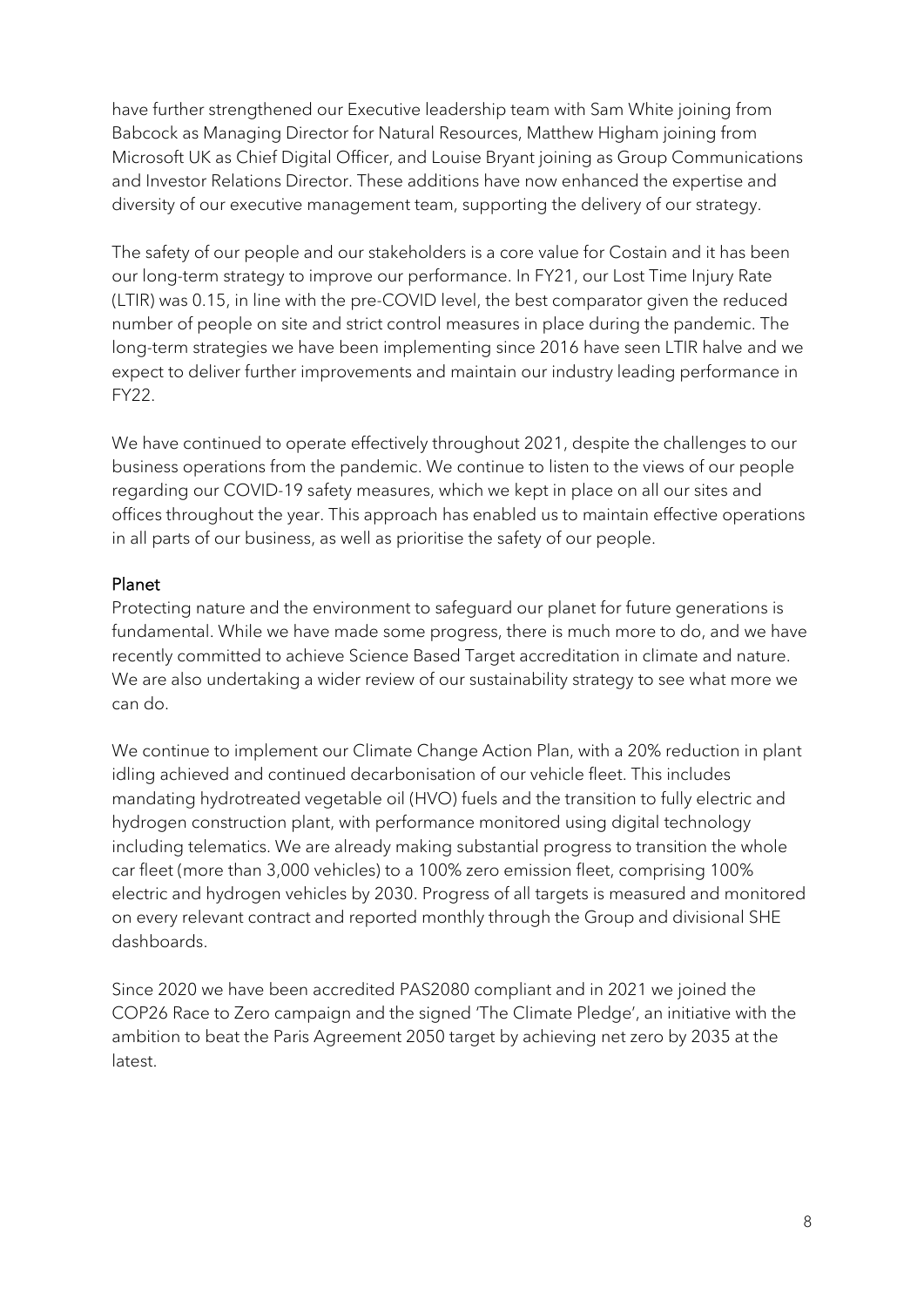## Performance

Infrastructure increasingly needs to deliver more and cost less, both economically and environmentally. We are investing in our digital and consulting capabilities to help our clients with a broadened offering, to optimise existing networks and future proof new ones.

As a result of the significant commercial issues faced on the legacy Peterborough & Huntingdon and A465 contracts, a key focus area has been a root cause review and upgrade of the Group's contract risk management and delivery assurance processes.

Based on the findings and conclusions of the root cause review, we have implemented a programme of significant improvements during the past two years including:

### Work winning

- Contract selection an updated contract bidding process to ensure contracts will not be pursued where the risk apportionment is considered inappropriate.
- Independent risk review comprehensive expert risk review of all potential new material contracts by specialist teams outside the contract bidding team.
- Enhanced legal process the legal team has been restructured and strengthened to ensure that contracts being entered into are rigorously assessed and assumptions and terms documented to the highest standards and clarity in the event of future legal challenge.

### Operational contract delivery

• Operational Excellence Model (OEM) – developed a root and branch OEM, which is implemented across the whole construction contract portfolio. The OEM ensures rigorous process management and consistent practices are applied across the Group, including sharing of best practice and lessons learned. Compliance with the OEM is assessed and reviewed monthly.

### Financial performance

• Financial Oversight – the financial performance of every contract is comprehensively reviewed monthly, including a holistic assessment of the risks and range of potential outcomes, to ensure timely action is taken where financial performance is potentially deviating from that assumed in the bidding process.

### Senior management ownership

- Review process rigorous and clear process quidelines are in place to ensure timely, proactive and appropriate communication of on the ground delivery issues to the executive management team and, if necessary, to the Board.
- Review process rigorous and clear process guidelines are in place to ensure timely, proactive and appropriate communication of on the ground delivery issues to the executive management team and, if necessary, to the Board.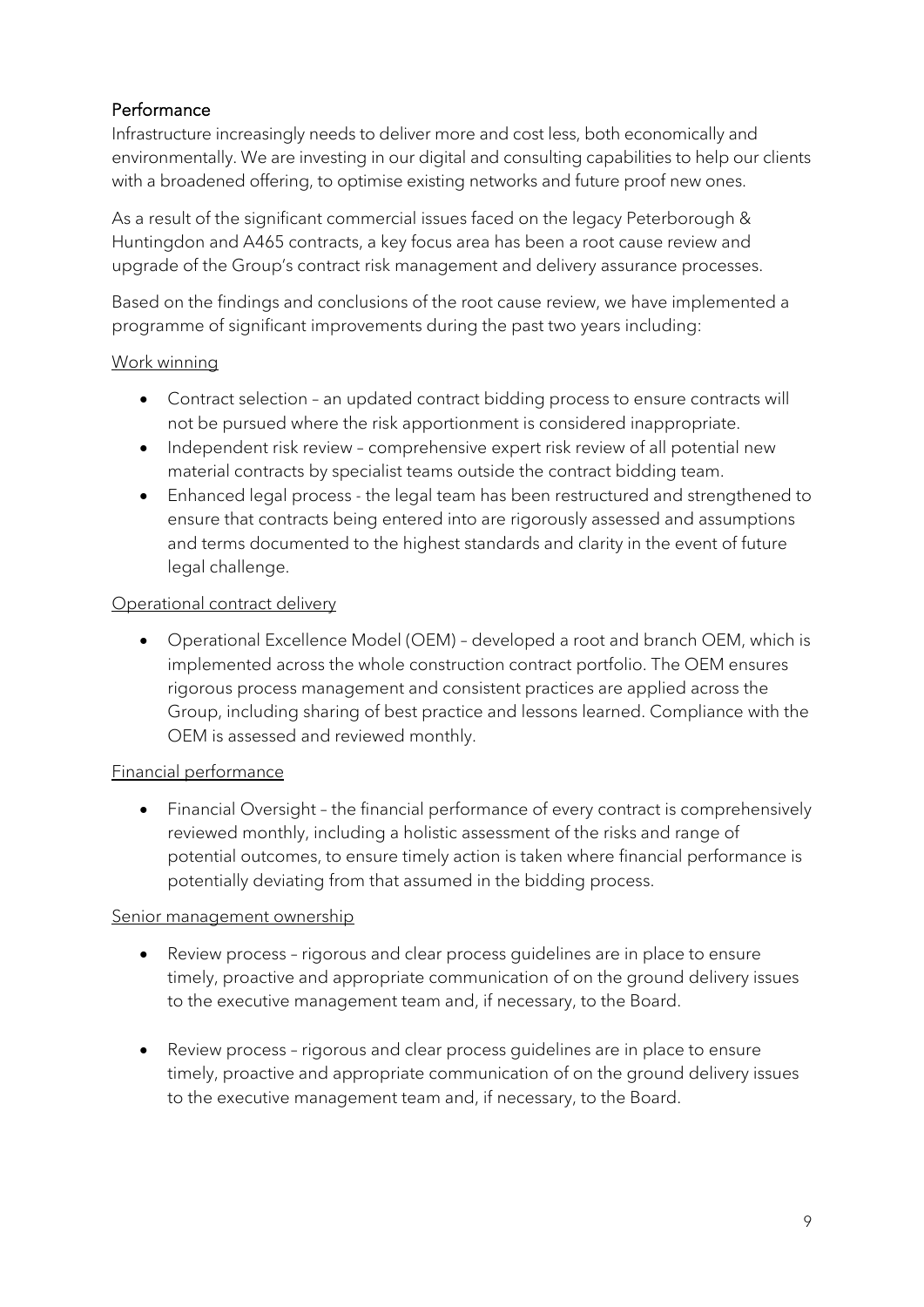## Operating profit growth

The strategy will deliver a transformation in the business over the next few years, with a step change in business performance in four key areas which will support the ambition to deliver a future group operating margin of 5-6%. These key margin enhancement levers are:

- 1. Improving margins on complex programme delivery (CPD) contracts our OEM programme is delivering CPD contracts in line with our target margin range of 3-5% and we are trading out the proportion of revenue from historic lower margin contracts.
- 2. Growing our consulting services this is developing well, with contract margins growing to more than 5% as we increasingly build our reputation and expertise, together with continuing to secure consultancy frameworks with our clients.
- 3. Growing digital services building on our digital expertise, we are helping our clients shape and develop their plans and we see a considerable opportunity as infrastructure markets move to greater digital infrastructure to enhance business performance. We expect contract margins in this area of more than 5%. We have new leadership in this area and are investing in a clear and focused plan.

While our complex programme delivery services include the benefits of our consulting and digital expertise, and will therefore increase margins, we are also growing our standalone consulting and digital services. Taken together, we expect to deliver a progressive increase in operating profit and operating margin as we implement our strategy.

At present our work within Energy and Defence, for example, is purely consulting with no construction contracts for our clients. We expect consulting and digital as a standalone service to be an increasing proportion of Group profits in the future.

To support our investment in transforming the business we remain focused on increased business efficiency – this commenced in 2020 with the strategic update, and continues to develop as we look at data, systems and process improvements.

## Corporate positioning

Following the strategy update in early 2021 we have introduced a vision, 'To create connected, sustainable infrastructure enabling people and the planet to thrive'. We are rolling this out externally and across the Group to ensure that our people understand how it relates to them in their everyday roles. We have also introduced our mission, which is the shorter-term articulation of our vision: 'We shape, create and deliver pioneering solutions that transform the performance of the infrastructure ecosystem'. This reflects the new positioning and feedback so far has been very positive.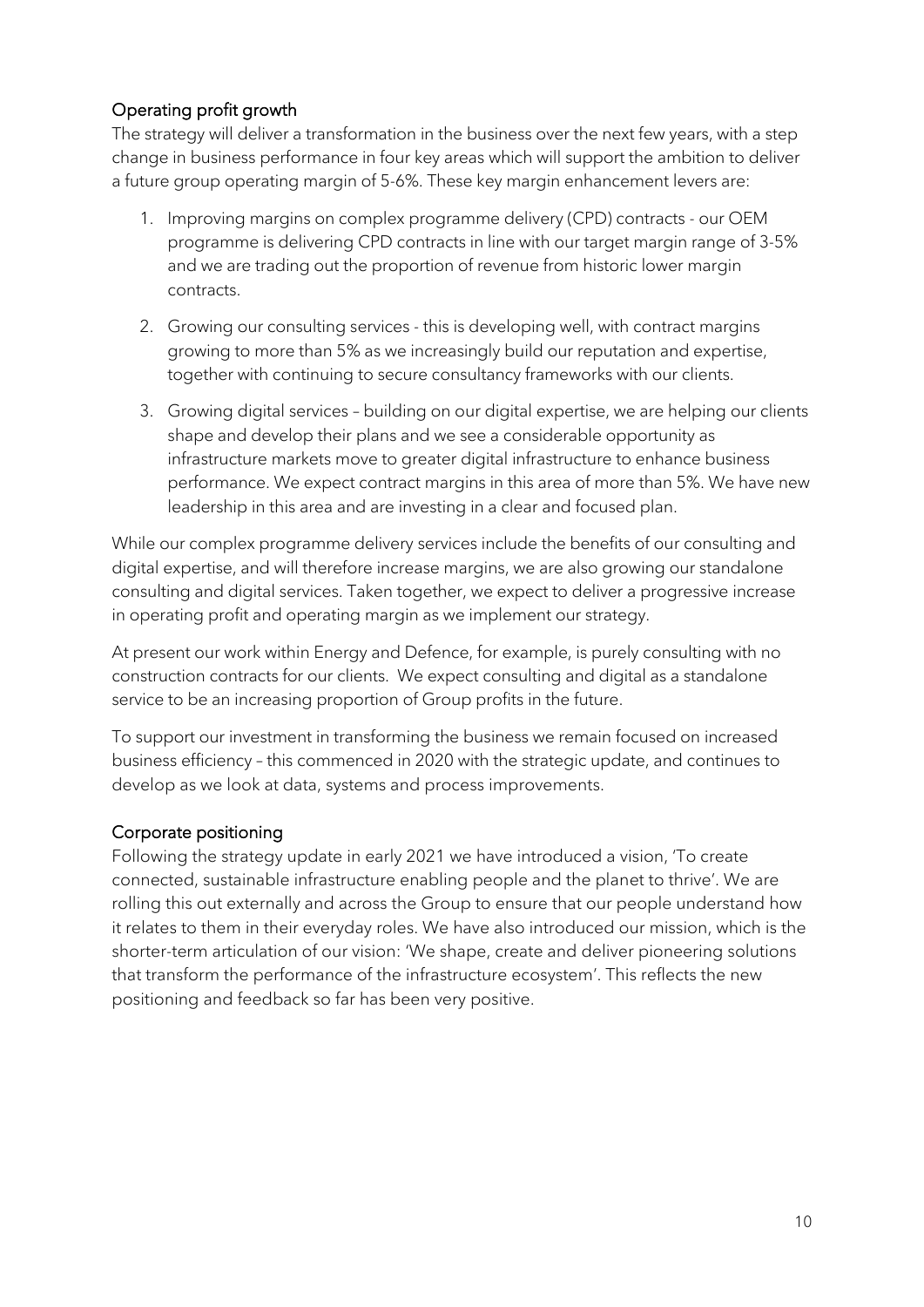### DIVISIONAL REVIEW

#### **TRANSPORTATION**

| £m                      | <b>FY21</b><br>adjusted <sup>1</sup> | <b>FY21</b><br>reported | <b>FY20</b><br>adjusted <sup>1</sup> | <b>FY20</b><br>reported | Adjusted <sup>1</sup><br>change |
|-------------------------|--------------------------------------|-------------------------|--------------------------------------|-------------------------|---------------------------------|
| Road                    | 408.9                                | 408.9                   | 315.2                                | 265.1                   | 29.7%                           |
| Rail                    | 356.4                                | 356.4                   | 306.3                                | 306.3                   | 16.3%                           |
| Integrated transport    | 99.0                                 | 99.0                    | 102.6                                | 102.6                   | $-3.6%$                         |
| Total revenue           | 864.2                                | 864.2                   | 724.2                                | 674.1                   | 19.3%                           |
| Operating profit/(loss) | 41.4                                 | 49.8                    | 20.1                                 | (30.6)                  | 106.0%                          |
| Operating margin        | 4.8%                                 | 5.8%                    | 2.8%                                 | $-4.5%$                 | 2.0 <sub>pp</sub>               |

1. Please see notes 3 and 4.

- Adjusted revenue up 19.3% driven by National Highways and HS2.
- Adjusted operating margin was 4.8%, up 2.0 percentage points due to more effective contract management and outperformance.
- Contract wins of £248m in the year, with FY22 secured revenue of £764m.
- Conclusion reached on the A465 contract.

Adjusted revenue was up 19.3% driven by work for National Highways, High Speed 2 (HS2) Main Works and Network Rail, which represent the majority of our divisional revenue. This also drove a significant improvement in operating margin, together with better contract management, outperformance and a change in mix as lower margin contracts come to an end. Reported operating profit of £49.8m includes a provision release of £8.4m following settlement of the A465 contract.

Adjusted revenue for Road increased by 29.7% in FY21 on the prior year. As a strategic partner for National Highways, we are working with our client on two of their ten-year key investment programmes; the Regional Delivery Partnerships (RDP) major projects framework and the SMP Alliance, delivering smart motorway upgrades. We work on a number of projects across our capabilities of complex programme delivery, consulting and digital services. We successfully delivered the A19 Testo's scheme in Tyneside and the adjacent A19 Down Hill Lane Junction improvement scheme, providing a safer, more accessible and fluid road network with extra capacity to support economic growth. We have also been upgrading parts of the A1 around Newcastle under the RDP framework and during the year we commenced construction on the A30 in Cornwall. Pre-construction and design activities have been progressing well on the A12 Chelmsford to A120 scheme. While the response to the Transport Select Committee Report into the rollout and safety of smart motorways has paused elements of the smart motorways programme, our work delivering the upgrade to the M6 Junctions 21a/26 continues, and we have been supporting National Highways to upgrade stopped vehicle detection and deliver more emergency areas.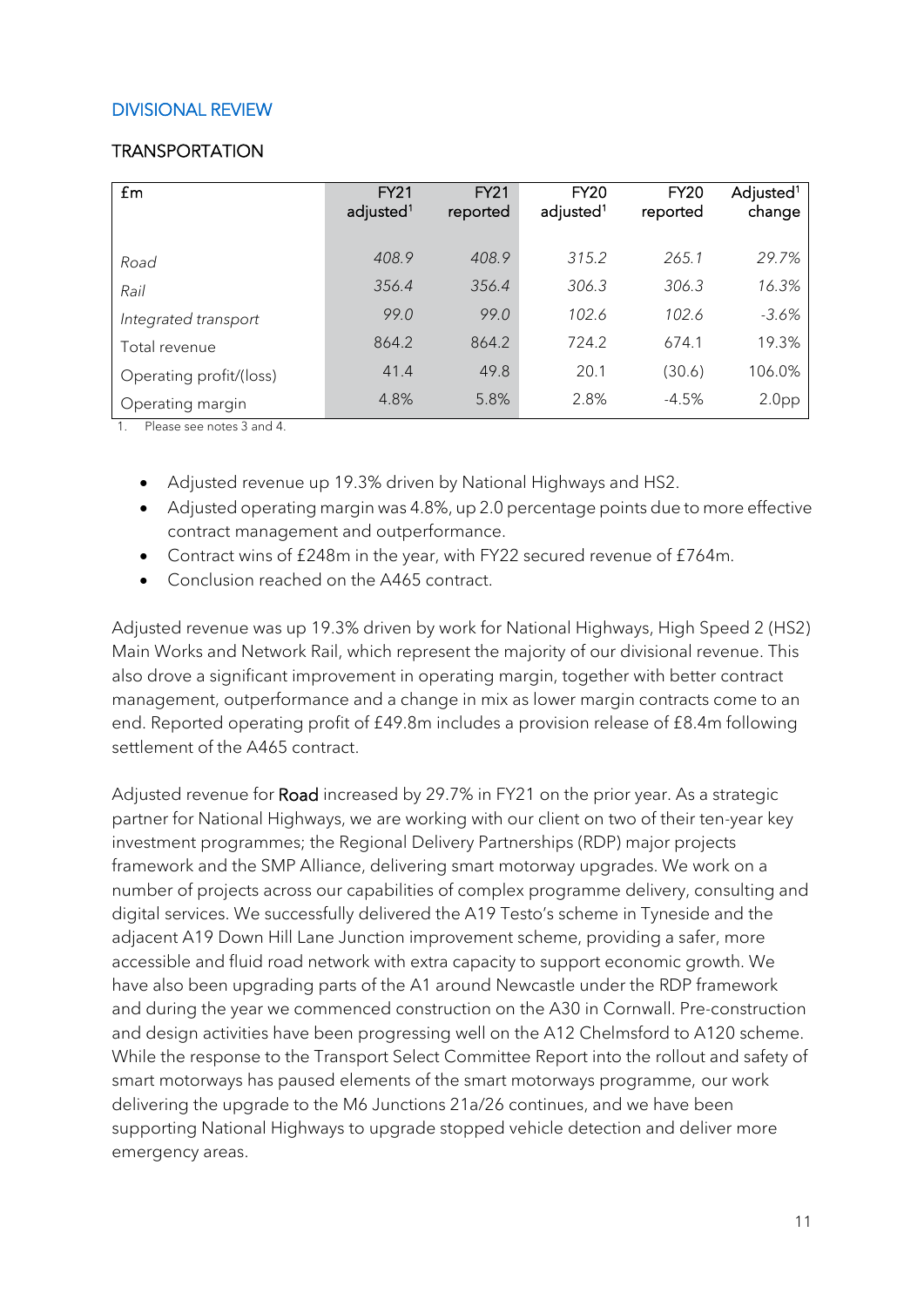Adjusted revenue for Rail increased by 16.3% in FY21 on the prior year, principally as a result of HS2 which increased in the year as a substantial completion of the enabling works was achieved and the full year impact of the construction phase of the main works programme. We will commence the main tunnel bores this summer, and in total we will operate seven tunnel boring machines providing HS2 with 26 miles of running tunnel between Euston and West Ruislip with scheduled contract completion in 2027. We have been providing consulting services to support the Hybrid Bill for the route from Birmingham to Crewe and Manchester, connecting the HS2 network with the North, which are a key part of the Rebalancing Britain initiative. Our work on the Gatwick Airport Station Project for Network Rail was augmented by the client in the year, and being on site also enabled us to unlock a significant consulting opportunity to upgrade the Brighton mainline, improving travel times. During the year we also completed the handover of the Paddington Elizabeth line station.

Adjusted revenue for **Integrated Transport** declined by 3.6% in FY21 on the prior year, due to a reduction in a maintenance contract and plant hire revenue more than offsetting increases elsewhere. Integrated Transport includes work for devolved and local governments, and aviation. Work we undertook in the year includes Newquay Airport for the G7 Summit and commencing the revitalisation of the A40 Westway for Transport for London (TfL). We have continued to grow our consulting services to central and local government in support of accelerating progress to net zero carbon, green economic recovery and levelling up the UK and have secured places on all our targeted frameworks. In February 2021 we reached a settlement agreement with the Welsh Government in relation to the A465 contract and completed the works in November 2021.

Looking ahead, we continue to see multi-year revenue growth in our work for HS2 and Network Rail, alongside further local government and integrated transport opportunities.

During the year we secured £248m of new work. Revenue secured for FY22 for Transportation is £764m (Prior year: £762m).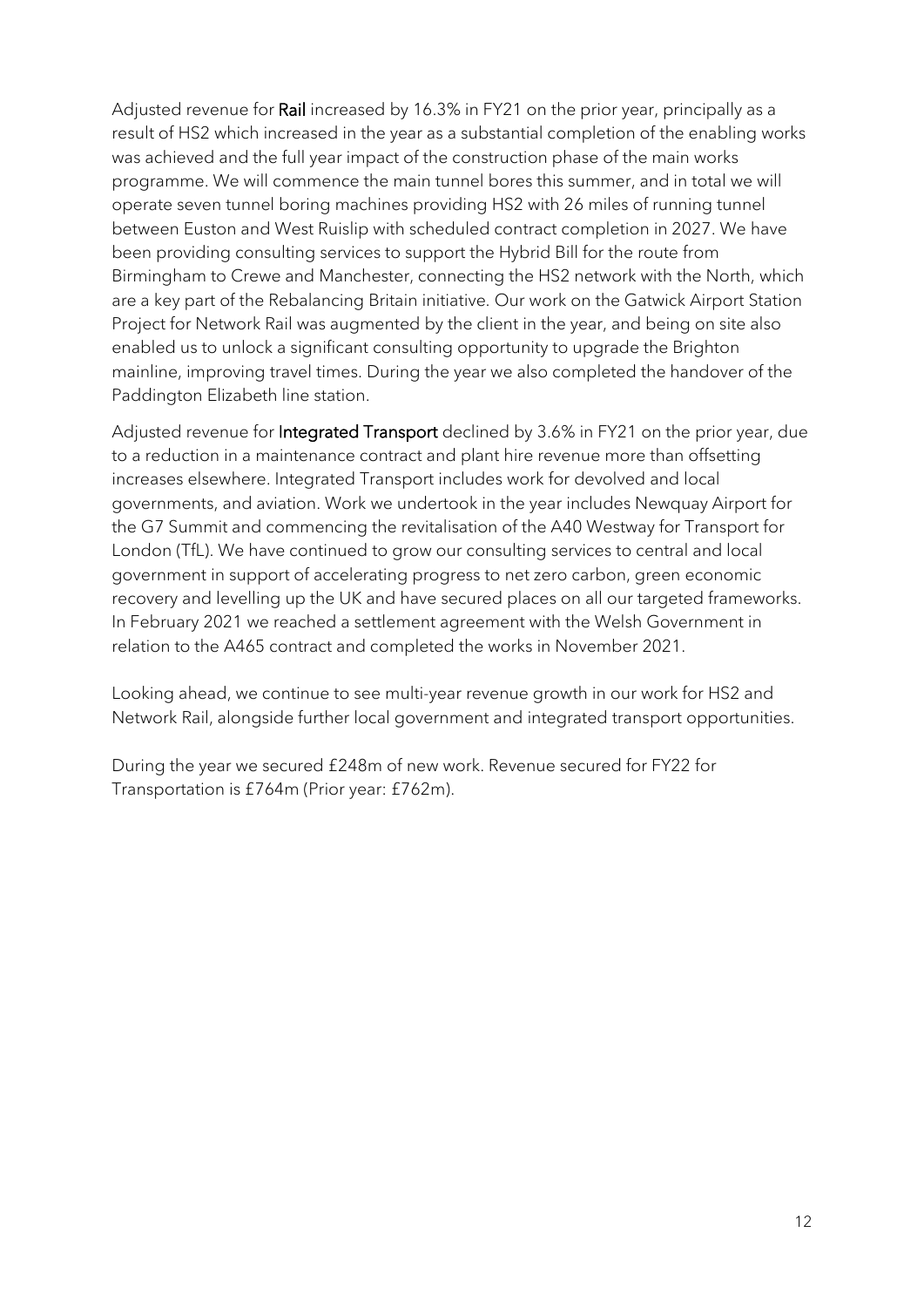### NATURAL RESOURCES

| £m                      | <b>FY21</b><br>adjusted <sup>1</sup> | <b>FY21</b><br>reported | <b>FY20</b><br>adjusted <sup>1</sup> | <b>FY20</b><br>reported | Adjusted <sup>1</sup><br>change |
|-------------------------|--------------------------------------|-------------------------|--------------------------------------|-------------------------|---------------------------------|
| Water                   | 200.0                                | 200.0                   | 223.0                                | 223.0                   | $-10.3%$                        |
| Energy                  | 72.0                                 | 28.6                    | 87.5                                 | 45.5                    | $-17.7\%$                       |
| Defence                 | 42.4                                 | 42.4                    | 34.6                                 | 34.6                    | 22.3%                           |
| Total revenue           | 314.4                                | 271.0                   | 345.1                                | 303.1                   | $-8.9%$                         |
| Operating profit/(loss) | (2.6)                                | (50.6)                  | 5.7                                  | (51.7)                  | $-145.6%$                       |
| Operating margin        | $-0.8%$                              | $-18.7%$                | 1.7%                                 | $-17.1%$                | $-2.5pp$                        |

1. Please see notes 3 and 4.

- Adjusted revenue was down 8.9% and operating profit was down 145.6% driven by lower activity levels in Water and Energy.
- Adjusted operating margin was -0.8%, down 2.5 percentage points on an adjusted basis.
- Contract wins of £185m in the year, with 2022 secured revenue of £271m.
- Full and final settlement on legacy Peterborough & Huntingdon contract of £43.4m see adjustments to reported items on page 3 for further details.
- Sam White appointed as Managing Director for Natural Resources.

Adjusted revenue for the year was down 8.9% driven by lower activity levels across AMP7 water programmes and slower than anticipated investment in the energy market. The operating margin for Natural Resources on an adjusted basis was down 2.1 percentage points, reflecting the lower revenue and increased costs, particularly in the water sector. Included within the adjusted results, and in line with IFRS 15 requirements, we have recognised a £6.2m provision in respect of a defect in a subcontractor's works for a contract in the water sector. We expect the majority of the rectification costs will be recoverable.

Adjusted revenue for Water declined by 10.3% on the prior year. This was driven by lower volumes of activity in the AMP7 water programmes as clients adjusted their year-one projects due to COVID-19. As the year progressed, volumes improved as the year-two programmes commenced, and we are now undertaking work with key clients including Severn Trent Water, Southern Water, Thames Water and United Utilities under their fiveyear programmes through to 2025. We have made good progress on the Thames Tideway project, where in a joint venture, we are responsible for the eastern section. We are also working with Anglian Water on its eight-year Strategic Pipeline Alliance to develop an enterprise-ready digital twin, which will replicate all activity and interactions across the operational system allowing Anglian Water to create predictive "what-if" scenarios and their impact on operations. In addition, we are providing bespoke consulting services to Yorkshire Water, South Staffs Water and Welsh Water.

Adjusted revenue for Energy declined by 17.7% on the prior year. In H1, we saw a number of contract awards deferred into H2 which had a high demand for our engineering and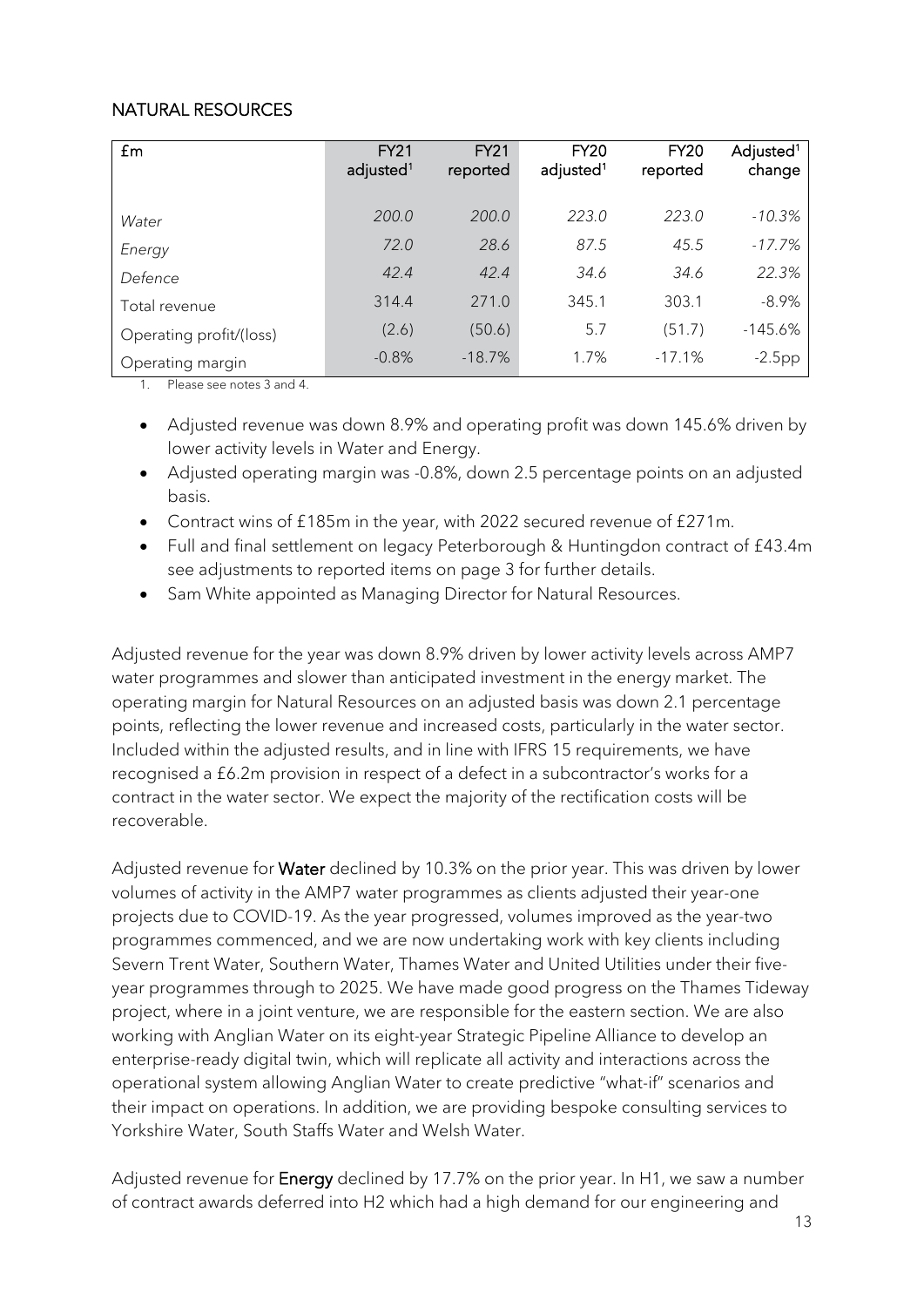consultancy services. We are one year into a 10-year consultancy project for Cadent, managing the mains replacement programme across the East of England. We have also been successful in gaining a further two-year extension to our EDF Project Controls framework contract where we are supporting them in the safe, efficient operation and decommissioning of their eight UK nuclear power stations.

We continue to build a portfolio of project and consultancy assignments in key areas of the energy transition agenda. We have established positions in a number of projects to enable the wide scale deployment of hydrogen and carbon capture, utilisation and storage (CCUS) technologies, including as deployment lead on the £38m South Wales Industrial Cluster deployment project; the Front End Engineering Design (FEED) for the Acorn carbon capture and storage scheme in St Fergus, Scotland; and a first-of-a-kind hydrogen storage facility in Cheshire.

Adjusted revenue for Defence increased by 22.3% on the prior year. We saw good growth in the year, albeit from a small base, as we grow our footprint in this area. We are well positioned in the Ministry of Defence Continuous and Sea Defence programme, and our ambition is to be the delivery partner of choice across the Ministry of Defence's (MoD) strategic infrastructure needs. Revenue in the year was driven by our contract with AWE on a major infrastructure project, where we are providing expertise in design and construction management, and coordinating the work of several subcontractors. We have been awarded a place on a number of Crown Commercial Service Frameworks and through these we secured two contracts with the Defence Nuclear Organisation, one of which is the provision of a Programme Management Office to support the infrastructure division. In addition, we are pleased to have won a significant consultancy contract for the rebuilding of facilities at Devonport Dockyard, which will mobilise in 2022.

Looking ahead, we see further opportunities for growth across Energy, supporting decarbonisation, and in Defence where we are broadening our market position to cover all strategic defence and security infrastructure.

During the year we secured £185m of new work. Revenue secured for FY22 for Natural Resources is £271m (Prior year: £278m).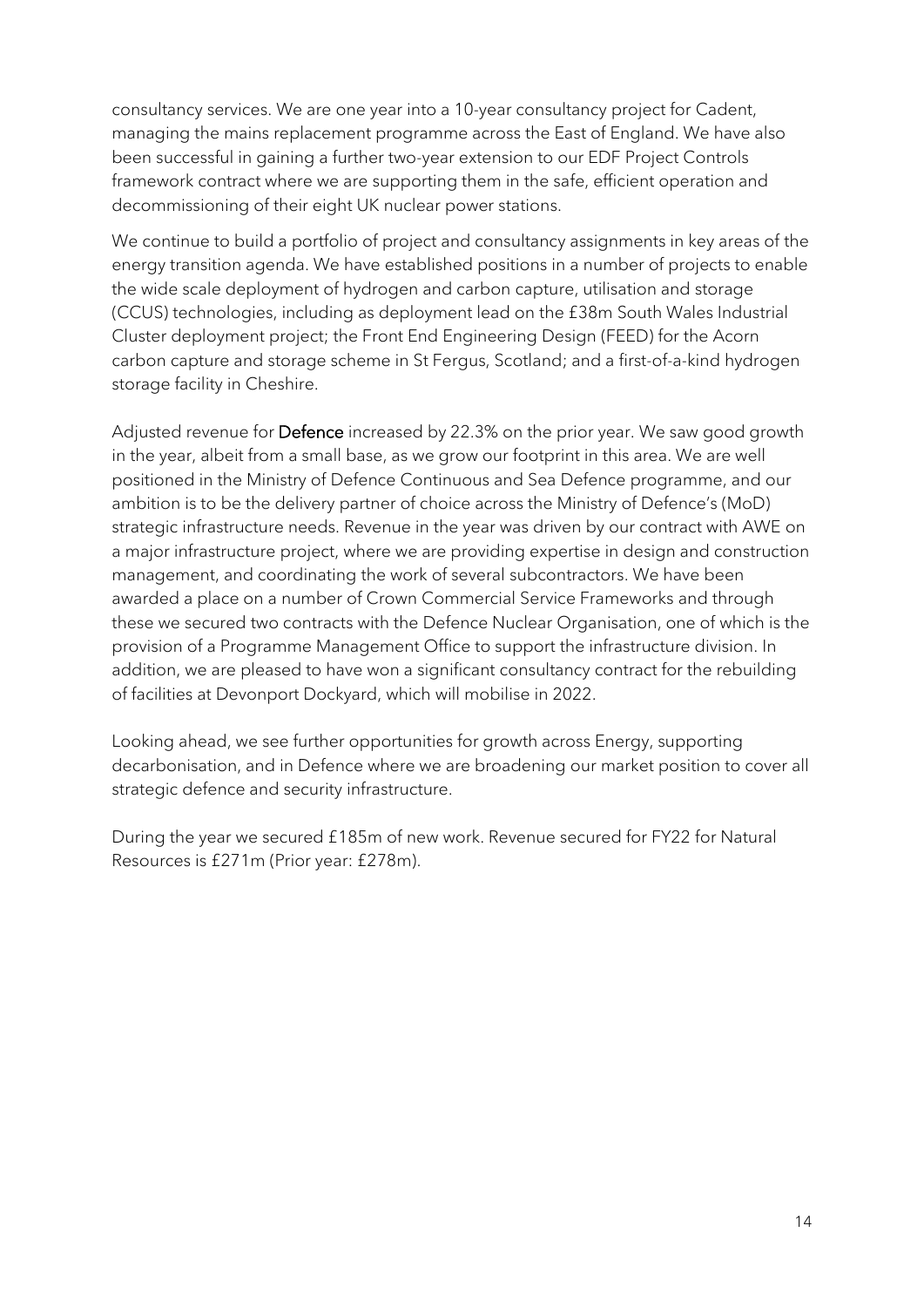## FINANCIAL REVIEW

|                  |       | Transportation |        |        | <b>Natural Resources</b> |          |         | Group   |        |
|------------------|-------|----------------|--------|--------|--------------------------|----------|---------|---------|--------|
|                  | 2021  | 2020           | Change | 2021   | 2020                     | Change   | 2021    | 2020    | Change |
| Revenue fm       |       |                |        |        |                          |          |         |         |        |
| Adjusted         | 864.2 | 724.2          | 19.3%  | 314.4  | 345.1                    | $-8.9%$  | 1,178.6 | 1.070.5 | 10.9%  |
| Adjusting items  |       | (50.1)         |        | (43.4) | (42.0)                   |          | (43.4)  | (92.1)  |        |
| Reported         | 864.2 | 674.1          | 28.2%  | 271.0  | 303.1                    | $-10.6%$ | 1,135.2 | 978.4   | 16.0%  |
|                  |       |                |        |        |                          |          |         |         |        |
| Operating profit |       |                |        |        |                          |          |         |         |        |
| $\mathsf{fm}$    |       | 20.1           | 106.0% |        |                          |          |         |         |        |
| Adjusted         | 41.4  |                |        | (2.6)  | 5.7                      | n/m      | 30.1    | 18.0    | 67.2%  |
| Adjusting items  | 8.4   | (50.7)         |        | (48.0) | (57.4)                   |          | (39.6)  | (110.0) |        |
| Reported         | 49.8  | (30.6)         | n/m    | (50.6) | (51.7)                   | 2.1%     | (9.5)   | (92.0)  | 89.7%  |

#### Adjusted to reported reconciliation

### Adjusting items

Significant contract provisions were taken in the year, amounting to £39.2m. A provision of £43.4m was taken in relation to the settlement of the Peterborough & Huntingdon contract, along with £4.2m of other costs associated with the dispute. We also released a provision of £8.4m on lower than provided final costs relating to the A465, and incurred £0.4m on amortisation of acquired intangible assets.

### Net financial expense

Net finance expense amounted to £3.8m (FY20: £4.3m). The interest payable on bank overdrafts, loans and other similar charges was £3.0m (FY20: £4.1m) and the interest income from bank deposits and other loans and receivables amounted to £0.1m (FY20: £0.6m). In addition, the net finance expense includes the interest income on the net assets/liabilities of the pension scheme of £nil (FY20: £0.2m income) and the interest expense on lease liabilities of £0.9m (FY20: £1.0m) under IFRS16.

### Tax

The Group has a tax credit of £7.5m (FY20: £18.1m credit) giving an effective tax rate of 56.4%. The 2021 net tax credit arose primarily from the £7.8m impact of the rate change (from 19% to 25% in 2023, which has now been substantively enacted) on deferred tax recognised in respect of losses and pensions. The adjusted effective tax rate was -5.7% (FY20: 10.8%) and we expect the effective tax rate to remain close to the statutory tax rate of 19% until 2023.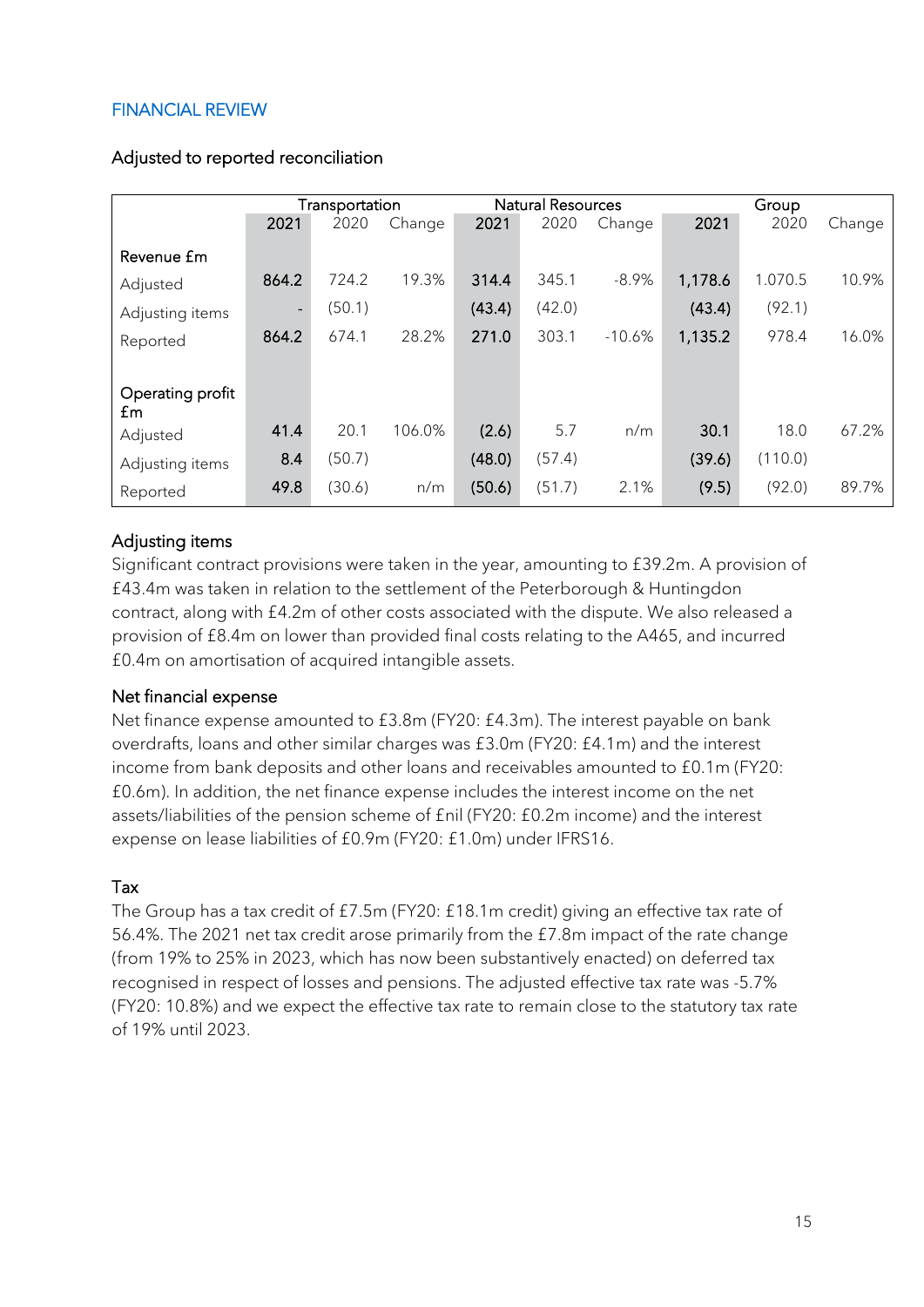## Cashflow

The Group generated a £38.9m free cash inflow for the year (FY20: £32.4m).

| £m                                  | <b>FY21</b> | <b>FY20</b> |
|-------------------------------------|-------------|-------------|
|                                     | 29.5        | (47.0)      |
| Cash flow from operating activities |             |             |
| Add back adjusting items            | 11.6        | 82.7        |
| Less capital expenditure            | (2.2)       | (4.1)       |
| Free cash flow                      | 38.9        | 31.6        |

The Group had a positive net cash balance of £119.4m as of 31 December 2021 (HY21: £113.0m, FY20: £102.9m) comprising Costain cash balances of £101.3m (HY21: £100.0m, FY20: £89.8m), cash held by joint operations of £58.1m (HY21: £57.0m, FY20: £61.1m) and borrowings of £40.0m (before arrangement fees of £0.6m (FY20: £1.2m)) (HY21: £44.0m, FY20: £48.0m). During the year, the Group's average month-end net cash balance was £106.5m (HY20: £102.9m, FY20: £73.8m).

| £m                                                      | <b>FY21</b> | FY20   |
|---------------------------------------------------------|-------------|--------|
| Cash and cash equivalents at the beginning of<br>period | 150.9       | 180.9  |
| Net cash flow                                           | 8.5         | (29.4) |
| <b>FX</b>                                               | 0.0         | (0.6)  |
| Cash and cash equivalents at the end of period          | 159.4       | 150.9  |
| <b>Borrowings</b>                                       | (40.0)      | (48.0) |
| Net cash                                                | 119.4       | 102.9  |

Note: Borrowings are stated excluding associated arrangement fees of £0.6m (2020: £1.2m), which are being amortised over the period of the facility.

We remain in a positive net cash position, with positive Costain cash balances, following the final settlement payment made after the end of the financial year in respect of the Peterborough & Huntingdon contract.

## Financial resources

The Group has in place banking and bonding facilities from banks and surety bond providers to meet the current and projected usage requirements. The Group has banking facilities of £171.0m with its relationship banks with a maturity date of 24 September 2023. These facilities are made up of a £131.0m revolving credit facility and a £40.0m term loan.

In addition, the Group has in place committed and uncommitted bonding facilities of £310m. Utilisation of the total bonding facilities as at 31 December 2021 was £100.7m (HY20: £103.2m, FY20: £112.3m).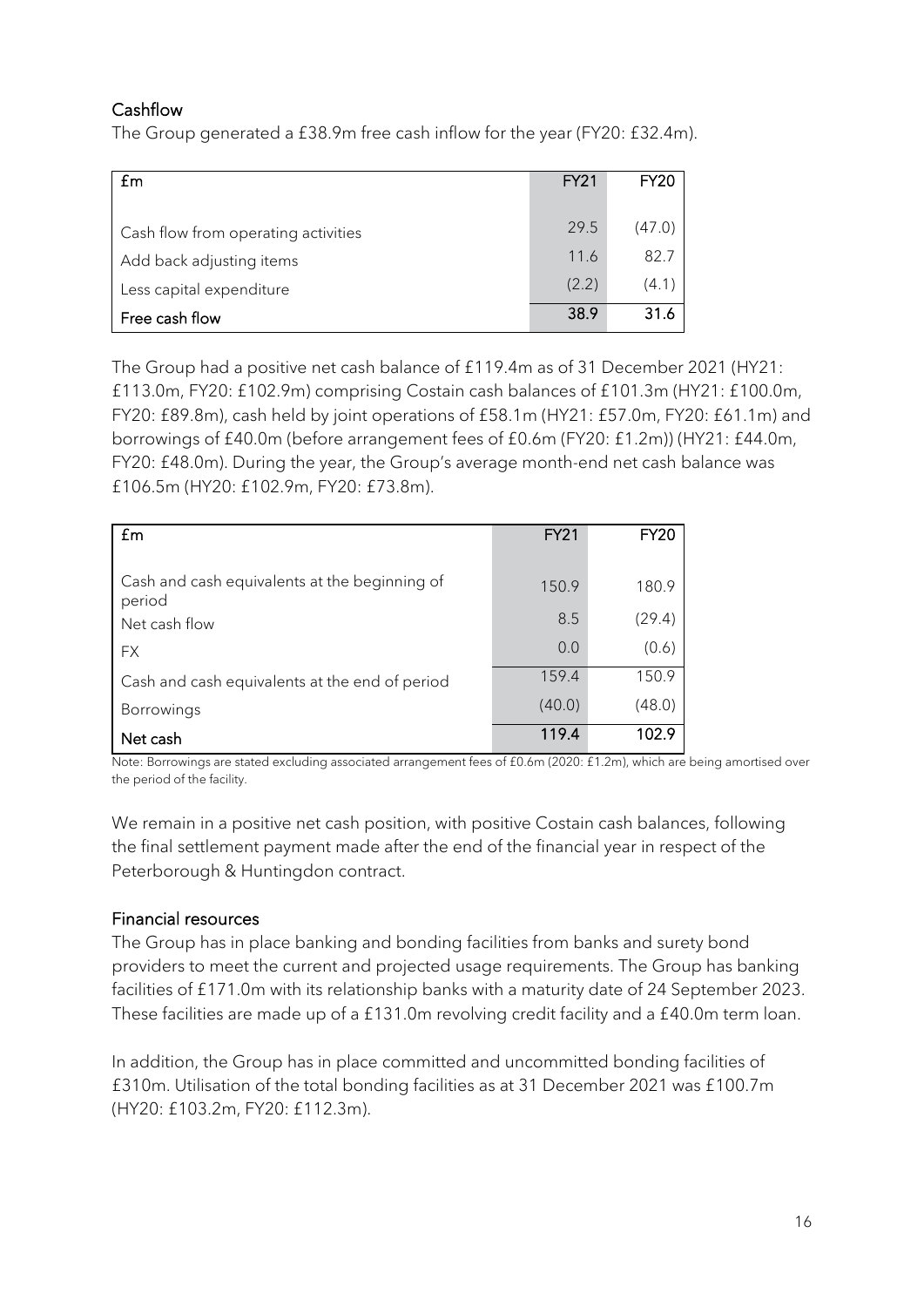## Capital allocation

We understand the importance of delivering long-term sustainable value for shareholders and are committed to maintaining a balanced approach between investment in the business, maintaining a strong balance sheet and returns to shareholders. We look to prioritise investment as follows:

- 1. Investing for growth disciplined investment in key areas such as digital to help accelerate our business transformation
- 2. Progressive dividend committed to reinstating the dividend and we target divided cover of around three times underlying earnings taking into account the free cash flow generated in the period
- 3. Selective M&A retaining optionality to pursue strategic investments in technology, skills and capabilities to enhance our ability to support clients in the face of significant change
- 4. Returning surplus capital ensuring surplus capital is identified and returned to shareholders through share buy backs of additional dividends.

The Board have discussed the appropriate time to reinstate the payment of a dividend. Despite the Group's improved cash performance, given the £43.4m payment to National Grid and the need to retain a strong balance sheet, the Board does not consider it appropriate to recommend a final dividend this year.

## Pensions

As at 31 December 2021, the Group's pension scheme surplus in accordance with IAS 19, was £67.1m (HY21: £29.0m surplus, FY20: £5.6m liability).

The movement in the IAS 19 valuation from a deficit at 31 December 2020 to a surplus at 31 December 2021 was due to the impact of growth in scheme assets and a reduction in scheme liabilities, primarily driven by a higher discount rate of 1.80% used in the IAS 19 valuation as at 31 December 2021 compared to the discount rate at 31 December 2020 of 1.35%.

Cash contributions were made to the scheme during the year amounting to £10.4m (FY20: £10.6m) and the charge to operating profit in respect of the administration cost of the UK Pension Scheme in the period was £0.3m (FY20: £0.3m).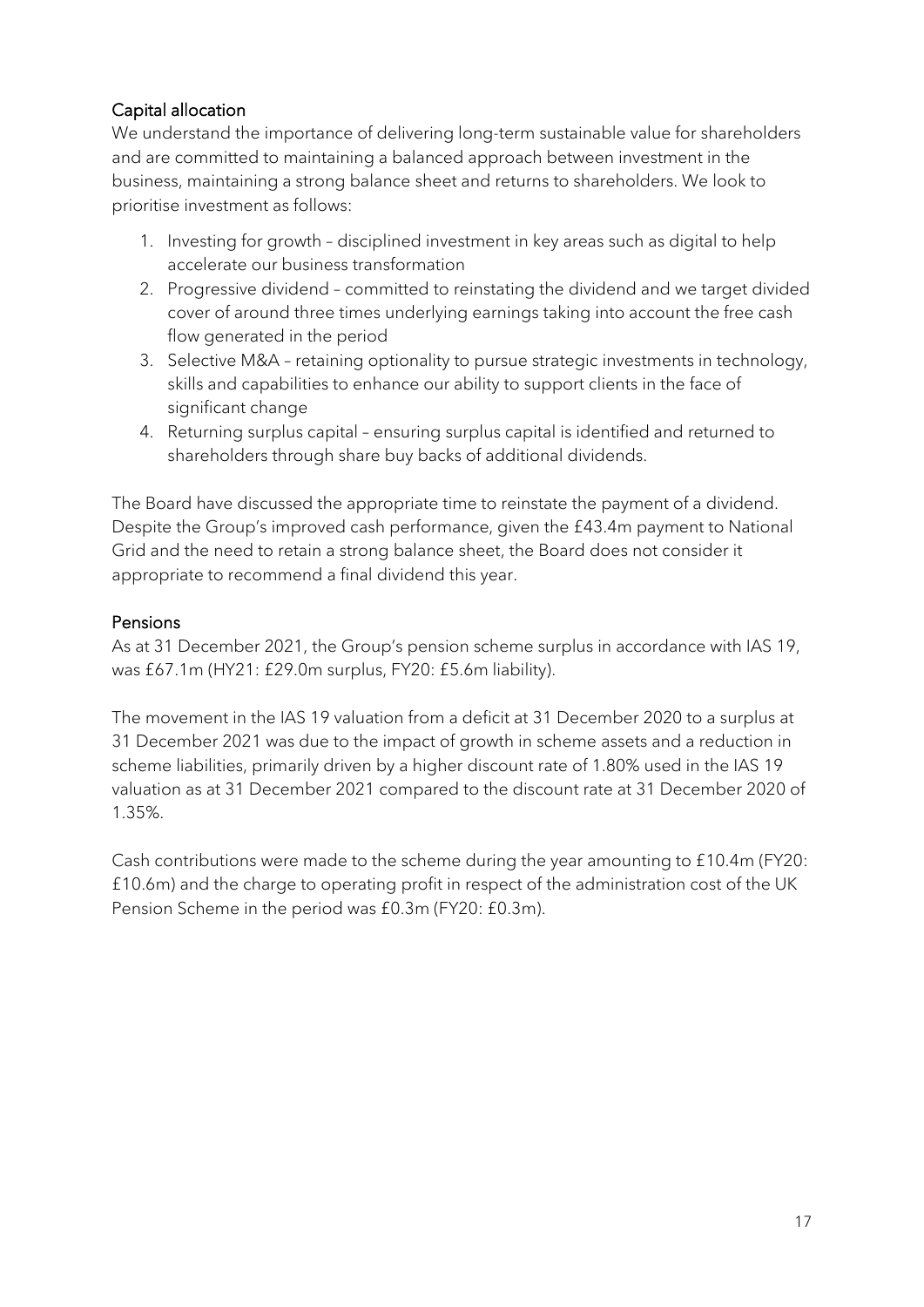### DIRECTORS REPORT

#### Going concern

In determining the appropriate basis of preparation of the financial statements for the year ended 31 December 2021, the Directors are required to consider whether the Group and the Company can continue in operational existence for the foreseeable future, being a period of at least twelve months from the date of approval of the accounts. Having undertaken a rigorous assessment of the financial forecasts, including its liquidity and compliance with covenants, the Board considers that the Group has adequate resources to remain in operation for the foreseeable future and, therefore, have adopted the going concern basis for the preparation of the financial statements. Please see note 1 for more details.

#### Cautionary statement

This report contains forward-looking statements. These have been made by the Directors in good faith based on the information available to them up to the time of their approval of this report. The Directors can give no assurance that these expectations will prove to have been correct. Due to the inherent uncertainties, including both economic and business risk factors underlying such forward-looking information, actual results may differ materially from those expressed or implied by these forward-looking statements. The Directors undertake no obligation to update any forward-looking statements whether as a result of new information, future events or otherwise.

#### Shareholder information

There is a large amount of information about our business on our website, [www.costain.com.](http://www.costain.com/) This includes copies of recent investor presentations as well as London Stock Exchange announcements.

For and on behalf of the Board

#### Alex Vaughan Nillis and Alex Vaughan Helen Willis

Chief Executive Officer Chief Financial Officer 9 March 2022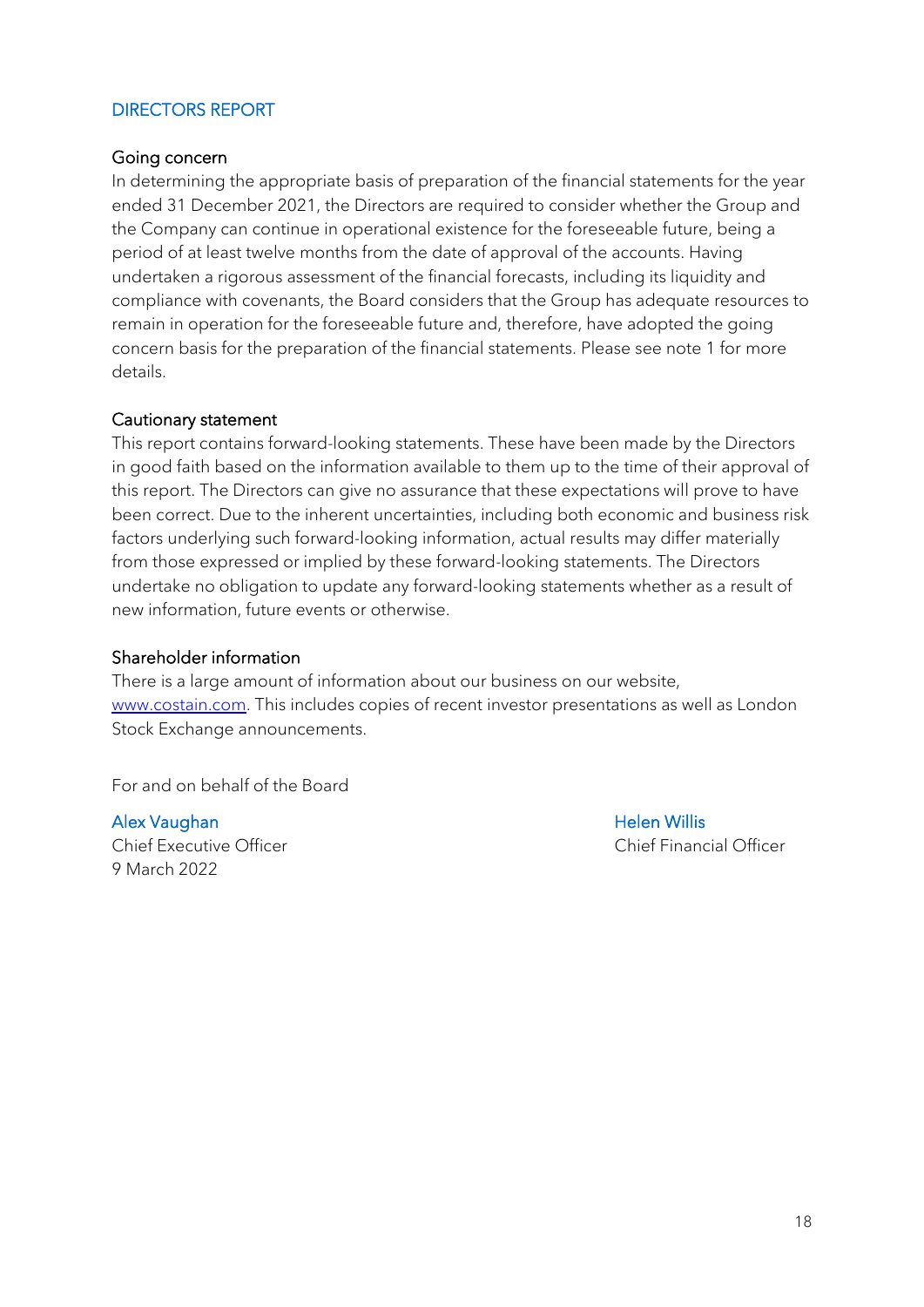## GROUP INCOME STATEMENT

For the year ended 31 December 2021

| f <sub>m</sub>                                                 | <b>Notes</b> | 2021      | 2020      |
|----------------------------------------------------------------|--------------|-----------|-----------|
| Group revenue                                                  | 4            | 1,135.2   | 978.4     |
| Cost of Sales                                                  |              | (1,095.0) | (1,027.0) |
| Gross profit/(loss)                                            |              | 40.2      | (48.6)    |
| Administrative expenses                                        |              | (49.7)    | (43.4)    |
| Group operating loss                                           |              | (9.5)     | (92.0)    |
| Share of results of joint ventures and associates              |              |           | 0.2       |
| Loss from operations                                           | 4            | (9.5)     | (91.8)    |
| Finance income                                                 | 5            | 0.1       | 0.8       |
| Finance expense                                                | 5            | (3.9)     | (5.1)     |
| Net finance expense                                            |              | (3.8)     | (4.3)     |
| Loss before tax                                                |              | (13.3)    | (96.1)    |
| Taxation                                                       | 6            | 7.5       | 18.1      |
| Loss for the year attributable to equity holders of the parent |              | (5.8)     | (78.0)    |
| Earnings/(loss) per share                                      |              |           |           |
| <b>Basic</b>                                                   | 7            | (2.1)p    | (36.7)p   |
| Diluted                                                        | 7            | (2.1)p    | (36.7)p   |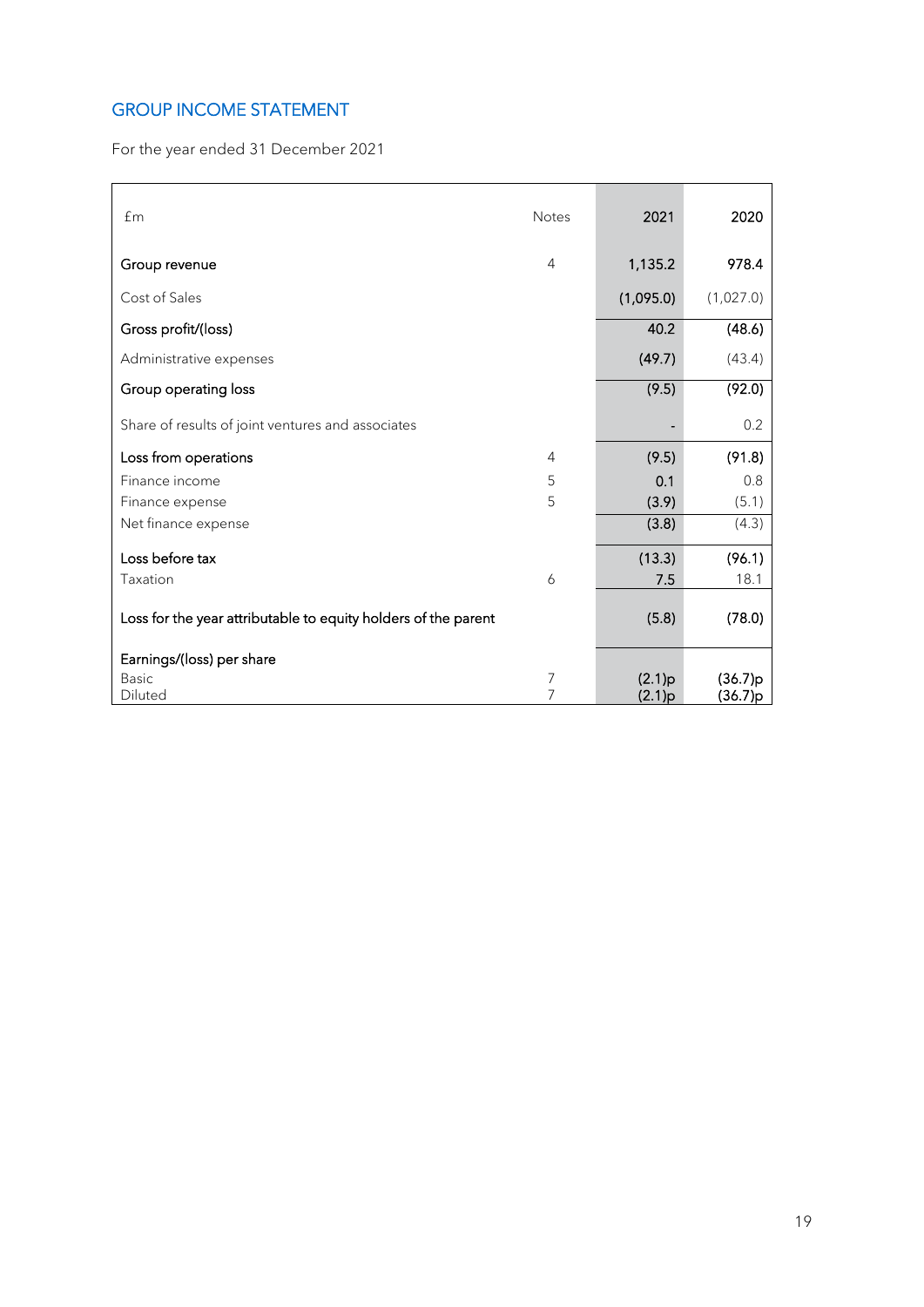## GROUP STATEMENT OF COMPREHENSIVE INCOME AND EXPENSE

For the year ended 31 December 2021

| £m                                                                                                                                                                                           | 2021   | 2020       |
|----------------------------------------------------------------------------------------------------------------------------------------------------------------------------------------------|--------|------------|
| Loss for the year                                                                                                                                                                            | (5.8)  | (78.0)     |
| Items that may be reclassified subsequently to profit or loss:<br>Exchange differences on translation of foreign operations<br>Exchange differences on translation transferred to the income |        | 0.2        |
| statement<br>Net investment hedge:                                                                                                                                                           |        | (1.2)      |
| Effective portion of changes in fair value during year<br>Net changes in fair value transferred to the income statement<br>Cash flow hedges:                                                 |        | 0.1<br>0.4 |
| Effective portion of changes in fair value during year                                                                                                                                       | 0.3    | (0.3)      |
| Net changes in fair value transferred to the income statement                                                                                                                                |        | 0.5        |
| Total items that may be reclassified subsequently to profit or loss<br>Items that will not be reclassified to profit or loss:                                                                | 0.3    | (0.3)      |
| Remeasurement of retirement benefit asset/(obligations)                                                                                                                                      | 62.7   | (19.9)     |
| Tax recognised on remeasurement of retirement benefit<br>asset/(obligations)                                                                                                                 | (15.6) | 3.8        |
| Total items that will not be reclassified to profit or loss                                                                                                                                  | 47.1   | (16.1)     |
| Other comprehensive income/(expense) for the year                                                                                                                                            | 47.4   | (16.4)     |
| Total comprehensive income/(expense) for the year attributable to<br>equity holders of the parent                                                                                            | 41.6   | (94.4)     |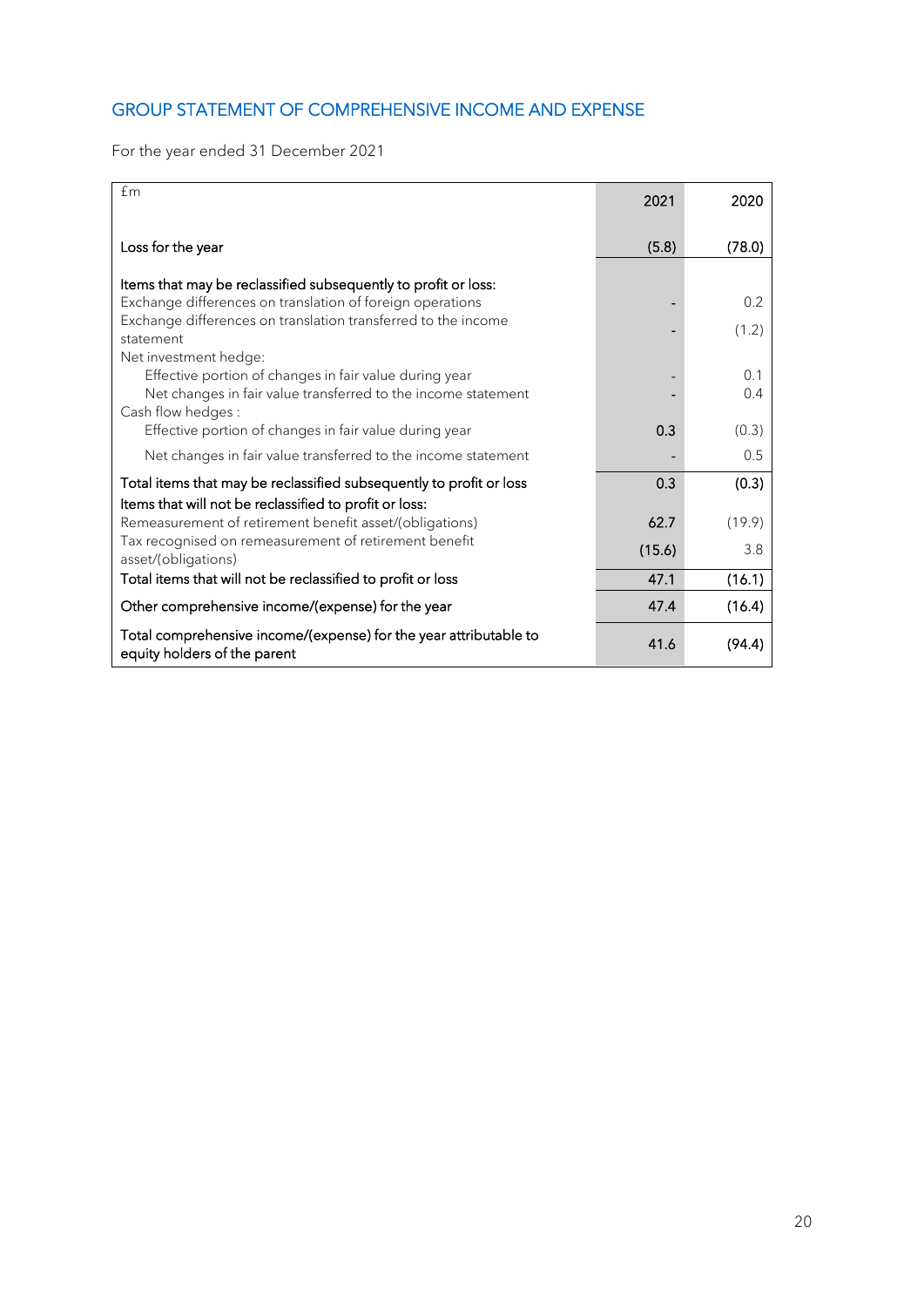## GROUP BALANCE SHEET

As at 31 December 2021

| £m                                                            | <b>Notes</b> | 2021         | 2020         |
|---------------------------------------------------------------|--------------|--------------|--------------|
|                                                               |              |              |              |
| Assets                                                        |              |              |              |
| Non-current assets                                            |              |              |              |
| Intangible assets                                             | 9            | 52.5         | 52.1         |
| Property, plant and equipment<br>Equity accounted investments | 10           | 32.0<br>0.4  | 39.9<br>0.4  |
| Retirement benefit asset                                      |              | 67.1         |              |
| Trade and other receivables                                   |              | 5.5          | 3.5          |
| Deferred tax                                                  |              | 15.4         | 23.6         |
| Total non-current assets                                      |              | 172.9        | 119.5        |
| <b>Current assets</b>                                         |              |              |              |
| Inventories                                                   |              | 0.3          | 0.6          |
| Trade and other receivables                                   |              | 199.6        | 218.7        |
| Taxation<br>Cash and cash equivalents                         | 11           | 0.2<br>159.4 | 0.2<br>150.9 |
|                                                               |              |              |              |
| <b>Total current assets</b>                                   |              | 359.5        | 370.4        |
| <b>Total assets</b>                                           |              | 532.4        | 489.9        |
| Liabilities                                                   |              |              |              |
| Non-current liabilities                                       |              |              |              |
| Retirement benefit obligations                                | 12           |              | 5.6          |
| Other payables                                                |              | 1.8<br>32.0  | 1.1<br>39.6  |
| Interest bearing loans and borrowings<br>Lease liabilities    |              | 18.2         | 20.8         |
| Total non-current liabilities                                 |              | 52.0         | 67.1         |
| <b>Current liabilities</b>                                    |              |              |              |
| Trade and other payables                                      |              | 215.1        | 246.0        |
| Interest bearing loans and                                    |              | 7.4          | 7.2          |
| borrowings                                                    |              |              |              |
| Lease liabilities                                             |              | 8.6          | 12.5         |
| Provisions for other liabilities and<br>charges               |              | 50.3         | 0.6          |
| Total current liabilities                                     |              | 281.4        | 266.3        |
| <b>Total liabilities</b>                                      |              | 333.4        | 333.4        |
| Net assets                                                    |              | 199.0        | 156.5        |
| Equity                                                        |              |              |              |
| Share capital                                                 | 13           | 137.5        | 137.5        |
| Share premium                                                 |              | 16.4         | 16.4         |
| Translation reserve                                           |              | 0.6          | 0.6          |
| Hedging reserve                                               |              | 44.5         | (0.3)        |
| Retained earnings                                             |              |              | 2.3          |
| <b>Total equity</b>                                           |              | 199.0        | 156.5        |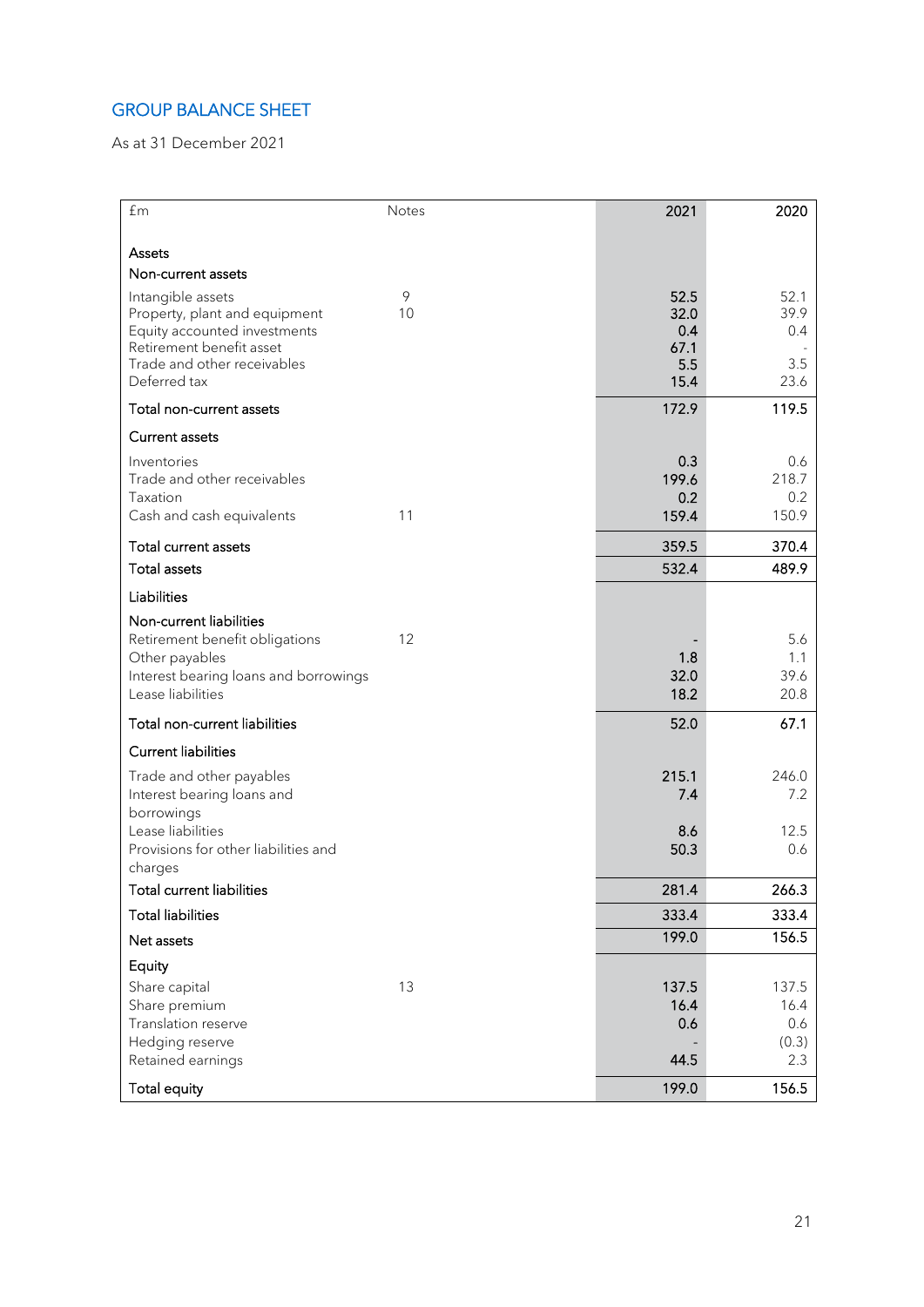## GROUP STATEMENT OF CHANGES IN EQUITY

For the year ended 31 December 2021

| £m                                                    |                  |                  |                        |                    |                   |                      |                 |
|-------------------------------------------------------|------------------|------------------|------------------------|--------------------|-------------------|----------------------|-----------------|
|                                                       | Share<br>capital | Share<br>premium | Translation<br>reserve | Hedging<br>reserve | Merger<br>reserve | Retained<br>earnings | Total<br>equity |
| At 1 January 2020                                     | 54.1             | 16.4             | 1.1                    | (0.5)              |                   | 86.6                 | 157.7           |
| Loss for the year                                     |                  |                  |                        |                    |                   | (78.0)               | (78.0)          |
| Other comprehensive<br>(expense)/ income              |                  |                  | (0.5)                  | 0.2                |                   | (16.1)               | (16.4)          |
| Shares purchased to satisfy<br>employee share schemes |                  |                  |                        |                    |                   | (0.2)                | (0.2)           |
| Equity-settled share-based<br>payments                |                  |                  |                        |                    |                   | 0.9                  | 0.9             |
| Capital raise (note 13)                               | 83.4             |                  |                        |                    | 9.1               |                      | 92.5            |
| Transfer                                              |                  |                  |                        |                    | (9.1)             | 9.1                  |                 |
| At 31 December 2020                                   | 137.5            | 16.4             | 0.6                    | (0.3)              |                   | 2.3                  | 156.5           |
| At 1 January 2021                                     | 137.5            | 16.4             | 0.6                    | (0.3)              |                   | 2.3                  | 156.5           |
| Loss for the year                                     |                  |                  |                        |                    |                   | (5.8)                | (5.8)           |
| Other comprehensive<br>income                         |                  |                  |                        | 0.3                |                   | 47.1                 | 47.4            |
| Shares purchased to satisfy<br>employee share schemes |                  |                  |                        |                    |                   | (0.2)                | (0.2)           |
| Equity-settled share-based<br>payments                |                  |                  |                        |                    |                   | 1.1                  | 1.1             |
| At 31 December 2021                                   | 137.5            | 16.4             | 0.6                    |                    |                   | 44.5                 | 199.0           |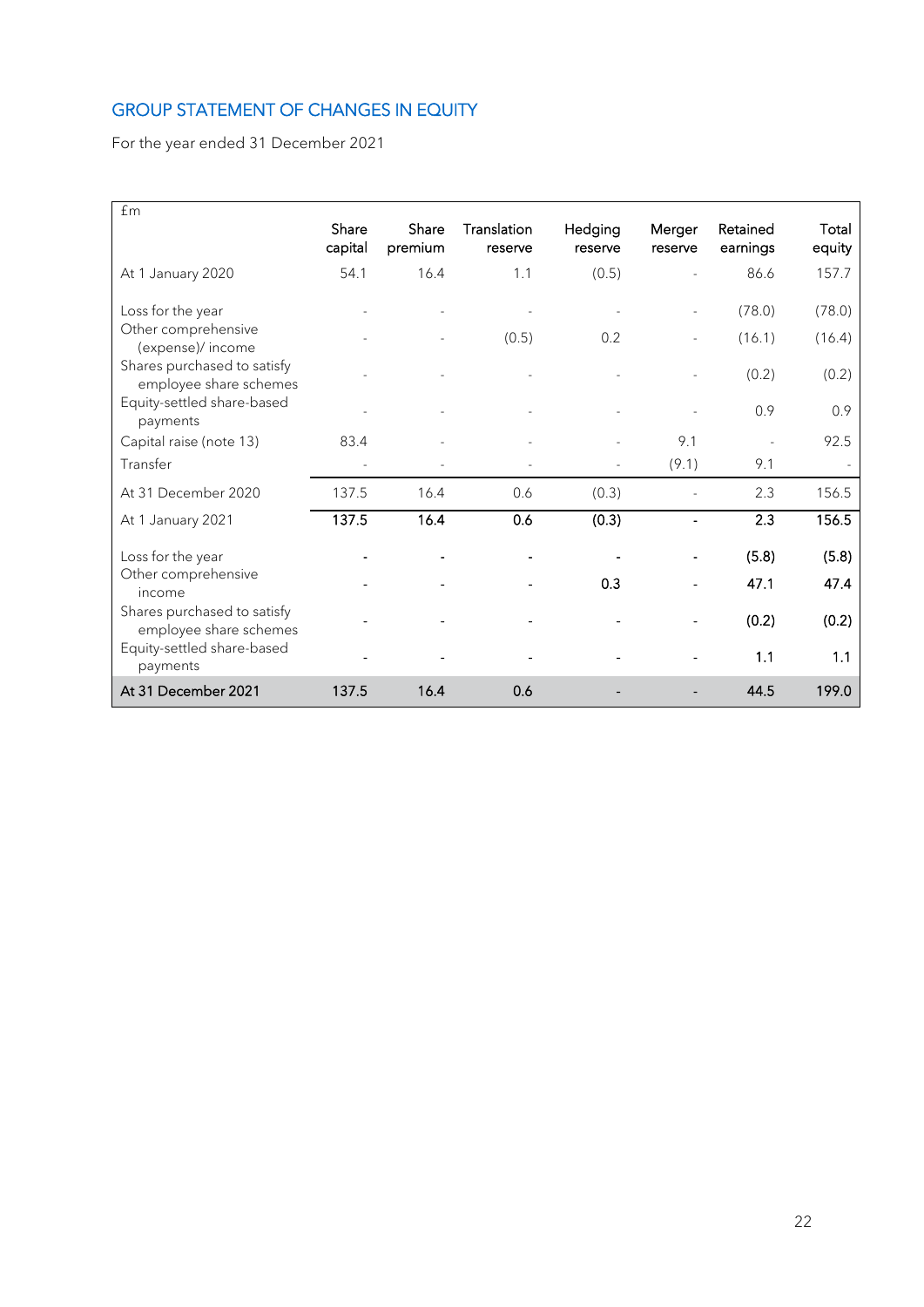## GROUP CASH FLOW STATEMENT

For the year ended 31 December 2021

| £m                                                                                                             | Notes | 2021           | 2020           |
|----------------------------------------------------------------------------------------------------------------|-------|----------------|----------------|
| Cash flows from/(used by) operating activities                                                                 |       |                |                |
| Loss for the year                                                                                              |       | (5.8)          | (78.0)         |
| Adjustments for:                                                                                               |       |                |                |
| Share of results of joint ventures and associates                                                              |       |                | (0.2)          |
| Finance income                                                                                                 | 5     | (0.1)          | (0.8)          |
| Finance expense                                                                                                | 5     | 3.9            | 5.1            |
| Taxation                                                                                                       | 6     | (7.5)          | (18.1)         |
| Impairment of Alcaidesa marina                                                                                 |       |                | 0.6            |
| Impairment of other investment                                                                                 |       |                | 0.6            |
| Profit on sales of interests in joint ventures and associates<br>Profit on disposal of subsidiary undertakings |       |                | (1.6)<br>(1.4) |
| Pension GMP equalisation charge                                                                                |       |                | 0.9            |
| Depreciation of property, plant and equipment                                                                  | 10    | 12.9           | 15.0           |
| Amortisation and impairment of intangible assets                                                               | 9     | 1.1            | 10.5           |
| Shares purchased to satisfy employee share schemes                                                             |       | (0.2)          | (0.2)          |
| Share-based payments expense                                                                                   |       | 1.1            | 0.9            |
| Cash from/(used by) operations before changes in working capital and                                           |       | 5.4            | (66.7)         |
| provisions                                                                                                     |       |                |                |
| Decrease in inventories                                                                                        |       | 0.3            | 0.7            |
| Decrease in receivables<br>Decrease in payables                                                                |       | 17.7<br>(29.9) | 25.5<br>(0.1)  |
| Movement in provisions and employee benefits                                                                   |       | 39.7           | (10.4)         |
|                                                                                                                |       | 33.2           |                |
| Cash from/(used by) operations                                                                                 |       |                | (51.0)         |
| Interest received                                                                                              |       | 0.1            | 0.8            |
| Interest paid                                                                                                  |       | (3.9)<br>0.1   | (5.1)<br>8.3   |
| Taxation received                                                                                              |       | 29.5           |                |
| Net cash from/(used by) operating activities                                                                   |       |                | (47.0)         |
| Cash flows from/(used by) investing activities                                                                 |       |                |                |
| Dividends received from joint ventures and associates                                                          |       |                | 0.2            |
| Additions to property, plant and equipment<br>Additions to intangible assets                                   |       | (0.7)<br>(1.5) | (0.5)<br>(3.6) |
| Proceeds of disposals of property, plant and equipment and intangible                                          |       |                |                |
| assets                                                                                                         |       |                | 0.3            |
| Proceeds of sales of interests in joint ventures and associates                                                |       |                | 3.7            |
| Proceeds of sales of subsidiary undertakings                                                                   |       |                | 4.6            |
| Net cash (used by)/from investing activities                                                                   |       | (2.2)          | 4.7            |
| Cash flows from/(used by) financing activities                                                                 |       |                |                |
| Issue of ordinary share capital                                                                                |       |                | 92.5           |
| Repayments of lease liabilities                                                                                |       | (10.8)         | (12.1)         |
| Drawdown of loans                                                                                              |       |                | 71.5           |
| Repayment of loans                                                                                             |       | (8.0)          | (139.0)        |
| Net cash (used by)/from financing activities                                                                   |       | (18.8)         | 12.9           |
| Net increase/(decrease) in cash and cash equivalents                                                           |       | 8.5            | (29.4)         |
| Cash and cash equivalents at beginning of the year                                                             | 11    | 150.9          | 180.9          |
| Effect of foreign exchange rate changes                                                                        |       |                | (0.6)          |
| Cash and cash equivalents at end of the year                                                                   | 11    | 159.4          | 150.9          |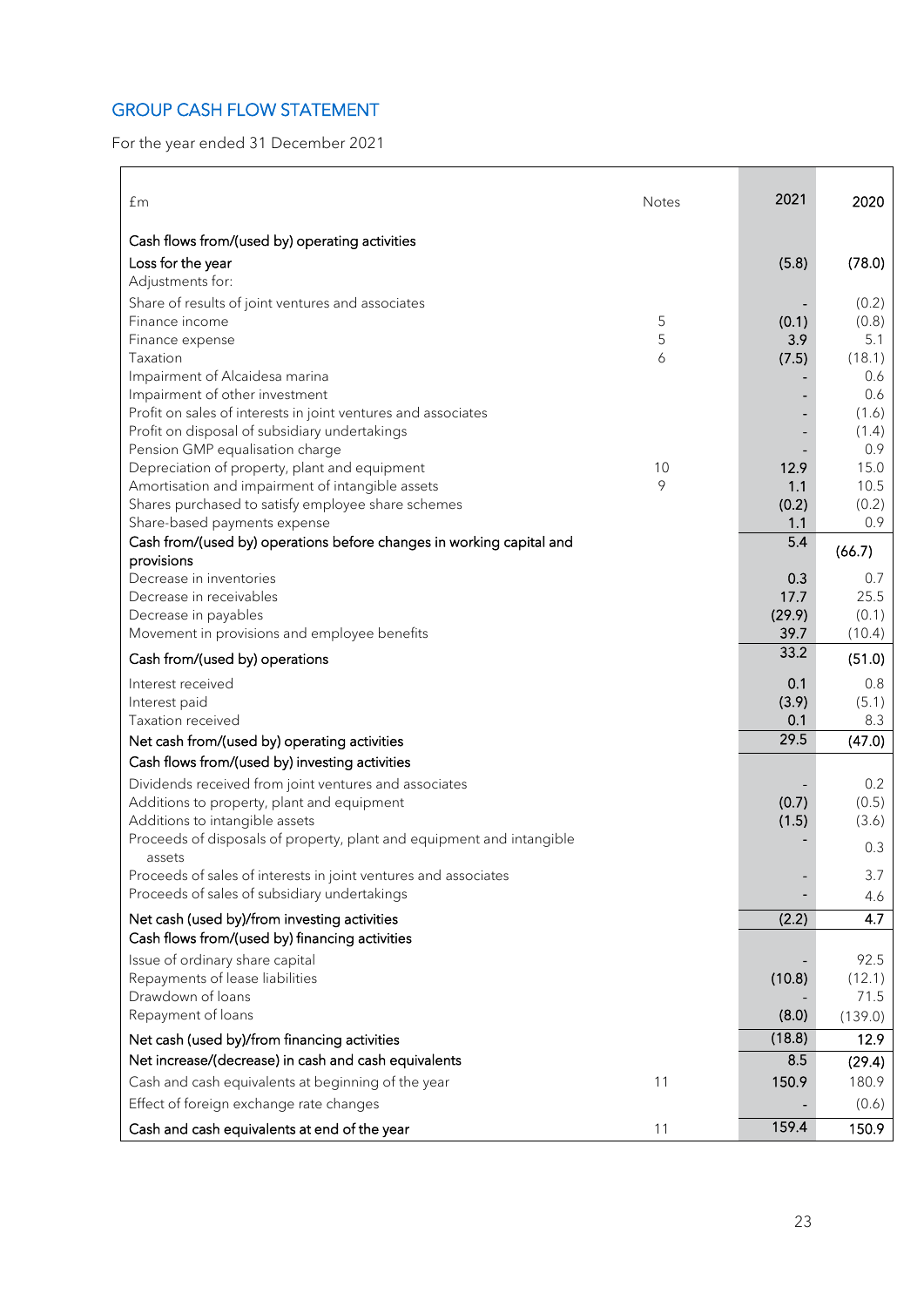## NOTES TO THE FINANCIAL STATEMENTS

## 1. BASIS OF PREPARATION

Costain Group PLC ("the Company") is a public limited company domiciled in England and incorporated in England and Wales. The consolidated financial statements of the Company for the year ended 31 December 2021 comprise the Group and the Group's interests in associates, joint ventures and joint operations and have been prepared and approved by the directors in accordance with UK-adopted international accounting standards and with the requirements of the Companies Act 2006 as applicable to companies reporting under those standards. In preparing the financial statements of the Group we performed an assessment of the impact of climate change, with reference to the disclosures made in the Strategic report. There has been no material impact on the financial statements for the current year from the Group's assessment of the impact of climate change, including estimates and judgements made, specifically in relation to longterm contract accounting.

A duly appointed and authorised committee of the Board of Directors approved the preliminary announcement on 8 March 2022. The financial information set out above does not constitute the Company's statutory accounts for the years ended 31 December 2021 and 2020 but is derived from those accounts. Statutory accounts for 2020 have been delivered to the Registrar of Companies and those for 2021 will be delivered in due course.

The auditor has reported on these accounts. Their report for 2021 was (i) unqualified and (ii) did not contain a statement under section 498(2) or (3) of the Companies Act 2006. Their report for the accounts of 2020 was (i) unqualified, and (ii) did not contain a statement under section 498(2) or (3) of the Companies Act 2006.

While the financial information included in this preliminary announcement has been prepared in accordance with International Financial Reporting Standards (IFRS), this announcement does not itself contain sufficient information to fully comply with IFRS.

The accounting policies have been applied consistently by the Group to each period presented in these financial statements.

## Going concern

The Group's principal business activity involves work on the UK's infrastructure, mostly delivering long-term contracts with a number of customers. To meet its day-to-day working capital requirements, it uses cash balances provided from shareholders' capital and retained earnings and its borrowing facilities. These borrowing facilities give the Group access to an RCF cash drawdown component of £131m and a £40m five-year Term Loan, which reduces by £4m every six months on 30 June and 31 December.

These facilities have a liquidity covenant of net debt / EBITDA ≤1.5 times and an interest covenant of EBITA / net interest payable covenant of ≥4.0 times and these financial covenants are tested quarterly. As at 31 December 2021, the Group had a leverage covenant ratio of below zero (the Group had no net debt) and an interest covenant ratio of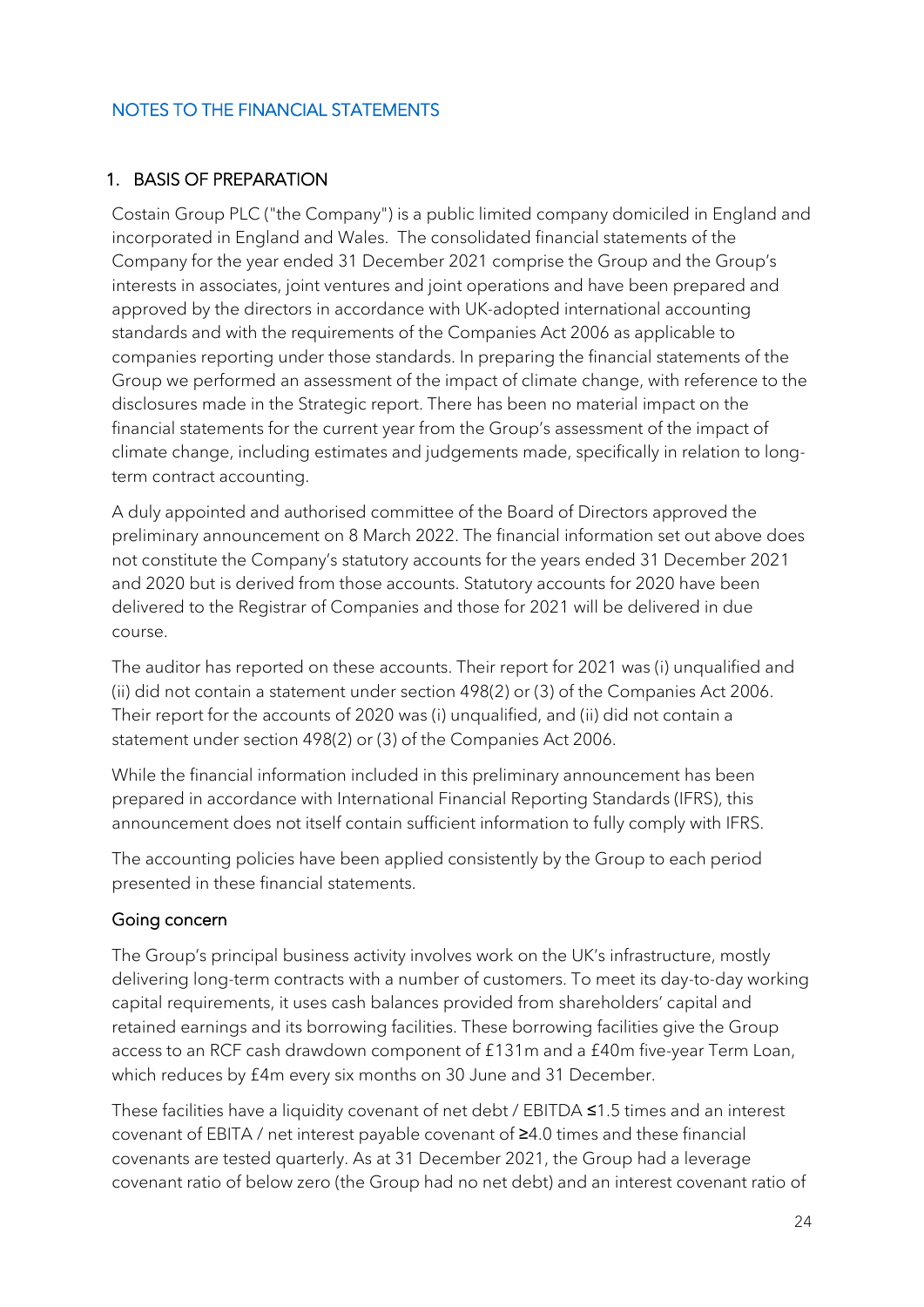11.0 times. As part of its contracting operations, the Group may be required to provide performance and other bonds. It satisfies these requirements by utilising its £35m bank bonding and £275m surety company bonding facilities.

In determining the appropriate basis of preparation of the financial statements for the year ended 31 December 2021, the Directors are required to consider whether the Group and the Company can continue in operational existence for the foreseeable future, being a period of at least twelve months from the date of approval of the accounts. Having undertaken a rigorous assessment of the financial forecasts, including its liquidity and compliance with covenants, the Board considers that the Group and the Company have adequate resources to remain in operation for the foreseeable future and, therefore, have adopted the going concern basis in the preparation of the financial statements.

In assessing the going concern assumption, the Board reviewed the base case plans and also identified severe but plausible downsides affecting future profitability, working capital requirements and cash flow. The base case assumes delivery of the Board approved strategic and financial plans. The severe but plausible downsides include applying the aggregated impact of lower revenue, lower margins, future contractual issues, higher working capital requirements and adverse contract settlements.

These forecasts show significant headroom and support that the Group will be able to operate within its available banking facilities and covenants throughout this period. Covenants are calculated on a rolling 12-month basis each quarter and therefore for all quarters until Q4 of FY22, and Q1 and Q2 of FY23, a portion of the EBITDA/EBITA has already been earned, reducing the risk of a potential breach. Taking this into account along with the forecasts reviewed, it is considered that the EBITA/net interest covenant for the rolling 12 months to Q4 of FY22 and Q1 of FY23 is the limiting factor, given the Group's net cash position. The Board concluded that there is liquidity headroom in severe but plausible downside scenarios, as well as headroom on the committed facilities and on the associated financial covenants.

### Alternative performance measures

### *Income statement presentation - Adjusting items*

To aid understanding of the underlying and overall performance of the Group, certain amounts that the Board considers to be material or non-recurring in size or nature or related to the accounting treatment of acquisitions are adjusted because they are not long term in nature and will not reflect the long-term performance of the Group. Presenting results on this adjusted basis is consistent with the internal reporting presented to the Board.

The Directors exercise judgement in determining the classification of certain items as adjusting using quantitative and qualitative factors. In assessing whether an item is an adjusting item, the Directors give consideration, both individually and collectively, as to an item's size, the specific circumstances which have led to the item arising and if the item is likely to recur, or whether the matter forms part of a group of similar items.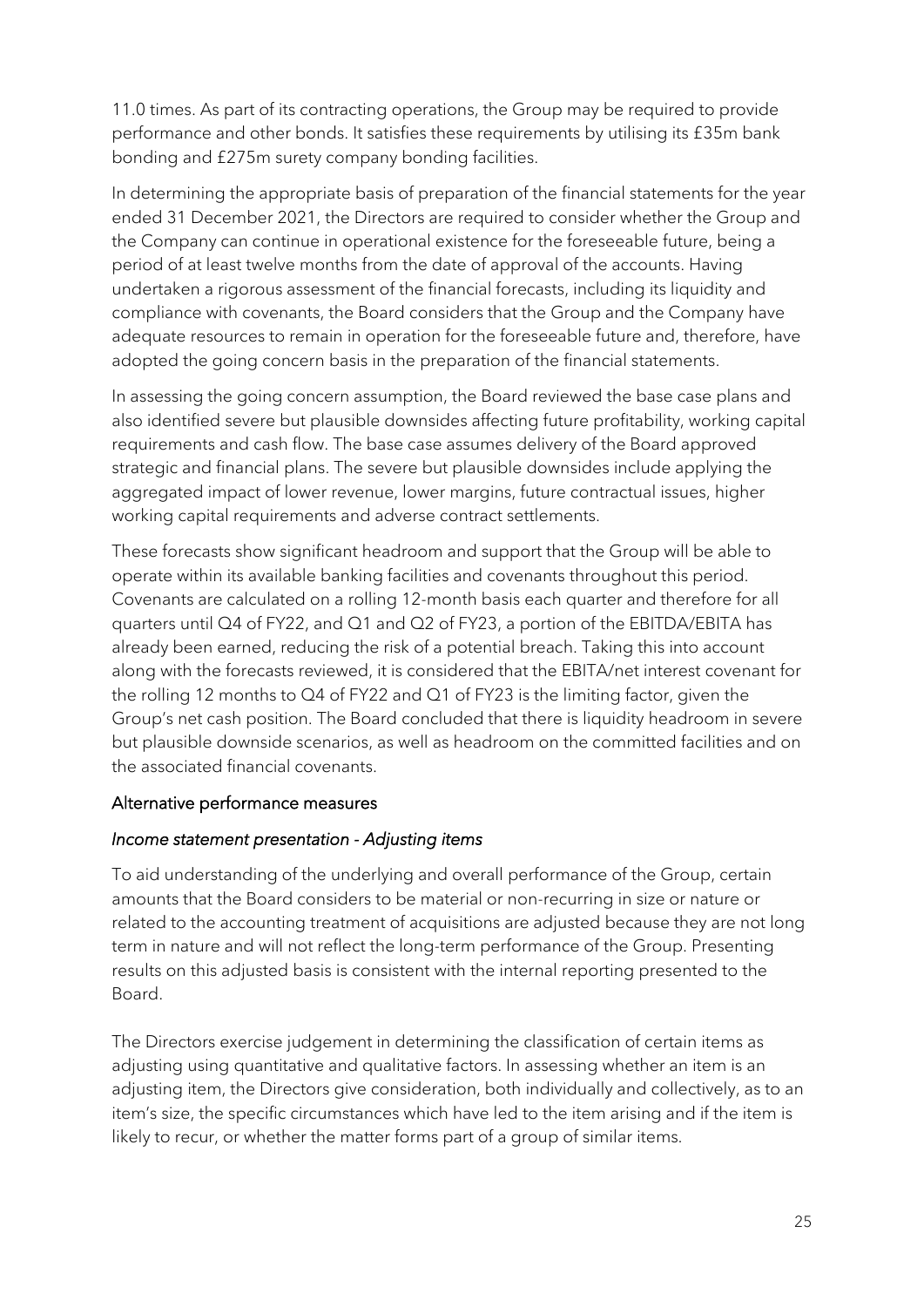The separate presentation of these items is intended to enhance understanding of the financial performance of the Group in the particular year under review and the extent to which results are influenced by material unusual and/or non-recurring items. The tax impact of the above is shown in note 3 to the financial statements on the taxation line.

Consequently, the Group is disclosing as supplementary information 'Adjusted revenue, Adjusted profit and Adjusted earnings per share' alternative performance measurements. These are reconciled to statutory numbers in note 3 to the financial statements and reported in the presentation of segmental reporting in note 4.

The Group also presents net cash/ bank debt as an alternative performance measure. The Directors consider that this provides useful information about the Group's liquidity position.

## 2. SIGNIFICANT AREAS OF JUDGEMENT AND ESTIMATION

The estimates and underlying assumptions used in the preparation of these financial statements are reviewed on an ongoing basis. Revisions to accounting estimates are recognised in the period in which the estimate is revised if the revision affects only that period, or in the period of the revision and future periods if the revision affects both current and future periods.

The most critical accounting policies and significant areas of estimation and judgement arise from the accounting for long-term contracts under IFRS 15 'Revenue from Contracts with Customers', the carrying value of goodwill and acquired intangible assets, the assumptions used in the accounting for defined benefit pension schemes under IAS 19 'Employee benefits', the recognition of deferred tax assets in relation to tax losses and the items classified as other items and contract adjustments.

## Long-term contracts

The majority of the Group's activities are undertaken via long-term contracts and IFRS 15 requires the identification and separation of individual, distinct performance obligations, which are then accounted individually. The most common type of contracts undertaken by the Group with multiple performance obligations are framework contracts. In most cases, the obligations are satisfied over time and estimates are made of the total contract costs and revenues. In many cases, these obligations span more than one financial period. Both cost and revenue forecasts may be affected by a number of uncertainties that depend on the outcome of future events and may need to be revised as events unfold and uncertainties are resolved. Cost forecasts take into account the expectations of work to be undertaken on the contract. Revenue forecasts take into account compensation events, variations and claims and assessments of the impact of pain/gain arrangements to the extent that the amounts the Group expects to recover or incur can be reliably estimated and are highly probable not to reverse.

Management bases its estimates of costs and revenues and its assessment of the expected outcome of each long-term contractual obligation on the latest available information, this includes detailed contract valuations, progress on discussions over compensation events, variations and claims with customers, progress against the latest programme for completing the works, forecasts of the costs to complete and, in certain limited cases,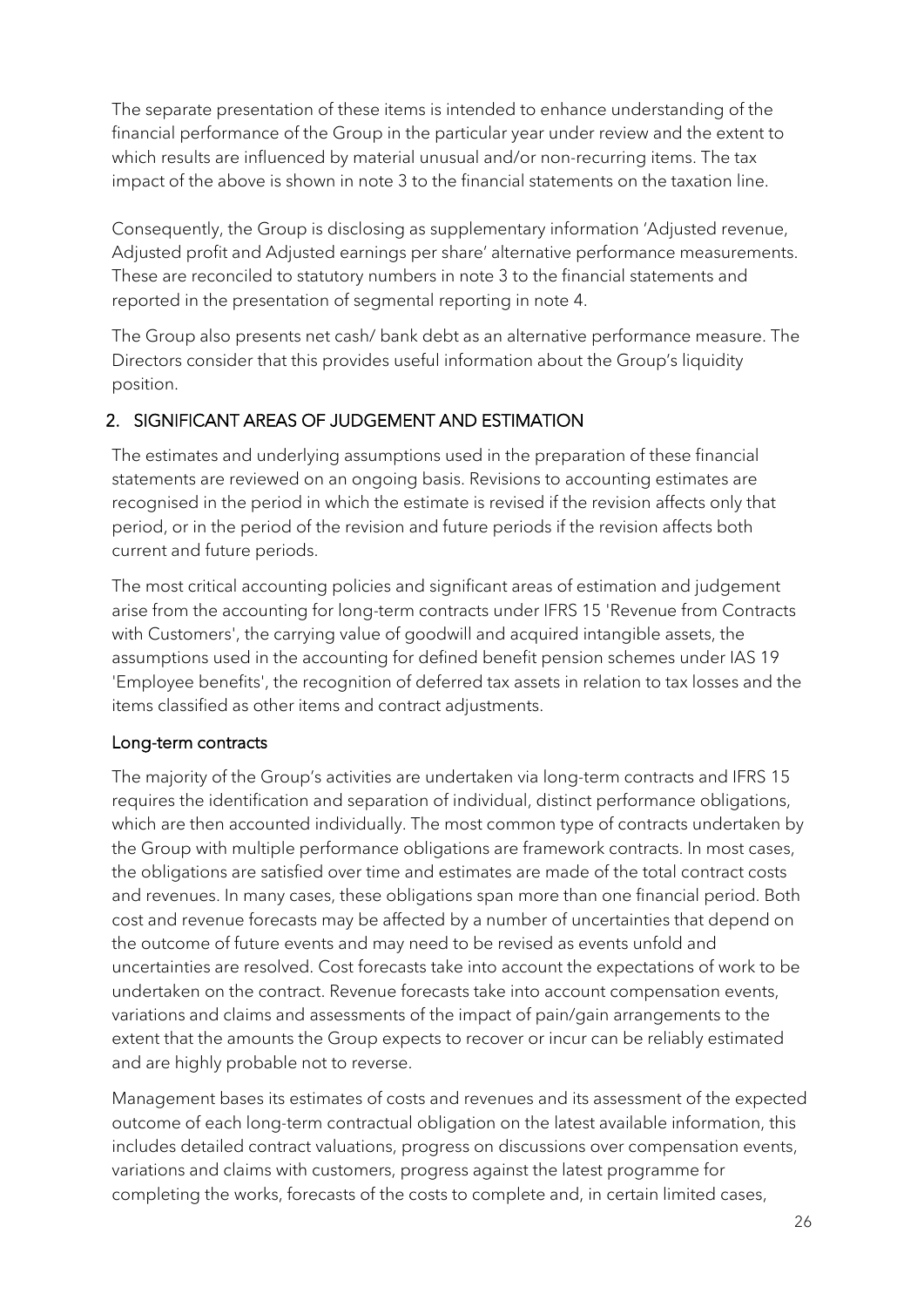assessments of recoveries from insurers where virtually certain. Revenue is recognised to the extent that amounts forecast from compensation events, variations and claims are agreed or considered in management's judgement highly probable to be agreed.

During the course of the contract, there is often significant change to the scope of the works and this has an impact on the programme and costs on the contract. The amount of resulting compensation events can be substantial and at any time these are often not fully agreed with the customer due to the timing and requirements of the contractual process. Also many will relate to work yet to be undertaken or completed. Therefore, assessments are based on an estimate of the potential cost impact of the compensation events.

The Group's five largest compensation events positions included in contract assets at the year-end are summarised in aggregate below. The Peterborough & Huntingdon contract is not included in the table and is discussed separately below.

| f <sub>m</sub>                                                                                                                                 | 2021             | 2020             |
|------------------------------------------------------------------------------------------------------------------------------------------------|------------------|------------------|
| Overall contract value<br>Revenue in year                                                                                                      | 1,501.9<br>146.3 | 1,135.6<br>176.9 |
| Total estimated end of contract compensation events<br>Total estimated unagreed end of contract compensation events<br>(included in the above) | 135.4<br>96.1    | 83.1<br>51.3     |
| Total unagreed compensation events valued at year-end and included<br>in contract assets                                                       | 22.9             | 22.5             |

The financial impact of changes to the value of compensation events finally agreed will depend on the precise terms of the contract and the interaction with incentive arrangements, such pain/gain mechanisms and bonus or KPI arrangements, and any assessments made about costs disallowed under the contract. If the estimated value of the unagreed end of contract compensation events in relation to the currently estimated change in these contracts was increased or decreased by 10%, the impact on the financial results over the life of the contract could be an increase or decrease of up to £9.6m (2020: up to £7.0m). Additional compensation events for further change may also arise over the remaining contract period.

The estimates of the contract position and the profit or loss earned to date are updated regularly and significant changes are highlighted through established internal review procedures. The impact of any change in the accounting estimates both positive and negative is then reflected in the financial statements.

While management believes it has recorded positions that are highly probable not to reverse on the basis of existing knowledge, there are a number of factors affecting the positions and some possible outcomes could require material adjustment within the next financial year. Given the pervasive impact of judgements and estimates on revenue, cost of sales and related balance sheet amounts, it is difficult to quantify the impact of taking alternative assessments on each of the judgements above. However, a sensitivity analysis of the potential impact is included above.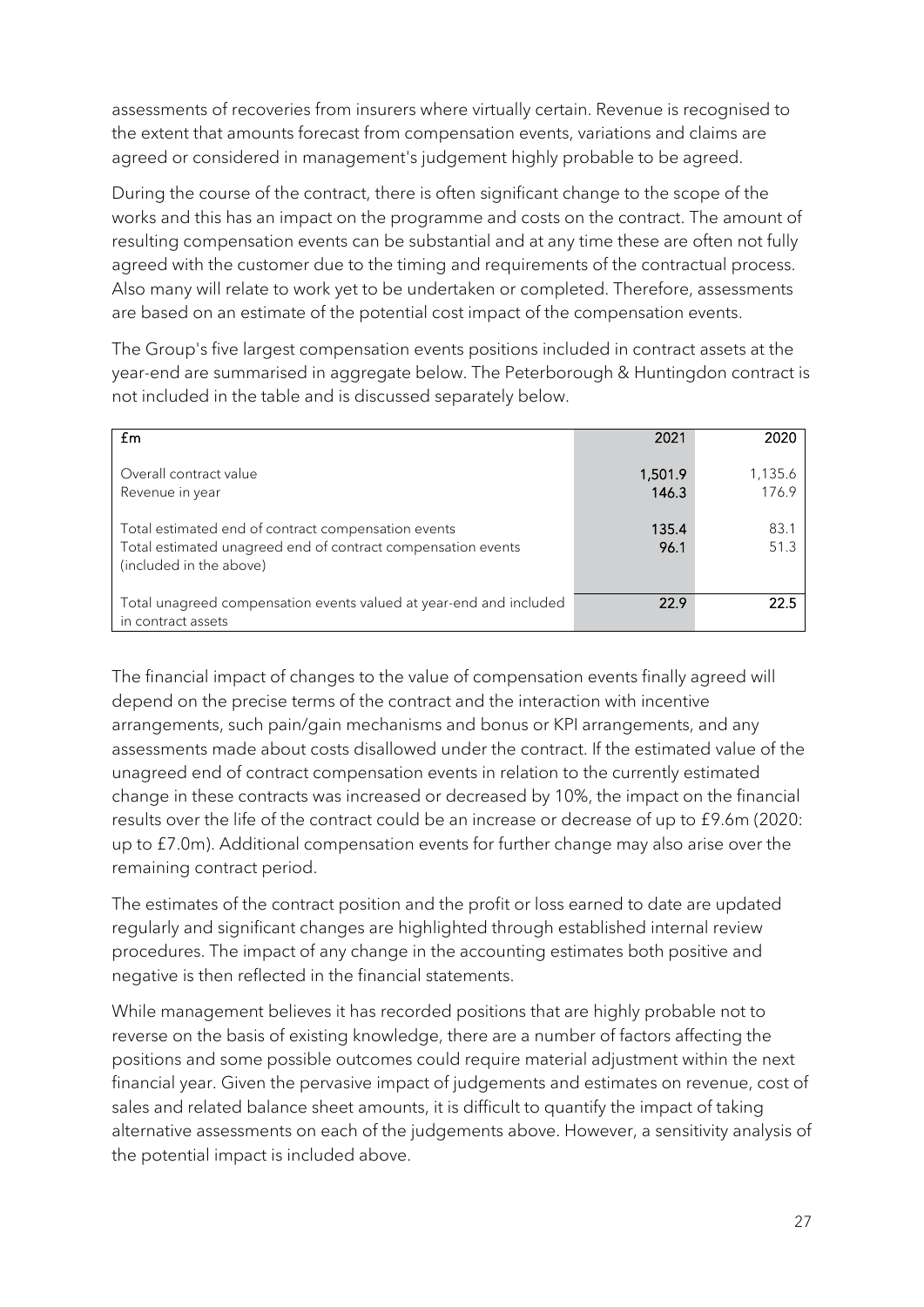## Peterborough & Huntingdon

On 24 February 2022, Costain announced that it had reached a final settlement with National Grid regarding the Peterborough & Huntingdon contract. The settlement agreement brings an end to the dispute after the contract was mutually terminated in June 2020 and prevents any further claims under the contract. Costain made a full and final payment of £43.4m to National Grid, after the end of the financial year 2021. See note 3 for further details.

## Carrying value of goodwill and intangible assets

Reviewing the carrying value of goodwill and intangible assets recognised on acquisition requires an estimation of the value in use of cash generating unit to which the goodwill has been allocated. These valuations involve estimation and judgement, principally, in respect of the levels of operating margins, growth rates and future cash flows of the cash generating units and also include a consideration of potential sensitivities around those figures. The useful lives of intangible assets and the selection of discount rates used to calculate present values are set out in note 9.

## Defined benefit pension schemes

Defined benefit pension schemes require significant estimates in relation to the assumptions for the discount rate, inflation and member longevity that underpin the valuation. Each year in selecting the appropriate assumptions, the directors take advice from an independent qualified actuary. The assumptions and resultant sensitivities are set out in note 12.

### Deferred tax

Included in deferred tax assets is an asset for tax losses recorded in current and prior years. The asset is recognised on the basis that the losses will be used against future taxable profits of the Group over the next six years. The critical judgements in assessing the recoverability relate to the ability of the Group to achieve its taxable profit forecasts and the ability of these estimated numbers to withstand the application of what the Board considers appropriate sensitivities.

## Adjusting items

Management has used judgement to determine the items classified as adjusting items and set out in note 3.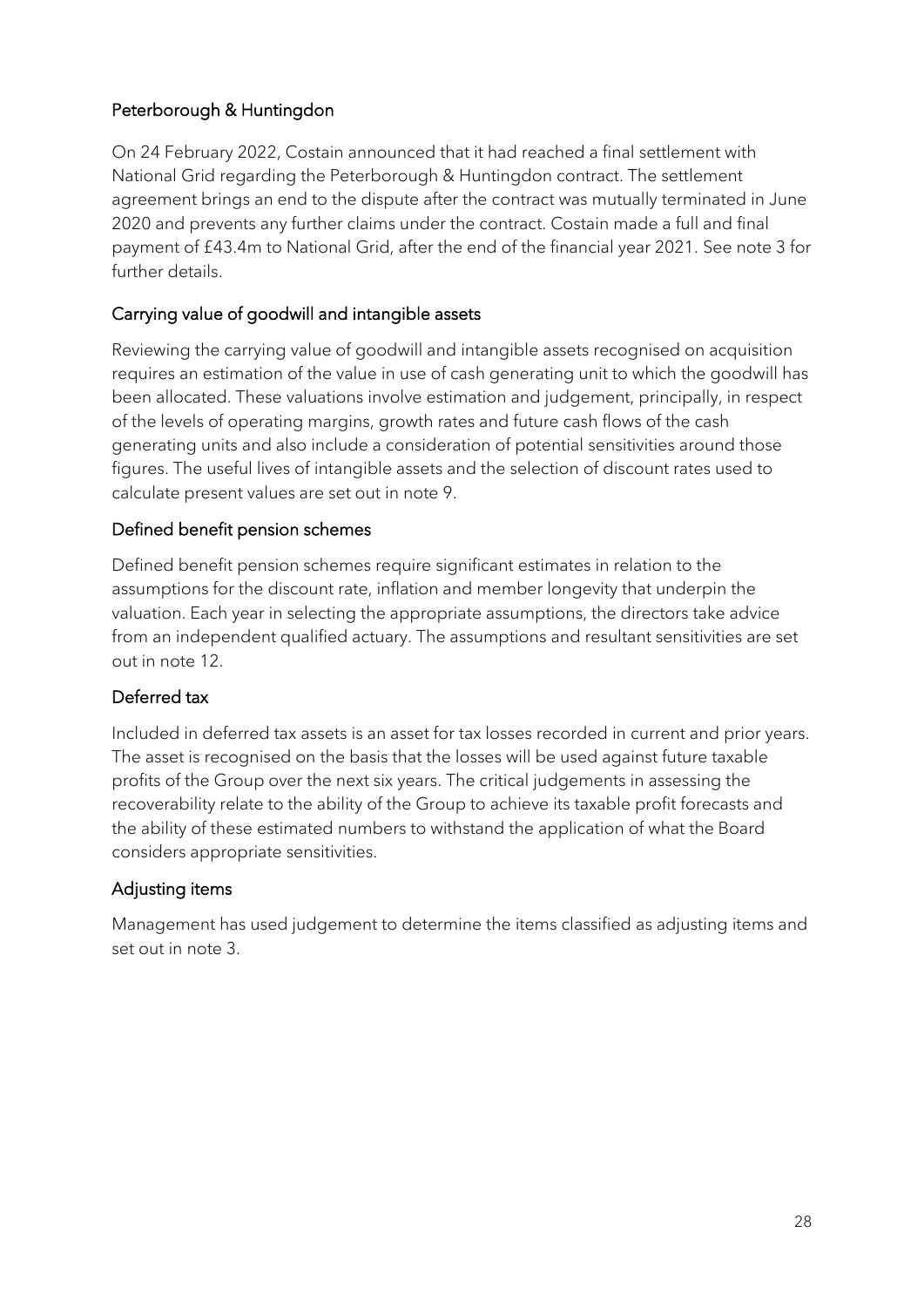## 3. RECONCILIATION OF REPORTED REVENUE AND OPERATING (LOSS)/PROFIT TO ADJUSTED REVENUE AND OPERATING PROFIT

Adjusted revenue, operating profit and earnings per share are being used as non-GAAP alternative performance measurements. These measurements were introduced in 2020 and exclude the impact of significant one-off re-measurements of three contracts, Peterborough & Huntingdon (P&H), the A465 Heads of the Valley road (A465) and the ASF South contracts, as described below, as well as the other items that the Board considers to be of a one-off and unusual nature or related to the accounting treatment of acquisitions. The Board considers the adjusted measures better reflect the underlying trading performance of the Group.

The profit adjustments represent the amounts included in the income statement. The revenue adjustments represent the reversal of the contract asset recorded in the statement of financial position immediately prior to the initial write down and any subsequent adjustment to overall contract revenue.

On 29 June 2020, Costain announced that a termination and settlement agreement (the "Agreement") had been reached with National Grid to cease work on the Peterborough & Huntingdon ("P&H") gas compressor project (the "Contract") following a significant change in scope. The Agreement included the parties entering into a legal process, through adjudications, to agree up to £80.0m of identified compensation events, recover costs incurred and eliminate potential liability to National Grid for completing the works.

Under the terms of the Agreement, the aggregate potential outcome for Costain of these adjudications ranged from an additional cash receipt of up to a maximum of £50.0m to a cash payment (which would not affect the Group's banking arrangements) of up to a maximum of £57.3m. As outlined in the Agreement, Costain and National Grid had until 28 December 2021, to agree the quantum of these compensation events. After this, in accordance with the contractual mechanism, any remaining unagreed change items would require a cash payment to be paid to National Grid in the interim. Should such a cash payment be required, this would be required to be made in the first quarter of 2022.

Subsequent to reaching this agreement, in its interim results for the six months ended 30 June 2020, Costain recorded a charge to the income statement of £49.3m, reflecting the cash position at termination. See below for further details.

At 31 December 2020, the Group, supported by extensive input from third party quantum, delay and disruption experts and independent legal advice, determined that it had a strong entitlement to retain, at a minimum, the reported position. No asset or liability was recorded on the balance sheet at this time.

On 10 December 2021, Costain received the outcome of a material combined adjudication where the adjudicator found in Costain's favour on principle in respect of three out of four compensation events under consideration. However, the adjudicator unexpectedly declined to make a quantum assessment and noted that had he been able to determine quantum, this would only be in respect of non-productive time-related costs. In doing so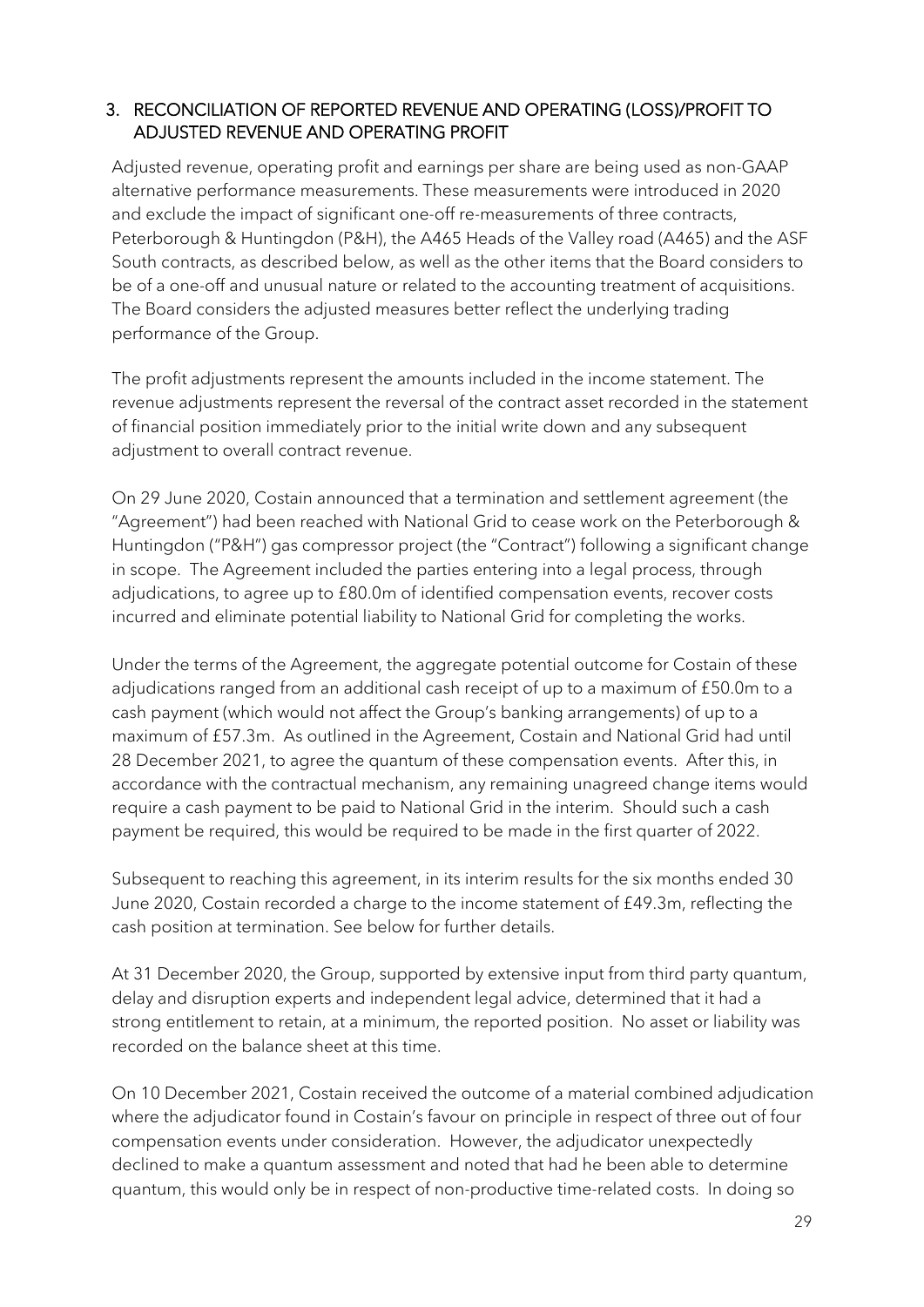the adjudicator therefore indicated that he would have sought to apply a methodology that was not envisaged nor widely used within the construction industry, nor was it in accordance with or defined within the contract. The impact of this would have been to allow recovery of only a small proportion of the additional costs incurred and claimed. This left the matter undecided and, in respect of certain matters, the subject of further adjudication.

Accordingly, in the absence of a quantified resolution via adjudication by 28 December 2021, Costain would have been required to make a payment to National Grid of £53.5m in January 2022. This payment was required notwithstanding any potential subsequent recoveries from National Grid which might become due as a result of further actions to recover costs, including in respect of those compensation events that had been ruled in Costain's favour.

In assessing and determining the most appropriate steps to conclude this matter, Costain considered the risks associated with pursuing further recoveries via a potentially protracted process of further adjudication and litigation, the residual future latent defect risks and the opportunity for the release of retention bonds and parent company guarantees held by National Grid, in addition to the ongoing and significant management time this would require. On balance, Costain concluded in light of these changes in events, that it was appropriate to enter into discussions with National Grid with a view to reaching a settlement.

On 24 February 2022, Costain announced that it had reached a full and final settlement with National Grid. The settlement agreement brings an end to the dispute and prevents any further claims under the contract. Costain made a full and final payment of £43.4m to National Grid in the first quarter of 2022. Related legal and other costs of £4.2m were also incurred and expensed during the period ending 31 December 2021.

After careful consideration including obtaining legal advice, it is the Board's clear view that there have been specific and unexpected changes in circumstance that have occurred during 2021. These were not envisaged by the Board or its external advisors nor could they reasonably have been foreseen when reaching the conclusion in the December 2020 financial statements that it was highly probable that Costain would be awarded compensation events consistent with the cash neutral balance sheet position adopted. That position had been the subject of detailed focus by independent experts and legal advisors who had confirmed and supported the position taken.

After due consideration of the unexpected outcome of the adjudication process during 2021, the Board concluded that it was appropriate to record the £43.4m adjustment in the period ending 31 December 2021 as a charge to the income statement. As disclosed in Note 3 this charge has been treated as an adjusting item, consistent with the treatment adopted in respect of the P&H contract in the prior year.

The A465 Heads of the Valley road contract was entered into in 2015 for the Welsh Government. In 2020, an arbitration decided that Costain was responsible for design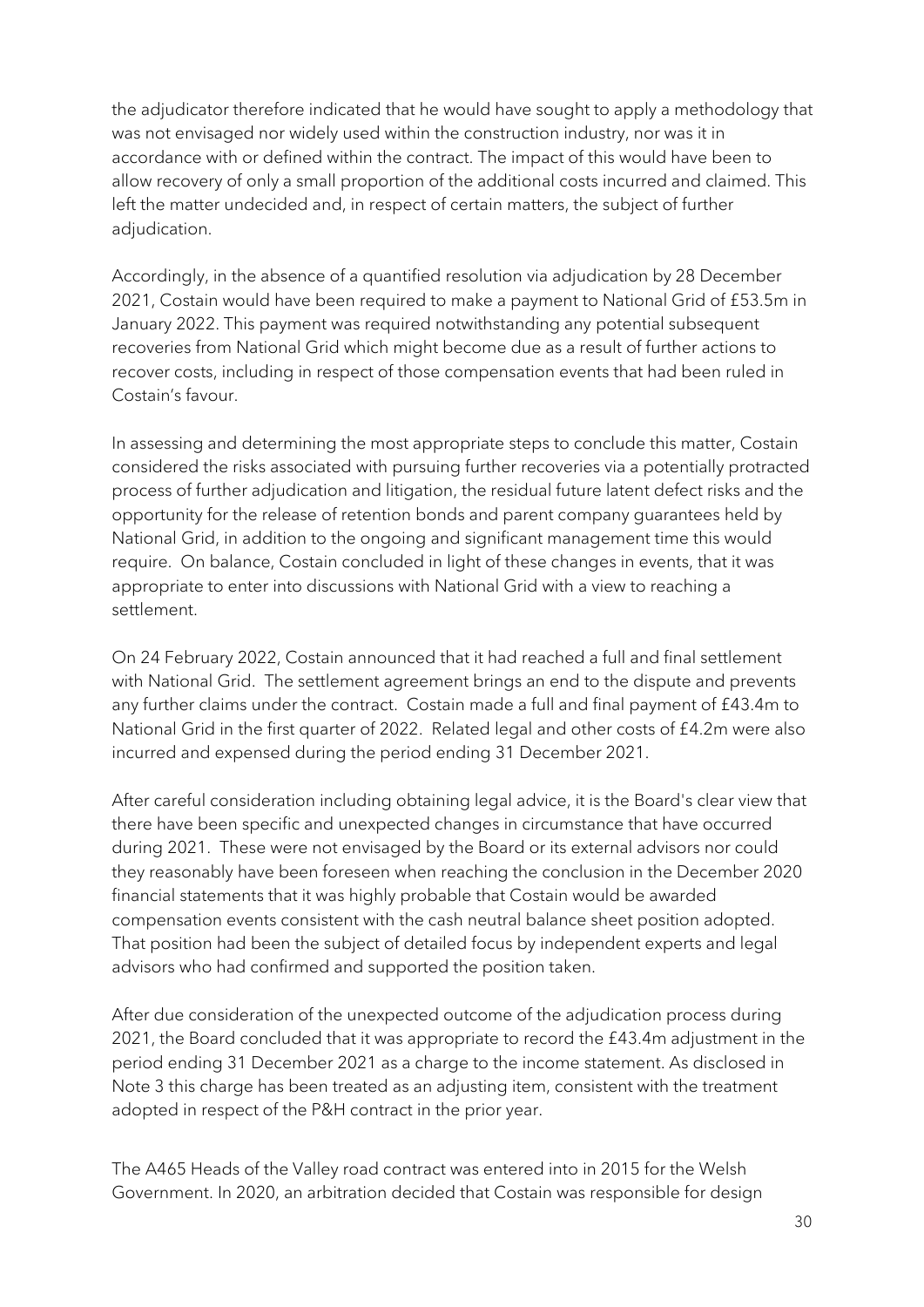information for a specific retaining wall and that the additional building cost associated with the wall was not a compensation event under the contract. As a consequence of the decision, at 30 June 2020, the Group adjusted the revenue recognised based on the level of cash received to that date and reflected a write down of the £45.4m contract asset. The Group continued to fulfil its obligations under the contract, which was completed during the current year. The final costs to complete were lower than forecast at the end of 2020 and a profit of £8.4m is recognised in the year. 2020 adjusted Group revenue includes £18.0m of revenue on the A465 contract.

The ASF South contract was in respect of works undertaken for Highways England that were completed in 2016. Following an extensive contract review in 2020, the Group took a one-off charge of £5.0m to close out this legacy contract in the 2020 results.

| Year ended 31                                             |           |        |                          | <b>ASF</b>     | Other                    |           |
|-----------------------------------------------------------|-----------|--------|--------------------------|----------------|--------------------------|-----------|
| December 2021                                             | Adjusted  | P&H    | A465                     | South          | items                    | Total     |
|                                                           | £m        | £m     | £m                       | f <sub>m</sub> | £m                       | £m        |
|                                                           |           |        |                          |                |                          |           |
| Revenue before                                            | 1,178.6   |        |                          |                | $\overline{\phantom{0}}$ | 1,178.6   |
| contract adjustments                                      |           |        |                          |                |                          |           |
| Contract adjustments                                      |           | (43.4) | $\overline{\phantom{a}}$ |                | $\frac{1}{2}$            | (43.4)    |
| Group revenue                                             | 1,178.6   | (43.4) | $\blacksquare$           |                | $\blacksquare$           | 1,135.2   |
| Cost of sales                                             | (1,099.2) | (4.2)  | 8.4                      |                | $\frac{1}{2}$            | (1,095.0) |
| Gross profit/(loss)                                       | 79.4      | (47.6) | 8.4                      |                |                          | 40.2      |
| Administrative                                            |           |        |                          |                |                          |           |
| expenses before<br>other items                            | (49.3)    |        |                          |                |                          | (49.3)    |
| Other items                                               |           |        |                          |                | (0.4)                    | (0.4)     |
| Administrative expenses                                   | (49.3)    |        |                          |                | (0.4)                    | (49.7)    |
| Group operating<br>profit/(loss)                          | 30.1      | (47.6) | 8.4                      |                | (0.4)                    | (9.5)     |
| Share of results of<br>joint ventures and<br>associates   |           |        |                          |                |                          |           |
| Profit/(loss) from<br>operations                          | 30.1      | (47.6) | 8.4                      |                | (0.4)                    | (9.5)     |
| Net finance expense                                       | (3.8)     |        |                          |                |                          | (3.8)     |
| Profit/(loss) before<br>tax                               | 26.3      | (47.6) | 8.4                      |                | (0.4)                    | (13.3)    |
| Taxation                                                  | 0.1       | 9.0    | (1.6)                    |                |                          | 7.5       |
| Profit/(loss) for the                                     |           |        |                          |                |                          |           |
| period attributable to<br>equity holders of the<br>parent | 26.4      | (38.6) | 6.8                      |                | (0.4)                    | (5.8)     |
| Basic earnings/(loss)<br>per share                        | 9.6p      |        |                          |                |                          | (2.1)p    |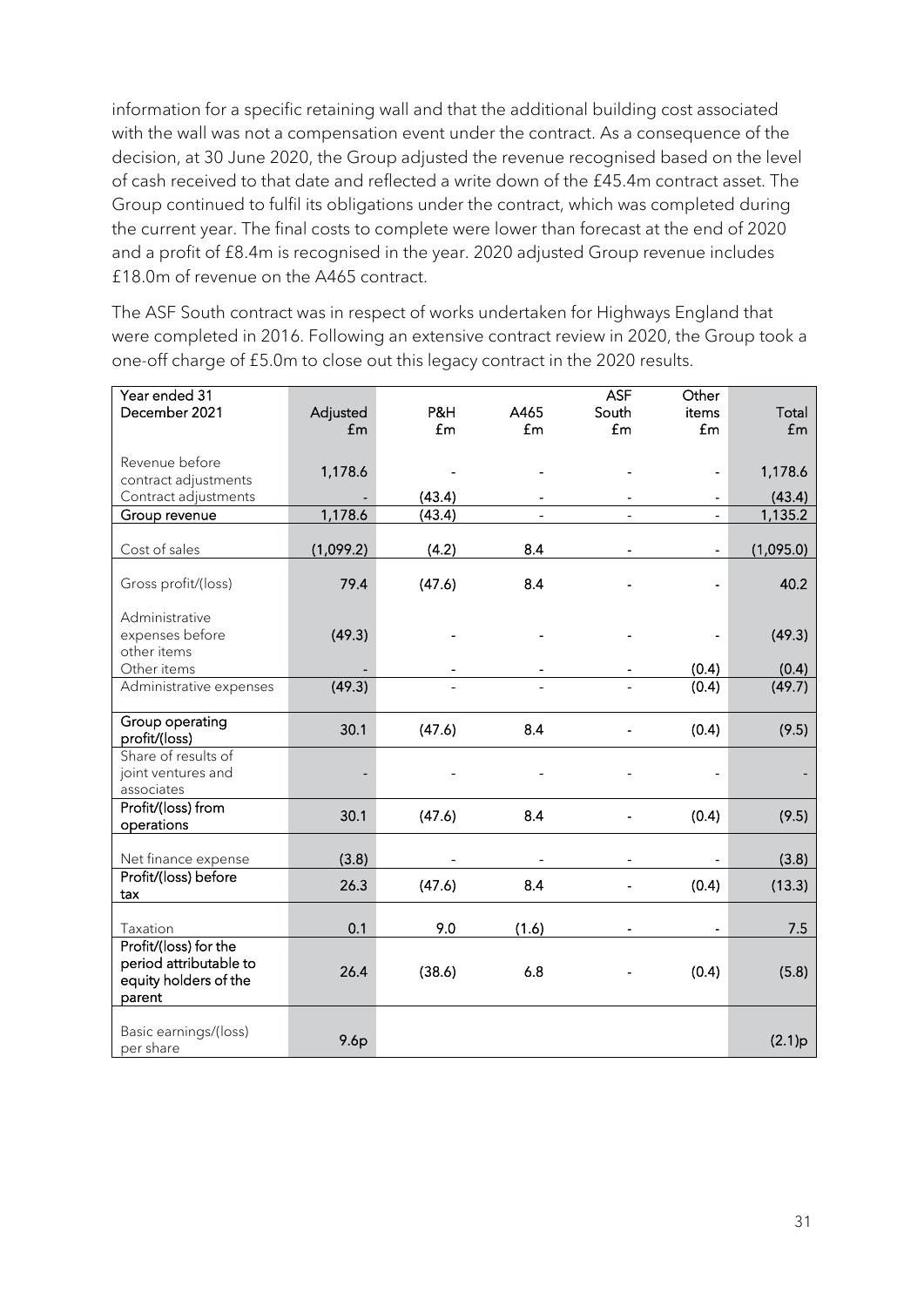| Year ended 31<br>December 2020                            |                       |           | A465   | <b>ASF</b><br>South | Other                   |             |
|-----------------------------------------------------------|-----------------------|-----------|--------|---------------------|-------------------------|-------------|
|                                                           | Adjusted<br><b>fm</b> | P&H<br>£m | £m     | £m                  | items<br>f <sub>m</sub> | Total<br>£m |
|                                                           |                       |           |        |                     |                         |             |
| Revenue before                                            | 1,070.5               |           |        |                     |                         | 1,070.5     |
| contract adjustments                                      |                       |           |        |                     |                         |             |
| Contract adjustments                                      |                       | (42.0)    | (45.4) | (4.7)               |                         | (92.1)      |
| Group revenue                                             | 1,070.5               | (42.0)    | (45.4) | (4.7)               |                         | 978.4       |
| Cost of sales                                             | (1,019.4)             | (7.3)     |        | (0.3)               |                         | (1,027.0)   |
| Gross profit/(loss)                                       | 51.1                  | (49.3)    | (45.4) | (5.0)               |                         | (48.6)      |
| Administrative                                            |                       |           |        |                     |                         |             |
| expenses before                                           | (33.1)                |           |        |                     |                         | (33.1)      |
| other items                                               |                       |           |        |                     |                         |             |
| Other items                                               |                       |           |        |                     | (10.3)                  | (10.3)      |
| Administrative expenses                                   | (33.1)                |           |        |                     | (10.3)                  | (43.4)      |
| Group operating<br>profit/(loss)                          | 18.0                  | (49.3)    | (45.4) | (5.0)               | (10.3)                  | (92.0)      |
| Share of results of<br>joint ventures and                 | 0.2                   |           |        |                     |                         | 0.2         |
| associates                                                |                       |           |        |                     |                         |             |
| Profit/(loss) from<br>operations                          | 18.2                  | (49.3)    | (45.4) | (5.0)               | (10.3)                  | (91.8)      |
| Net finance expense                                       | (4.3)                 |           |        |                     |                         | (4.3)       |
| Profit/(loss) before<br>tax                               | 13.9                  | (49.3)    | (45.4) | (5.0)               | (10.3)                  | (96.1)      |
| Taxation                                                  | (1.5)                 | 9.4       | 8.6    | 1.0                 | 0.6                     | 18.1        |
| Profit/(loss) for the                                     |                       |           |        |                     |                         |             |
| period attributable to<br>equity holders of the<br>parent | 12.4                  | (39.9)    | (36.8) | (4.0)               | (9.7)                   | (78.0)      |
| Basic earnings/(loss)<br>per share                        | 5.8p                  |           |        |                     |                         | (36.7)p     |

## 4. OPERATING SEGMENTS

The Group has two core business segments: Transportation and Natural Resources. The core segments are strategic business units with separate management and have different core customers or offer different services. This information is provided to the Chief Executive who is the chief operating decision maker. The segments are discussed in the Strategic Report section of these financial statements.

The Group evaluates segment performance on the basis of profit or loss from operations before interest and tax expense before and after other items and contract adjustments. The segment results that are reported to the Chief Executive include items directly attributable to a segment as well as those that can be allocated on a reasonable basis. Other items are allocated to the operating segments where appropriate, but otherwise are viewed as Central items.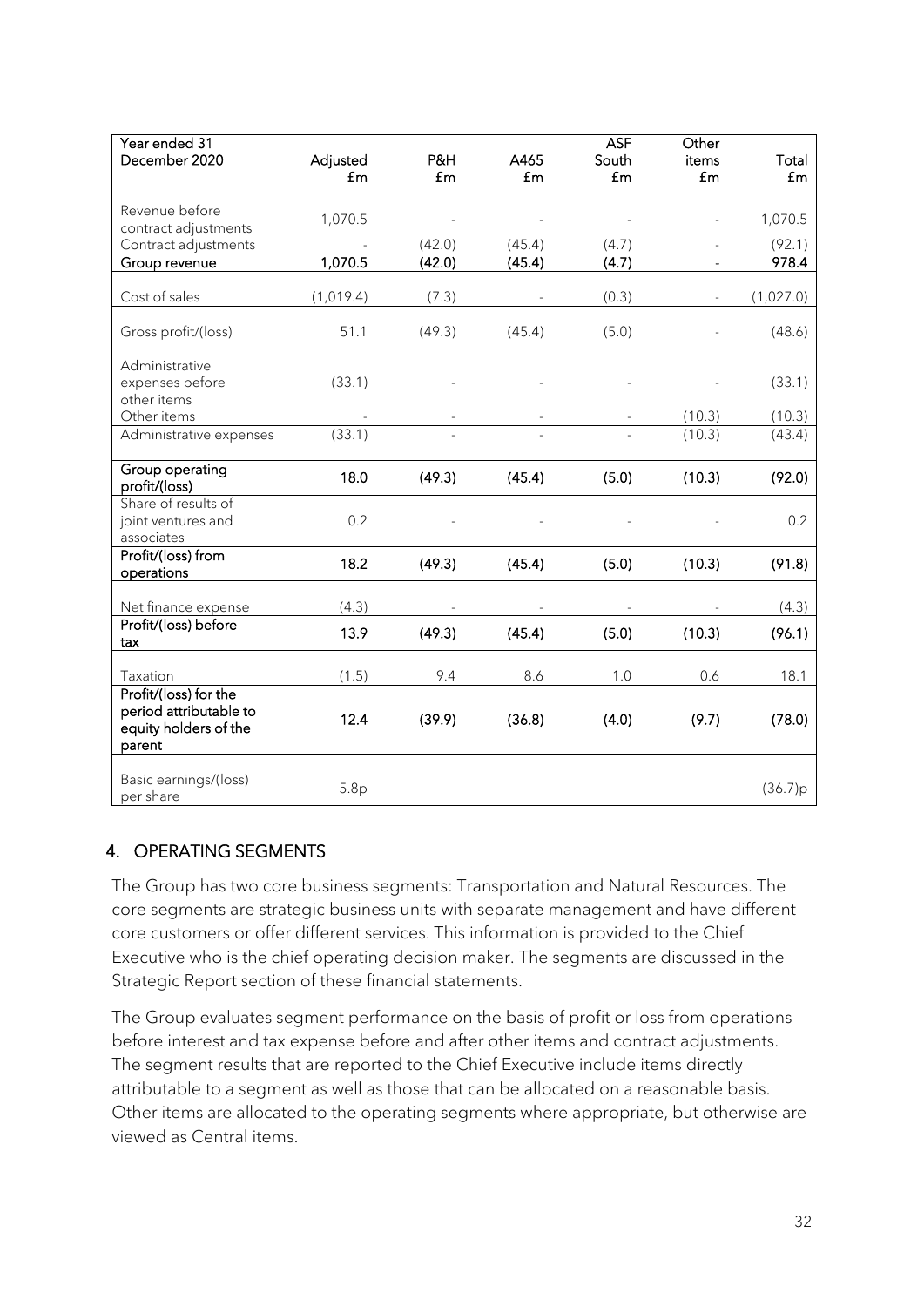| 2021                                              | Natural   |                | Central |              |
|---------------------------------------------------|-----------|----------------|---------|--------------|
|                                                   | Resources | Transportation | costs   | Total        |
|                                                   | £m        | £m             | £m      | $\mathbf{f}$ |
| Segment revenue                                   |           |                |         |              |
| Adjusted revenue                                  | 314.4     | 864.2          |         | 1,178.6      |
| Contract adjustments                              | (43.4)    |                |         | (43.4)       |
| Group revenue                                     | 271.0     | 864.2          |         | 1,135.2      |
| Segment profit/(loss)                             |           |                |         |              |
| Adjusted operating profit                         | (2.6)     | 41.4           | (8.7)   | 30.1         |
| Contract adjustments                              | (47.6)    | 8.4            |         | (39.2)       |
| Operating loss before other items                 | (50.2)    | 49.8           | (8.7)   | (9.1)        |
| Share of results of joint ventures and associates |           |                |         |              |
| Profit/(loss) from operations before other items  | (50.2)    | 49.8           | (8.7)   | (9.1)        |
| Other items:                                      |           |                |         |              |
| Amortisation of acquired intangible assets        | (0.4)     |                |         | (0.4)        |
| Profit/(loss) from operations                     | (50.6)    | 49.8           | (8.7)   | (9.5)        |
| Net finance expense                               |           |                |         | (3.8)        |
| Loss before tax                                   |           |                |         | (13.3)       |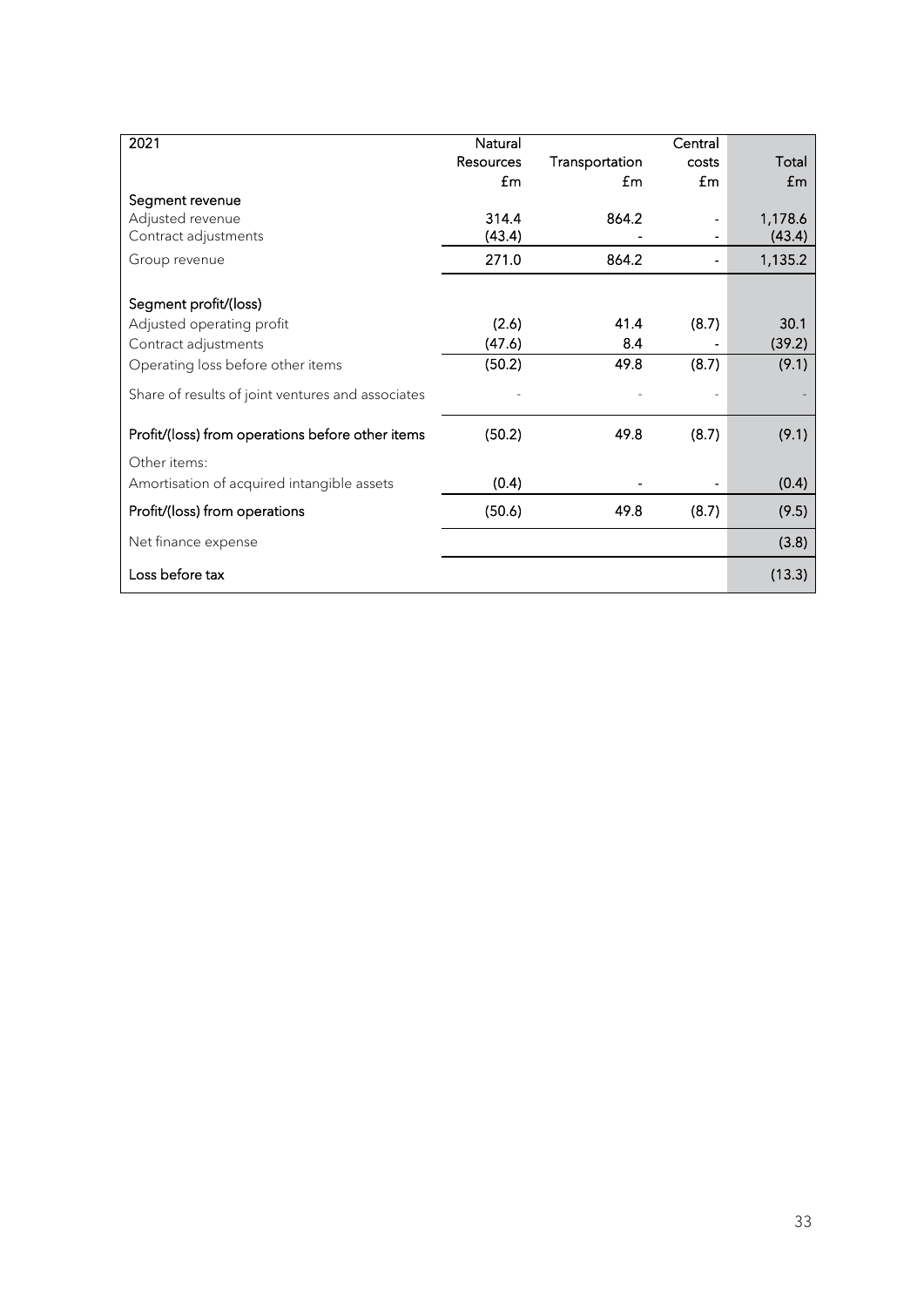| 2020                                                             | Natural          |                |           | Central |         |
|------------------------------------------------------------------|------------------|----------------|-----------|---------|---------|
|                                                                  | <b>Resources</b> | Transportation | Alcaidesa | costs   | Total   |
|                                                                  | £m               | £m             | £m        | £m      | £m      |
| Segment revenue                                                  |                  |                |           |         |         |
| Adjusted revenue                                                 | 345.1            | 724.2          | 1.2       |         | 1,070.5 |
| Contract adjustments                                             | (42.0)           | (50.1)         |           |         | (92.1)  |
| Group revenue                                                    | 303.1            | 674.1          | 1.2       |         | 978.4   |
| Segment profit/(loss)                                            |                  |                |           |         |         |
| Adjusted operating profit                                        | 5.7              | 20.1           | (0.1)     | (7.7)   | 18.0    |
| Contract adjustments                                             | (49.3)           | (50.4)         |           |         | (99.7)  |
|                                                                  |                  |                |           |         |         |
| Operating loss before other items                                | (43.6)           | (30.3)         | (0.1)     | (7.7)   | (81.7)  |
| Share of results of joint ventures and<br>associates             | 0.2              |                |           |         | 0.2     |
| Loss from operations before other                                | (43.4)           | (30.3)         | (0.1)     | (7.7)   | (81.5)  |
| items                                                            |                  |                |           |         |         |
| Other items:                                                     |                  |                |           |         |         |
| Impairment of Alcaidesa marina                                   |                  |                | (0.6)     |         | (0.6)   |
| Impairment of other investment                                   |                  |                |           | (0.6)   | (0.6)   |
| Profit on sales of interests in joint<br>ventures and associates | 1.6              |                |           |         | 1.6     |
| Profit on disposal of subsidiary<br>undertakings                 |                  |                | 0.4       | 1.0     | 1.4     |
| Refinancing advisory fees                                        |                  |                |           | (1.2)   | (1.2)   |
| Pension GMP equalisation charge                                  |                  |                |           | (0.9)   | (0.9)   |
| Amortisation of acquired intangible<br>assets                    | (0.7)            | (0.3)          |           |         | (1.0)   |
| Impairment of goodwill                                           | (9.0)            |                |           |         | (9.0)   |
| Loss from operations                                             | (51.5)           | (30.6)         | (0.3)     | (9.4)   | (91.8)  |
| Net finance expense                                              |                  |                |           |         | (4.3)   |
| Loss before tax                                                  |                  |                |           |         | (96.1)  |

# 5. NET FINANCE EXPENSE

| fm                                                                                                                                                           | 2021  | 2020             |
|--------------------------------------------------------------------------------------------------------------------------------------------------------------|-------|------------------|
| Interest income from bank deposits<br>Interest income on loans to related parties<br>Interest income on the net assets of the defined benefit pension scheme | 0.1   | 0.5<br>0.<br>0.2 |
| Finance income                                                                                                                                               | 0.1   | 0.8              |
| Interest payable on interest bearing bank loans, borrowings and other<br>similar charges                                                                     | (3.0) | (4.1)            |
| Interest expense on lease liabilities                                                                                                                        | (0.9) | (1.0)            |
| Finance expense                                                                                                                                              | (3.9) | (5.1)            |
| Net finance expense                                                                                                                                          | (3.8) | (4.3)            |

Other similar charges includes arrangement and commitment fees payable. Interest income on loans to related parties relates to shareholder loan interest receivable from investments in equity accounted joint ventures and associates.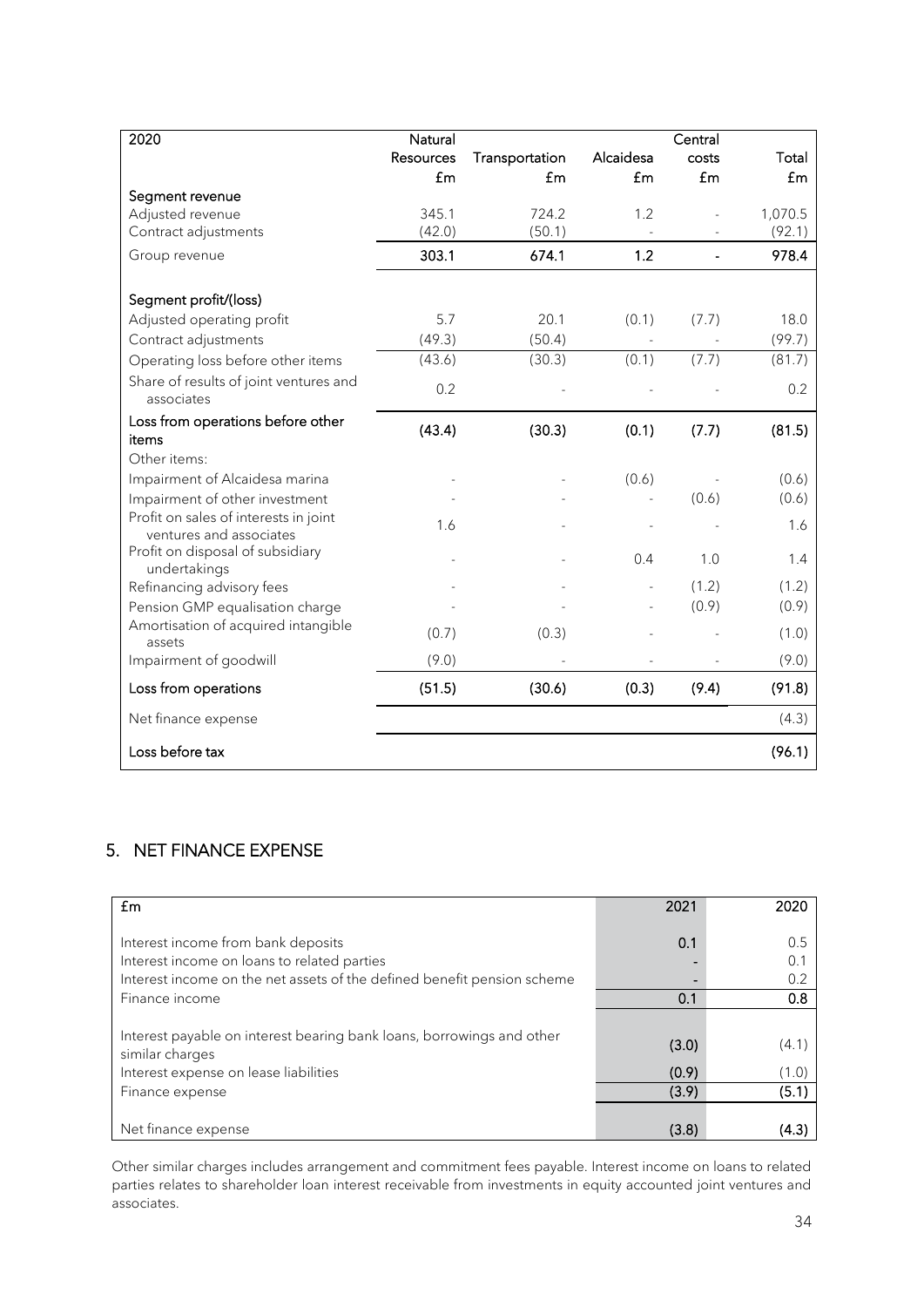## 6. TAXATION

| £m                                              | 2021  | 2020  |
|-------------------------------------------------|-------|-------|
| On loss for the year                            |       |       |
| UK corporation tax at 19.0% (2020: 19.0%)       |       | (1.9) |
| Adjustment in respect of prior years            | 0.1   | 3.0   |
| Current tax credit for the year                 | 0.1   | 1.1   |
|                                                 |       |       |
| Deferred tax credit for the current year        | 8.4   | 19.7  |
| Adjustment in respect of prior years            | (1.0) | (2.7) |
| Deferred tax credit for the year                | 7.4   | 17.0  |
|                                                 |       |       |
| Tax credit in the consolidated income statement | 7.5   | 18.1  |

| £m                                                                                                                                                                                                                                                               |                              |                                    |
|------------------------------------------------------------------------------------------------------------------------------------------------------------------------------------------------------------------------------------------------------------------|------------------------------|------------------------------------|
| Tax reconciliation                                                                                                                                                                                                                                               | 2021                         | 2020                               |
| Loss before tax                                                                                                                                                                                                                                                  | (13.3)                       | (96.1)                             |
| Taxation at 19.0% (2020: 19.0%)<br>Amounts qualifying for tax relief and disallowed expenses<br>Tax decrease from other tax effects<br>Rate adjustment relating to deferred taxation and overseas profits and<br>losses<br>Adjustments in respect of prior years | 2.5<br>(0.3)<br>6.2<br>(0.9) | 18.3<br>(1.3)<br>0.6<br>0.2<br>0.3 |
| Tax credit in the consolidated income statement                                                                                                                                                                                                                  | 7.5                          | 18.1                               |

## 7. LOSS PER SHARE

The calculation of earnings per share is based on a loss of £5.8m (2020: loss £78.0m) and the number of shares set out below.

|                                                                                                                                                                           | 2021<br>Number<br>(millions) | 2020<br>Number<br>(millions) |
|---------------------------------------------------------------------------------------------------------------------------------------------------------------------------|------------------------------|------------------------------|
| Weighted average number of ordinary shares in issue for basic earnings<br>per share calculation<br>Dilutive potential ordinary shares arising from employee share schemes | 274.9<br>5.1                 | 212.8<br>2.9                 |
| Weighted average number of ordinary shares in issue for diluted earnings<br>per share calculation                                                                         | 280.0                        | 215.7                        |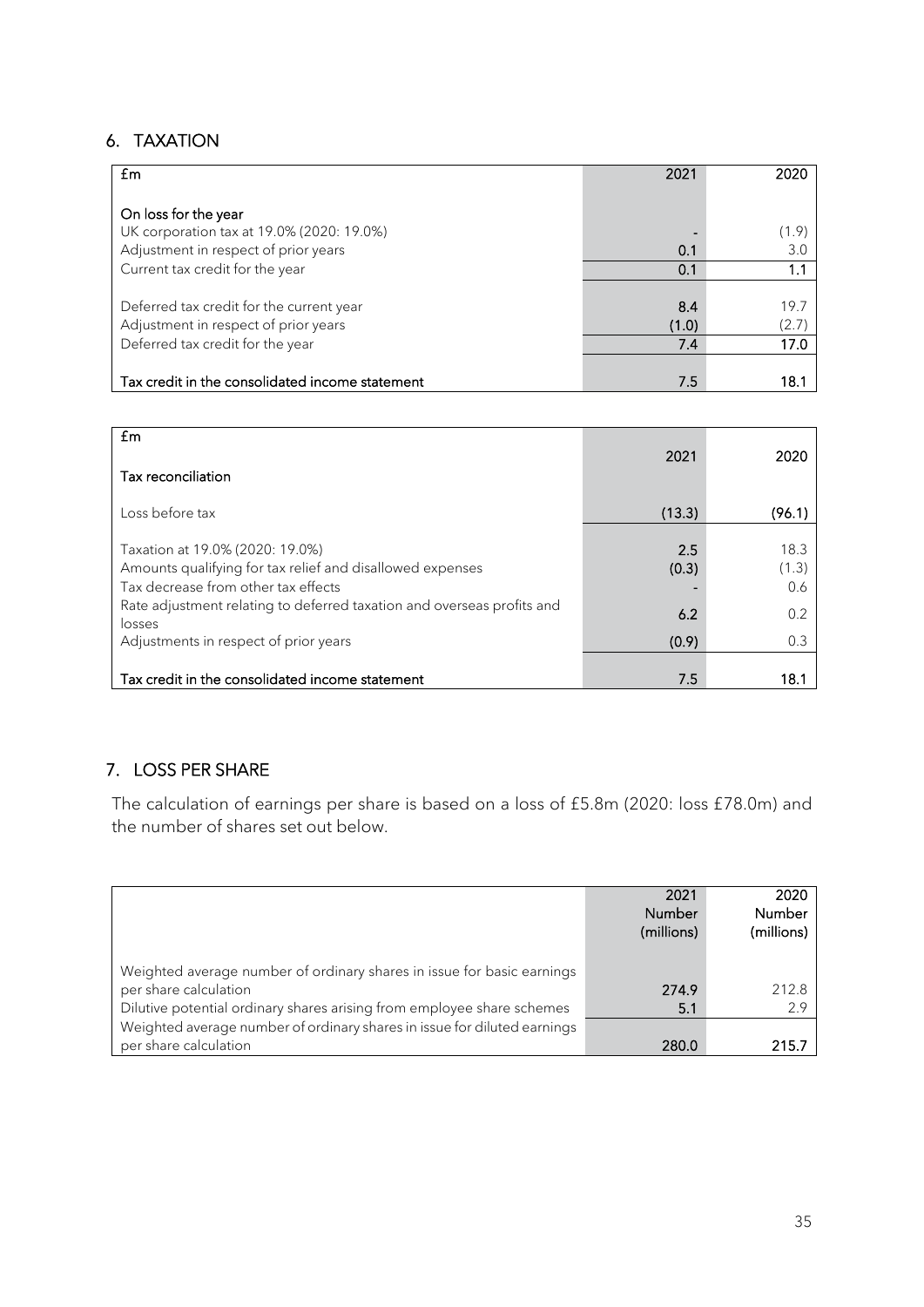## 8. DIVIDENDS

No dividends were paid or proposed in respect of the year ended 31 December 2021.

## 9. INTANGIBLE ASSETS

|                          |               |                | Other                    |             |       |
|--------------------------|---------------|----------------|--------------------------|-------------|-------|
|                          |               | Customer       | acquired                 | Other       |       |
|                          | Goodwill      | relationships  | intangibles              | intangibles | Total |
|                          | $\mathsf{fm}$ | £m             | £m                       | £m          | £m    |
| Cost                     |               |                |                          |             |       |
| At 1 January 2020        | 54.1          | 15.4           | 9.7                      | 10.8        | 90.0  |
| <b>Additions</b>         |               |                |                          | 3.6         | 3.6   |
| At 31 December 2020      | 54.1          | 15.4           | 9.7                      | 14.4        | 93.6  |
|                          |               |                |                          |             |       |
| At 1 January 2021        | 54.1          | 15.4           | 9.7                      | 14.4        | 93.6  |
| Additions                |               |                |                          | 1.5         | 1.5   |
| At 31 December 2021      | 54.1          | 15.4           | 9.7                      | 15.9        | 95.1  |
|                          |               |                |                          |             |       |
| Accumulated amortisation |               |                |                          |             |       |
| At 1 January 2020        |               | 14.3           | 9.4                      | 7.3         | 31.0  |
| Charge in year           |               | 0.7            | 0.3                      | 0.5         | 1.5   |
| Impairment               | 9.0           |                |                          |             | 9.0   |
| At 31 December 2020      | 9.0           | 15.0           | 9.7                      | 7.8         | 41.5  |
|                          |               |                |                          |             |       |
| At 1 January 2021        | 9.0           | 15.0           | 9.7                      | 7.8         | 41.5  |
| Charge in year           |               | 0.4            |                          | 0.7         | 1.1   |
| At 31 December 2021      | 9.0           | 15.4           | 9.7                      | 8.5         | 42.6  |
|                          |               |                |                          |             |       |
| Net book value           |               |                |                          |             |       |
| At 31 December 2021      | 45.1          | $\blacksquare$ | $\overline{\phantom{0}}$ | 7.4         | 52.5  |
| At 31 December 2020      | 45.1          | 0.4            |                          | 6.6         | 52.1  |
| At 1 January 2020        | 54.1          | 1.1            | 0.3                      | 3.5         | 59.0  |

Goodwill has been allocated to the applicable cash generating units of the transportation segment (£15.5 million (2020: £15.5 million)) and the natural resources segment (£29.6 million (2020: £29.6 million)).

As described in note 2, the Group reviews the value of goodwill and in the absence of any identified impairment risks, tests are based on internal value in use calculations of the cash generating unit (CGU). The key assumptions for these calculations are: operating margins, discount rates and growth rates.

Discount rates have been estimated based on pre-tax rates that reflect current market assessments of the Group's weighted average cost of capital and the risks specific to the CGU. The rate used to discount the forecast cash flows for the Transportation CGU was 13.2% and for the Natural Resources CGU was 14.3%. In 2020, the discount rates used for the two CGUs were Transportation 12.4% and Natural Resources 12.5%.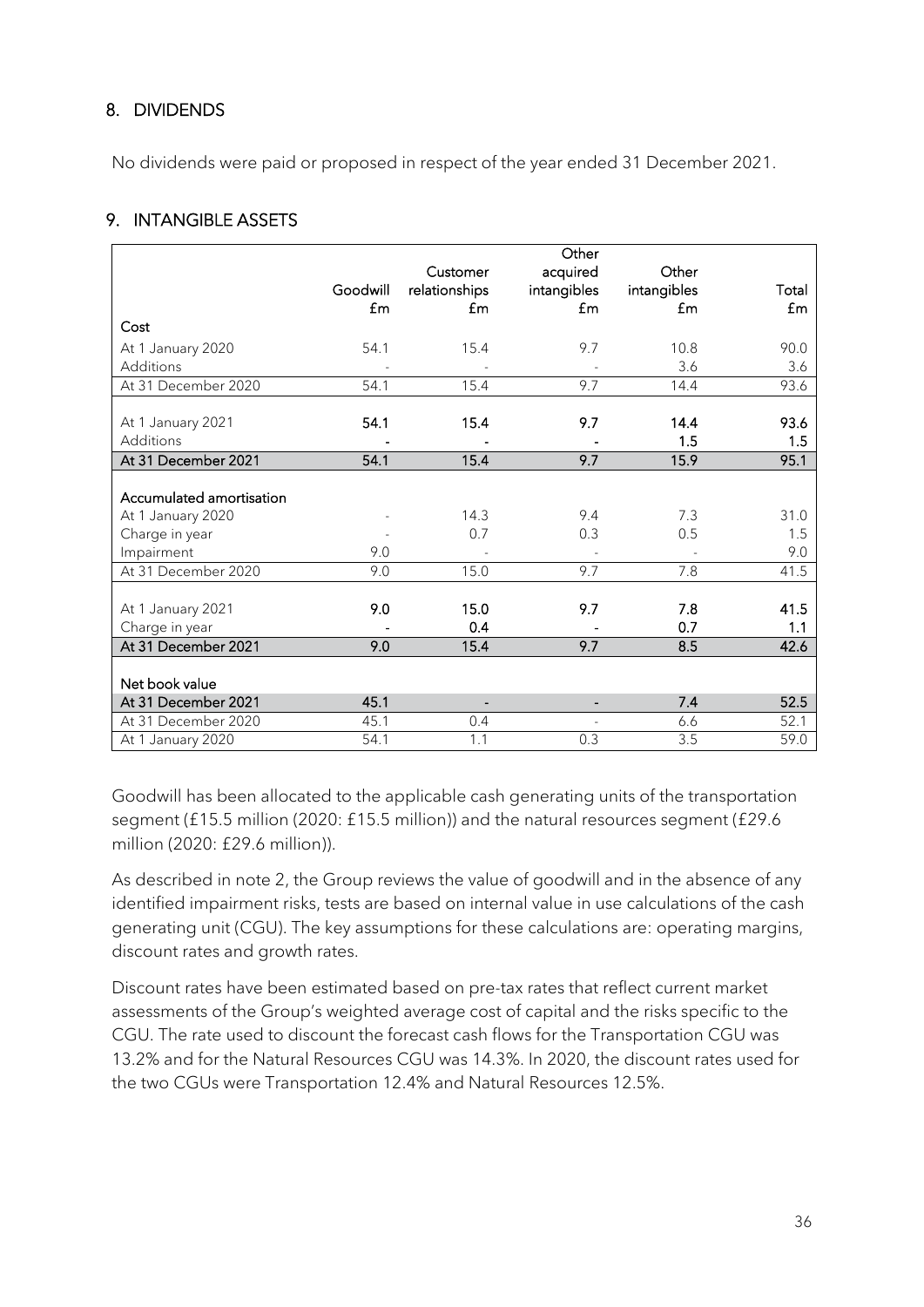## 10. PROPERTY, PLANT AND EQUIPMENT

|                                        | Right-of-use assets |           |                  |                 |        |
|----------------------------------------|---------------------|-----------|------------------|-----------------|--------|
|                                        | Land &              | Plant &   | Land &           | Vehicles, plant |        |
|                                        | <b>Buildings</b>    | Equipment | <b>Buildings</b> | & equipment     | Total  |
|                                        | £m                  | £m        | £m               | £m              | £m     |
| Cost                                   |                     |           |                  |                 |        |
| At 1 January 2020                      | 12.5                | 32.3      | 19.5             | 21.2            | 85.5   |
| Currency movements                     | 0.8                 | 0.3       |                  |                 | 1.1    |
| Additions                              |                     | 0.5       | 1.2              | 19.1            | 20.8   |
| Disposal of subsidiary<br>undertakings | (12.5)              | (4.0)     |                  |                 | (16.5) |
| Disposals                              | (0.2)               | (2.1)     | (0.2)            | (10.0)          | (12.5) |
| At 31 December 2020                    | 0.6                 | 27.0      | 20.5             | 30.3            | 78.4   |
|                                        |                     |           |                  |                 |        |
| At 1 January 2021                      | 0.6                 | 27.0      | 20.5             | 30.3            | 78.4   |
| Additions                              |                     | 0.7       | 1.0              | 17.0            | 18.7   |
| Disposals                              |                     | (0.7)     | (7.4)            | (17.9)          | (26.0) |
| At 31 December 2021                    | 0.6                 | 27.0      | 14.1             | 29.4            | 71.1   |
| Accumulated depreciation               |                     |           |                  |                 |        |
| At 1 January 2020                      | 9.5                 | 20.8      | 4.3              | 6.8             | 41.4   |
| Currency movements                     | 0.6                 | 0.1       |                  |                 | 0.7    |
| Charge in year                         |                     | 2.7       | 4.3              | 8.0             | 15.0   |
| Impairment                             | 0.6                 |           |                  |                 | 0.6    |
| Disposal of subsidiary<br>undertakings | (10.0)              | (1.9)     |                  |                 | (11.9) |
| Disposals                              | (0.1)               | (1.9)     | (0.2)            | (5.1)           | (7.3)  |
| At 31 December 2020                    | 0.6                 | 19.8      | 8.4              | 9.7             | 38.5   |
| At 1 January 2021                      | 0.6                 | 19.8      | 8.4              | 9.7             | 38.5   |
| Charge in year                         |                     | 2.5       | 3.3              | 7.1             | 12.9   |
| Disposals                              |                     | (0.7)     | (5.6)            | (6.0)           | (12.3) |
| At 31 December 2021                    | 0.6                 | 21.6      | 6.1              | 10.8            | 39.1   |
| Net book value                         |                     |           |                  |                 |        |
| At 31 December 2021                    | $\overline{a}$      | 5.4       | 8.0              | 18.6            | 32.0   |
| At 31 December 2020                    |                     | 7.2       | 12.1             | 20.6            | 39.9   |
| At 1 January 2020                      | 3.0                 | 11.5      | 15.2             | 14.4            | 44.1   |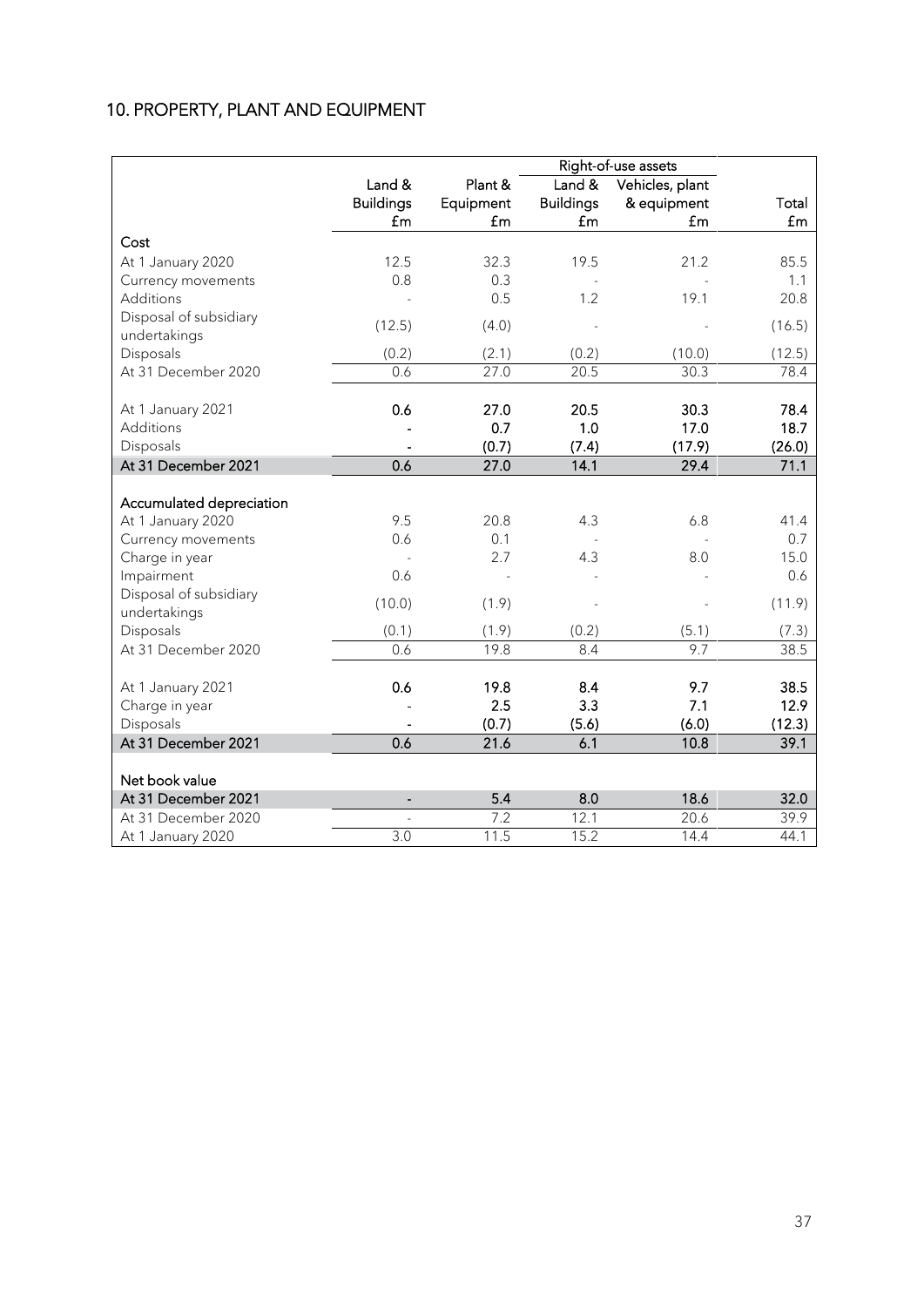## 11. CASH AND CASH EQUIVALENTS

Cash and cash equivalents are analysed below and include the Group's share of cash held by joint operations of £58.1m (2020: £61.1m).

|                           | 2021   | 2020   |
|---------------------------|--------|--------|
|                           | £m     | £m     |
| Cash and cash equivalents | 159.4  | 150.9  |
| Borrowings - current      | (7.4)  | (7.2)  |
| Borrowings - non-current  | (32.0) | (39.6) |
| Net cash                  | 120.0  | 104.1  |

The borrowings of £39.4m are net of arrangement fees of £0.6m.

## 12. PENSIONS

A defined benefit pension scheme is operated in the UK and a number of defined contribution pension schemes are in place in the UK. Contributions are paid by subsidiary undertakings and, to the defined contribution schemes, by employees. The total pension charge in the income statement was £11.7m comprising £11.7m included in operating costs and £nil interest income included in net finance expense (2020: £12.7m, comprising £12.9m in operating costs less £0.2m interest income included in net finance expense).

## Defined benefit scheme

The defined benefit scheme was closed to new members on 31 May 2005 and from 1 April 2006 future benefits were calculated on a Career Average Revalued Earnings basis. The scheme was closed to future accrual of benefits to members on 30 September 2009. A full actuarial valuation of the scheme was carried out as at 31 March 2019 and this was updated to 31 December 2021 by a qualified independent actuary. At 31 December 2021, there were 2,875 retirees and 2,629 deferred members. The weighted average duration of the obligations is 16.3 years.

|                                                              | 2021        | 2020    | 2019    |
|--------------------------------------------------------------|-------------|---------|---------|
|                                                              | $f_{\rm m}$ | £m      | £m      |
| Present value of defined benefit obligations                 | (837.5)     | (886.5) | (812.1) |
| Fair value of scheme assets                                  | 904.6       | 880.9   | 817.0   |
|                                                              |             |         |         |
| Recognised asset/(liability) for defined benefit obligations | 67.1        | (5.6)   | 4.9     |

## Movements in present value of defined benefit obligations

|                                             | 2021<br>£m | 2020<br>£m |
|---------------------------------------------|------------|------------|
|                                             |            |            |
| At 1 January                                | 886.5      | 812.1      |
| Past service cost - GMP equalisation charge |            | 0.9        |
| Interest cost                               | 11.7       | 16.3       |
| Remeasurements - demographic assumptions    | (5.4)      | (2.9)      |
| Remeasurements - financial assumptions      | (16.1)     | 99.0       |
| Remeasurements - experience adjustments     | (6.5)      | (4.6)      |
| Benefits paid                               | (32.7)     | (34.3)     |
| At 31 December                              | 837.5      | 886.5      |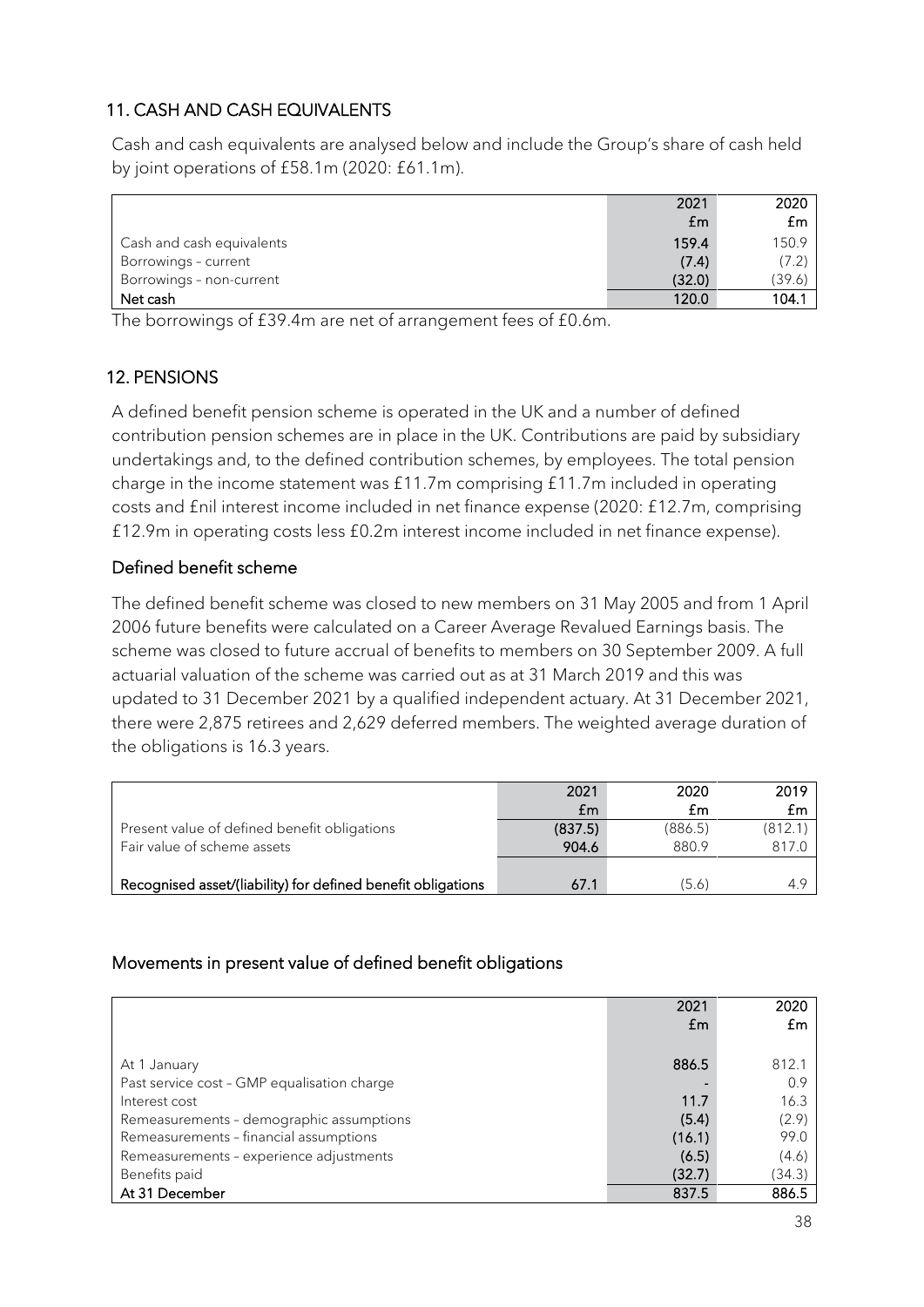## Movements in fair value of scheme assets

|                                   | 2021<br>£m | 2020<br>£m |
|-----------------------------------|------------|------------|
|                                   |            |            |
| At 1 January                      | 880.9      | 817.0      |
| Interest income                   | 11.7       | 16.5       |
| Remeasurements - return on assets | 34.6       | 71.5       |
| Contributions by employer         | 10.4       | 10.6       |
| Administrative expenses           | (0.3)      | (0.4)      |
| Benefits paid                     | (32.7)     | (34.3)     |
| At 31 December                    | 904.6      | 880.9      |

## Expense recognised in the income statement

|                                                                              | 2021  | 2020  |
|------------------------------------------------------------------------------|-------|-------|
|                                                                              | £m    | £m    |
|                                                                              |       |       |
| Administrative expenses paid by the pension scheme                           | (0.3) | (0.4) |
| Administrative expenses paid directly by the Group                           | (1.0) | (1.7) |
| GMP equalisation charge                                                      |       | (0.9) |
| Interest income on the net assets/liabilities of the defined benefit pension |       | 0.2   |
| scheme                                                                       |       |       |
|                                                                              | (1.3) | (2.8) |

## Fair value of scheme assets

|                          | 2021        | 2020  |
|--------------------------|-------------|-------|
|                          | $f_{\rm m}$ | £m    |
| Global equities          | 137.2       | 125.0 |
| Multi-asset growth funds | 133.7       | 118.4 |
| Multi-credit fund        | 118.1       | 139.8 |
| LDI plus collateral      | 494.6       | 421.4 |
| PFI Investments          |             | 44.7  |
| Property                 | 4.4         | 15.7  |
| Cash                     | 16.6        | 15.9  |
|                          | 904.6       | 880.9 |

# Principal actuarial assumption (expressed as weighted averages)

|                          | 2021<br>% | 2020<br>% |
|--------------------------|-----------|-----------|
| Discount rate            | 1.80      | 1.35      |
| Future pension increases | 3.25      | 2.85      |
| Inflation assumption     | 3.40      | 2.95      |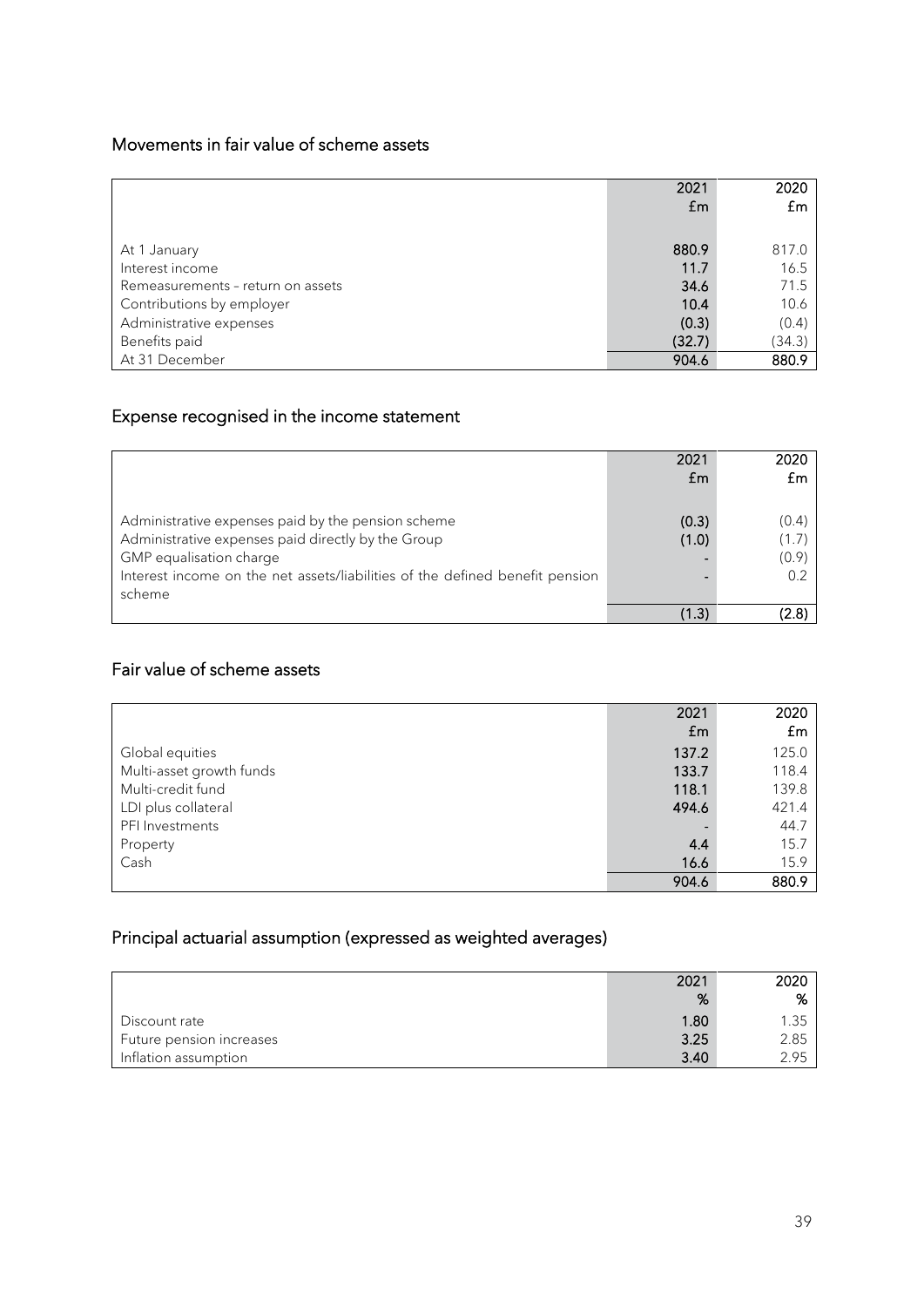Weighted average life expectancy from age 65 as per mortality tables used to determine benefits at 31 December 2021 and 31 December 2020 is:

|                                | 2021    |         | 2020    |         |
|--------------------------------|---------|---------|---------|---------|
|                                | Male    | Female  | Male    | Female  |
|                                | (years) | (years) | (years) | (years) |
| Currently aged 65              | 22.1    | 24.0    | 22.3    | 24.1    |
| Non-retirees currently aged 45 | 23.1    | 25.3    | 23.3    | 25.3    |

The discount rate, inflation and pension increase, and mortality assumptions have a significant effect on the amounts reported. Changes in these assumptions would have the following effects on the defined benefit scheme:

|                                                                                                            | Pension liability | Pension |
|------------------------------------------------------------------------------------------------------------|-------------------|---------|
|                                                                                                            |                   | cost    |
|                                                                                                            | £m                | £m      |
| Increase discount rate by 0.25%, decreases pension liability and reduces<br>pension cost by                | 33.1              | 0.6     |
| Decrease inflation, pension increases by 0.25%, decreases pension liability<br>and reduces pension cost by | 28.6              | 0.5     |
| Increase life expectancy by one year, increases pension liability and<br>increases pension cost by         | 39.0              | 0.      |

As highlighted in the table above, the defined benefit scheme exposes the Group to actuarial risks such as longevity, interest rate, inflation and investment risks. The LDI portfolio is designed to respond to changes in gilt yields in a similar way to a fixed proportion of the liabilities. With the LDI portfolio, if gilt yields fall, the value of the investments will rise to help partially match the increase in the trustee valuation of the liabilities arising from a fall in the gilt yield based discount rate. Similarly, if gilt yields rise, the value of the matching asset portfolio will fall, as will the valuation of the liabilities because of an increase in the discount rate. The leverage within the LDI portfolio means the equivalent of 95 per cent of the value of the assets is sensitive to changes in interest rates and inflation and this mitigates the equivalent movement in the liabilities on the scheme as a whole.

In accordance with the pension regulations, a triennial actuarial review of the Costain defined benefit pension scheme was carried out as at 31 March 2019. In March 2020, the valuation and an updated deficit recovery plan were agreed with the scheme Trustee resulting in cash contributions of £10.2m for each year commencing 1 April 2020 (increasing annually with inflation) until the deficit is cleared, which would be in 2029 on the basis of the assumptions made in the valuation and agreed recovery plan.

In addition, as previously implemented, the Group will continue to make an additional contribution so that the total deficit contributions match the total dividend amount paid by the Company each year. Any additional payments in this regard would have the effect of reducing the recovery period in the agreed plan. The Group will also pay the expenses of administration in the next financial year.

Any surplus of deficit contributions to the Costain Pension Scheme would be recoverable by way of a refund, as the Group has the unconditional right to any surplus once all the